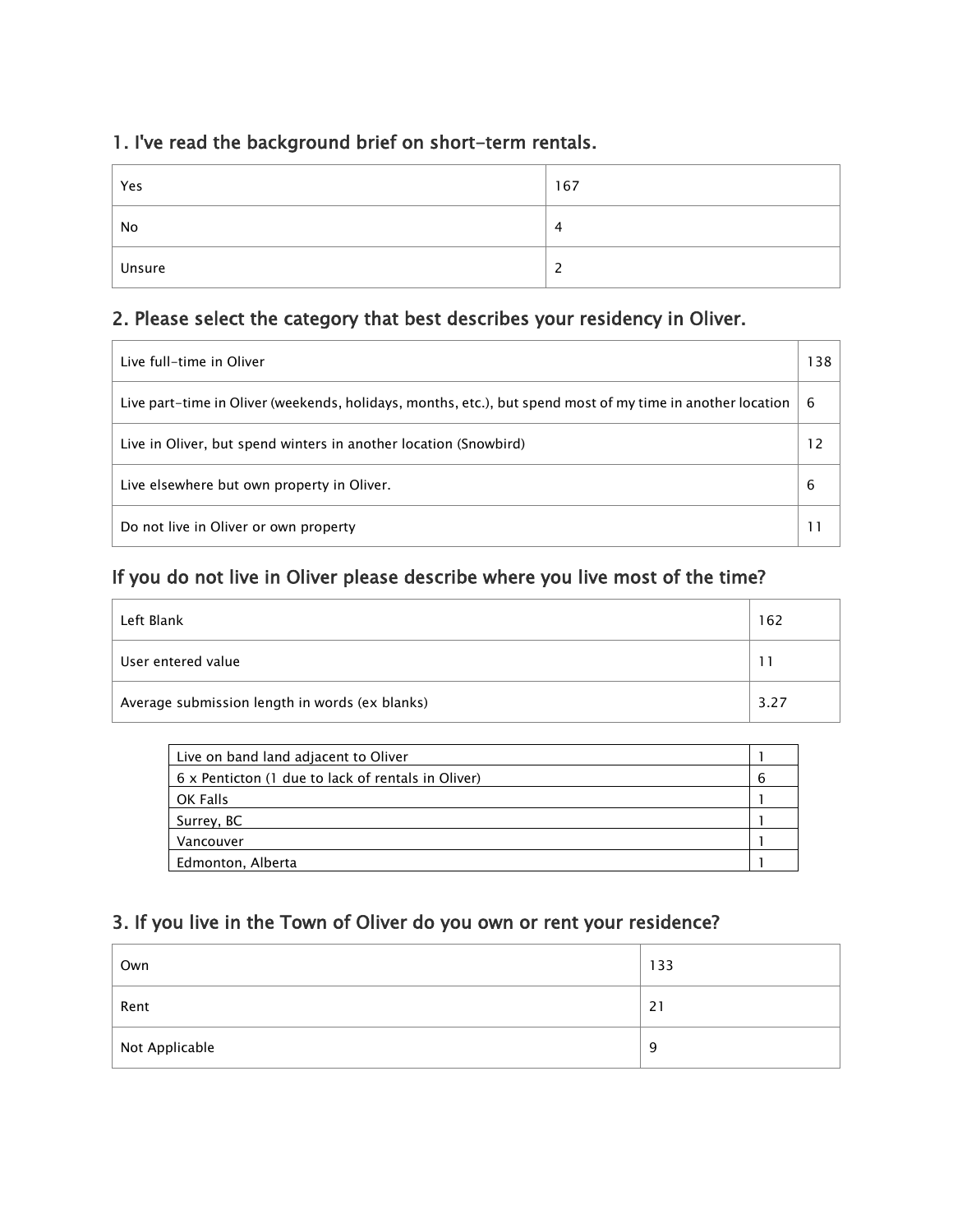# 4. How long have you owned or rented a property in Oliver?

| Left Blank                                     | 16   |
|------------------------------------------------|------|
| User entered value                             | 157  |
| Average submission length in words (ex blanks) | 1.27 |

| $50 + \text{years}$ | $\mathbf{I}$            |
|---------------------|-------------------------|
| 45 years            | $\mathbf{1}$            |
| $4 \times 44$ years | $\overline{4}$          |
| $2 \times 43$ years | $\overline{c}$          |
| $2 \times 40$ years | $\overline{c}$          |
| 39 years            | $\mathbf{I}$            |
| 37 years            | 1                       |
| 35 years            | $\mathbf{I}$            |
| 34 years            | $\mathbf{I}$            |
| $4 \times 31$ years | $\overline{\mathbf{4}}$ |
| 8 x 30 years        | 8                       |
| $3 \times 27$ years | 3                       |
| 26 years            | $\mathbf{I}$            |
| $4 \times 25$ years | $\overline{\mathbf{4}}$ |
| $3 \times 22$ years | 3                       |
| $4 \times 20$ years | $\overline{\mathbf{4}}$ |
| $5 \times 17$ years | 5                       |
| $7 \times 16$ years | $\overline{7}$          |
| $3 \times 15$ years | 3                       |
| 2 x14 years         | $\overline{c}$          |
| 4 x13 years         | $\overline{\mathbf{4}}$ |
| $3 \times 12$ years | 3                       |
| 3 x 11 years        | 3                       |
| 8 x 10 years        | 8                       |
| 4 x 9 years         | $\overline{\mathbf{4}}$ |
| $3 \times 8$ years  | 3                       |
| 7 x 7 years         | $\overline{7}$          |
| $5 \times 6$ years  | 5                       |
| $11 \times 5$ years | 11                      |
| 8 x 4 years         | 8                       |
| $15 \times 3$ years | 15                      |
| $11 \times 2$ years | 11                      |
| 6 x 1 year          | $\,$ 6                  |
| $8x < 1$ year       | 8                       |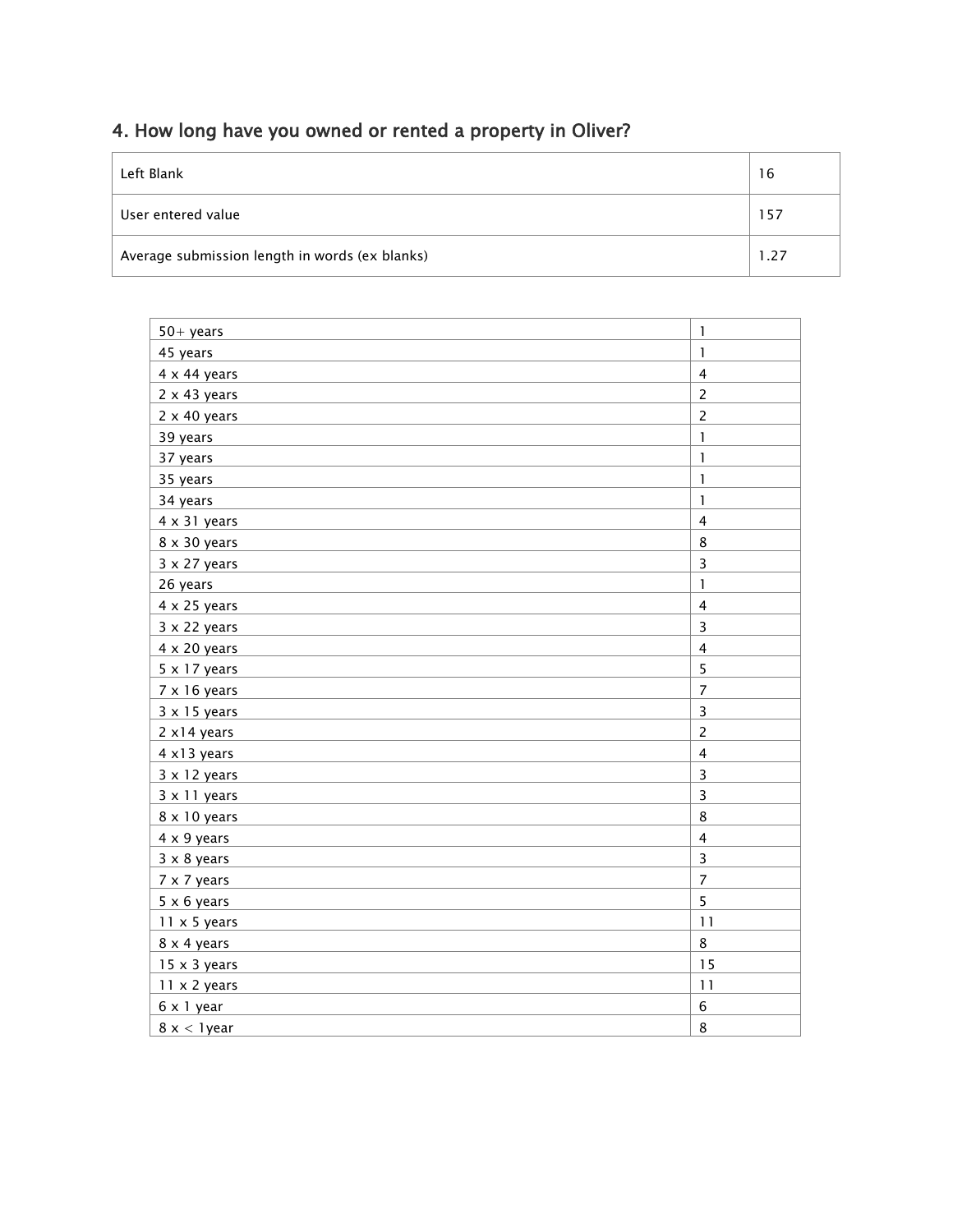## 5. What type of properties do you own in Oliver? (multiple responses are allowed)

| Empty lot/Land              | 3              |
|-----------------------------|----------------|
| Detached Single Family Home | 117            |
| Duplex                      | $\overline{c}$ |
| Townhouse                   | 11             |
| Condo/Apartment Style       | 10             |
| Suite                       | 3              |
| Other                       | 19             |

| Left Blank                                     | 156  |
|------------------------------------------------|------|
| User entered value                             | 17   |
| Average submission length in words (ex blanks) | 3.82 |

| don't own in Oliver                                            |   |
|----------------------------------------------------------------|---|
| Commercial property in downtown core.                          |   |
| Lodging                                                        |   |
| Winery                                                         |   |
| Single detached home with guest cottage on a vineyard property |   |
| I do not own property.                                         |   |
| mobile home                                                    |   |
| Farm                                                           |   |
| Rent                                                           | 3 |
| None                                                           |   |
| Manufactured home                                              |   |
| Property in Industrial area for business purposes              |   |
| Building in industrial area for business use                   | 2 |
| Detached Single Family Home with a contained Legal Suite       |   |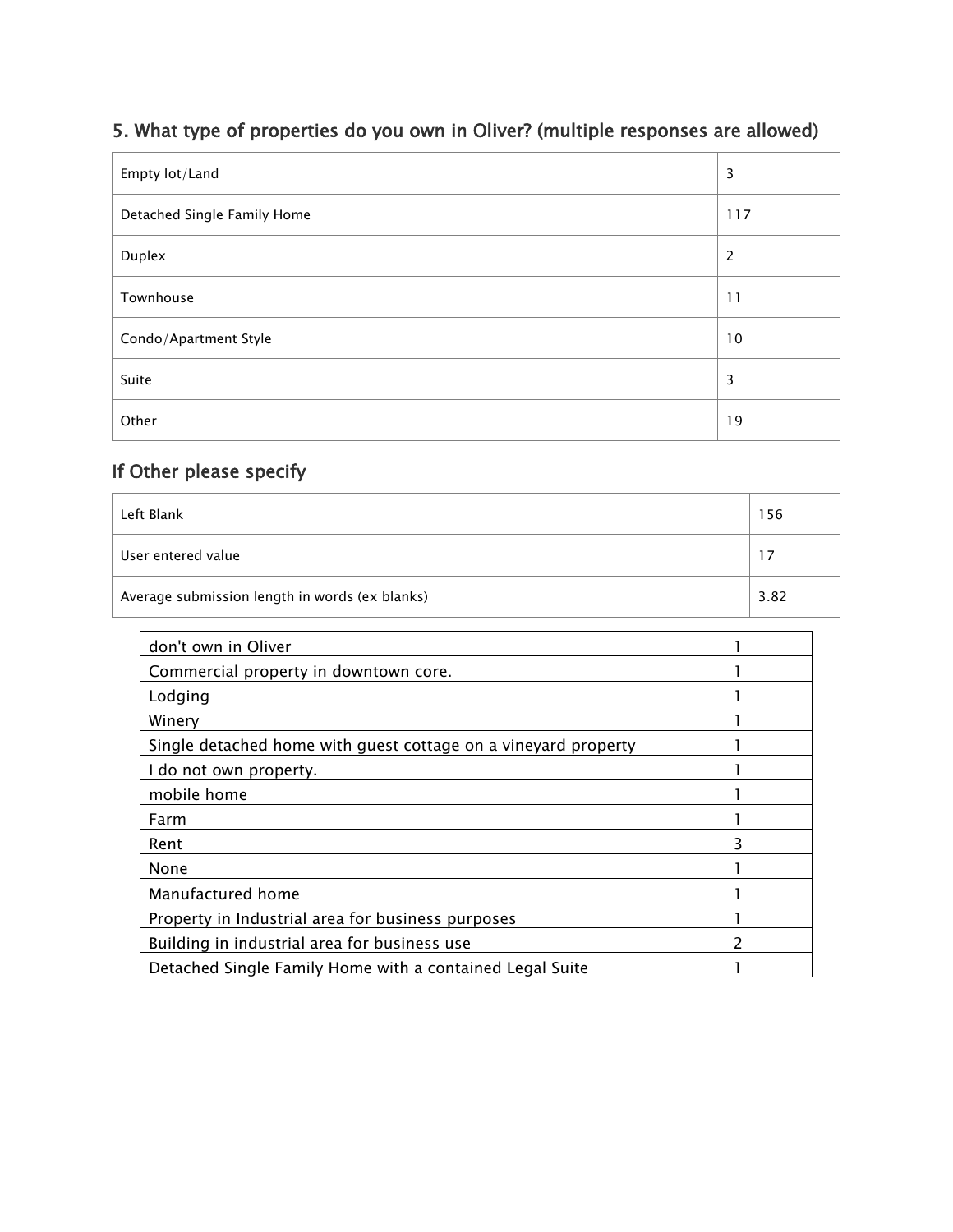### 6. Do you own residential properties in Oliver that you do not live in?

| No                                                       | 147 |
|----------------------------------------------------------|-----|
| Yes, I own one residential property that I don't live in |     |
| Yes, I own multiple residential properties               |     |

## 7. Take a moment if you wish to describe your experience living beside a short-term rental or renting out your property as a short-term rental.

| Left Blank                                     | 78    |
|------------------------------------------------|-------|
| User entered value                             | 95    |
| Average submission length in words (ex blanks) | 40.59 |

- I am a health professional in the community and a teaching faculty member of UBC Medicine. We have a suite that we make available to visiting medical students and resident doctors and this has been a very positive experience. Counter to that, a neighbouring single detached family home / property is owned by an absentee owner. He uses the home to accommodate transient tradespeople renting the home room by room. These tenants have no interest in maintaining the upkeep and appearance of the home. Weeds are abundant along the driveway and curb. Yard waste and construction debris is often pilled up in the driveway and abutting on to our property. When we approached the tenants on this on one or two occasions (we in a cordial manner) we were treated with disrespect and anger and told to mind our own business. The driveway would often have multiple trade and personal vehicles parked, and spilling over on to the street curb parking including in front of our own home, removing parking options for our visiting family and friends. Our private neighbourhood should not have to be a communal parking lot for an abundance trade and industry vehicles overnight. It is unattractive and devalues our properties.
- i ave enjoyed to new friend
- We live close to a B&B as well as a short-term rental. Haven't had any issues with either, but certainly feel that if there were any problems, the B&B would be much more responsive to concerns.
- Not applicable. Never lived by one, haven't rented out my place
- I have loved beside a short term rental property. Specifically an air bnb. There have been no negative experiences with this. Air bnb seems to be a light business that aided in the background checks of its members.
- There are several in the near vicinity to our home. Never a problem or concern. Have more concern with renters across the street that do not maintain the yard, have junk piled out front and have no care for the property (FIRE HAZARD!!)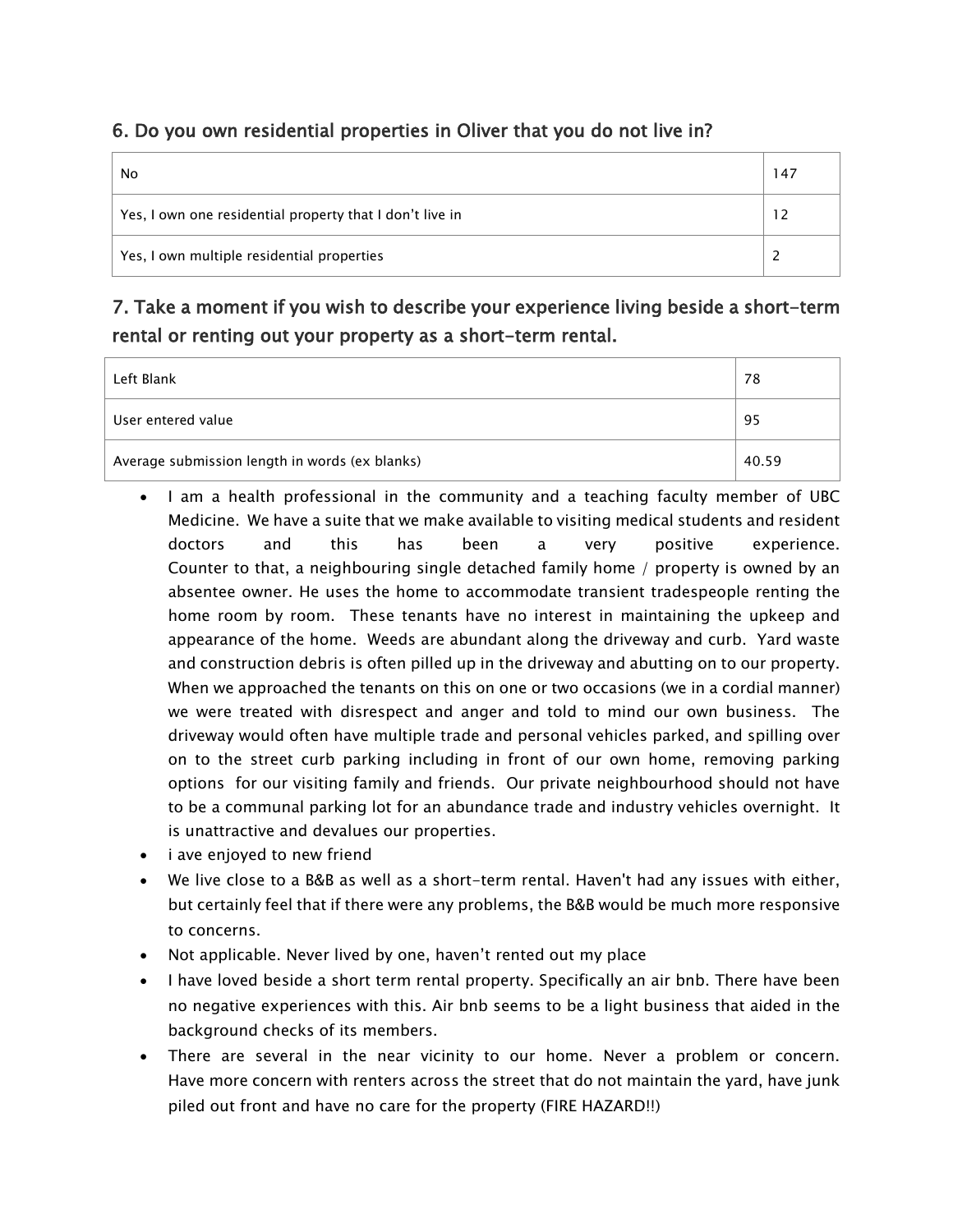- I do not live beside a short term rental, however do live in a neighbourhood with more than one such facility and have no adverse feelings/concerns as long as the owner also lives in the premises being rented. Further, if the owners also live in the home they are most likely empty nesters and therefore no additional stress on sewer, water, garbage etc than if a typical family of four - probably less if averaged for a 12 month period.Also unlikely a seasonal short term rental would even come available as a long term rental.
- Providing accommodation for medical professionals and tourists has been enjoyable. Many people had never visited Oliver before and were delighted and surprised with the town and area. Many said they would return either as visitors or to live here. I am proud to be able to showcase the town/area. I have never had a problem with any guest; they have been polite, quiet and respectful of the neighbourhood. They also contribute to the local economy.
- I talked with people from Osoyoos who had short term rentals allowed in their complex a few years ago. They said it was a horrible experience with excess noise and over use of the complexes amenities.
- I used a short-term rental when I moved here and it was a great resource, given the lack of access to rental accommodations.
- Never had any issues and always enjoyed meeting new people from all over.
- We have a short term rental which we rent for approximately 80-100 days per year. We have paid the licence fee and have never had a negative experience with a guest.
- Short term Vacation rentals and AirBnB are a nuisance. They disrupt the natural course of a neighbourhood. It also takes MUCH NEEDED housing in our area for employees and fellow residents.

Short term tenants don't care about the neighbourhood of if they are bothering their neighbours. The owners of sasid buildings temd not to care either.

- We have 1 house that I believe is being used as a short-term rental. It is well kept,and the visitors almost always go unnoticed. Frankly I have more difficulty with my actual niebours with respect to noise, and parking.
- We run a full fledged bed and breakfast. We have adequate parking and our business has no impact on our neighbours. We pay extra for garbage sewer and water. I would like all vacation rentals to do the same.
- I have no experience as described in question 7
- Very beneficial for the town as it brings tourist here to have fun, relax and feel at home....beneficial to the homeowner who might rent out a short term suite, a bit of extra income and they give that short term tenant a wonderful and positive experience here in Oliver...they give lots of personal ideas of places for that visitor to go on activities that are of interest to them directly....friendships grow from this experience and therefore it keeps that visitor coming back again. spending their money and going home and telling friends how friendly and fun Oliver is. It is a great personal experience for all parties involved.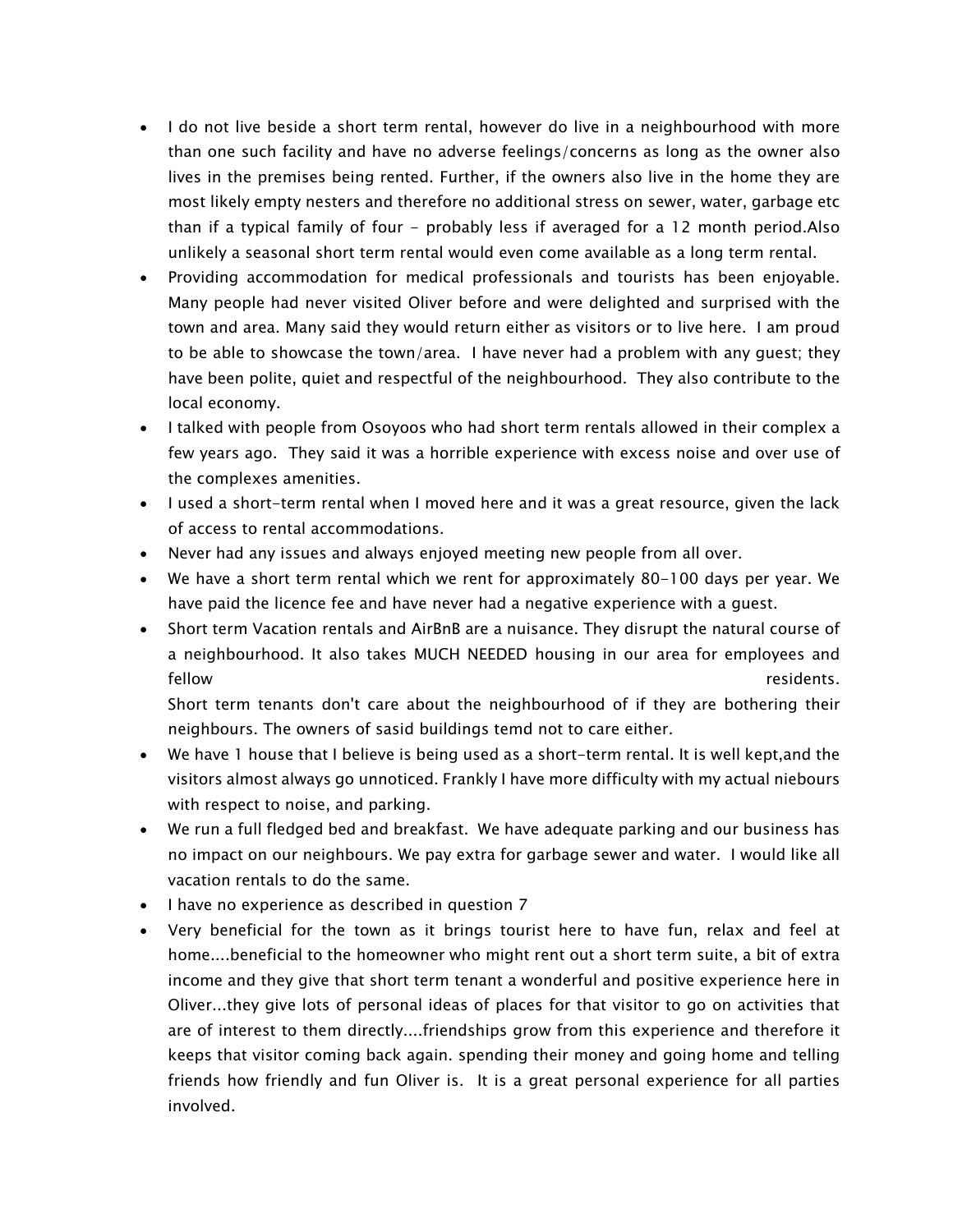- No problem with neighbours airbnb and happy it brings tourist to town.
- We live beside a B&B. No problems at all.
- I have a suite that I rent out as a short term rental minimum 2 days. I have never had anyone stay longer than 10 days. I only rent out between May 1 and October 15th. I am in the house at all times that my suite is rented. I have private parking for my guests and we are not situated on a town road. We have a private driveway that is accessed via a town road. I mostly have a couple staying in my suite and very rarely 2 couples (friends).
- Renting out our property long term was a nightmare tenants stopped paying rent and trashed my house. I now do short term rental. Guests are respectful, quiet, care for my home, and I make far more money. I live in the property so am able to maintain it, and ensure guests comply with noise rules etc.
- I do not want or require full time tenants. Only have about 30 days in the july and august rented. Meet nice people that are respectful and show them the beauty of our surrounding area.
- Have not lived beside short term rental but have experienced in our travels and experience was good.
- We now live in the town of Oliver but had a vacation rental in rural Oliver and that was only seasonal - May to October. We had one winter rental over the Christmas holidays and that was a family of 4 from Australia who came to visit their friends in Oliver. That was an exception. Our guests were limited to adults only but when we had families who came in late summer for the baseball camps, we accepted teenagers as long as they were well behaved. Fortunately, we had a good experience and had no issues with guests. The majority of the time they were out visiting wineries, etc. and we only saw them when they were either leaving or coming back. We always did a check on our guests, be it via LinkedIn, Facebook, etc. so that we had a bit of a background on them and knew what kind of people were coming to our property prior to actually booking them in. I think all owners should be diligent because you're letting in strangers into your home. We also had cameras on our property, not just for the visitors, but because we had a lot of land around us so we were aware of what was going on around us. We thought it was a bit of security overkill but at least we could see what was going on on our property.
- We have had a short term rental for 3 years. It has been very positive for us, and likely the neighbours are unaware of it. We have 100' frontage, so lots of parking. The houses across the street have their main activity through their back lanes so they don't spend time in the fronts of their homes facing us. We back onto a mountain, so our unit is very private.
- We live next door to a B and B. The 3 rooms for rent were converted from a previous 2 bedroom rental suite. The owners provide street parking, and have signage indicating guest parking on town property (the street). We already have numerous vehicles parked along this street, and overall, it is less than attractive. While the owners of this B and B do attempt to lessen the impact of their business on neighbours, the additional cars on the street definitely negatively impact the attractiveness of the street and thus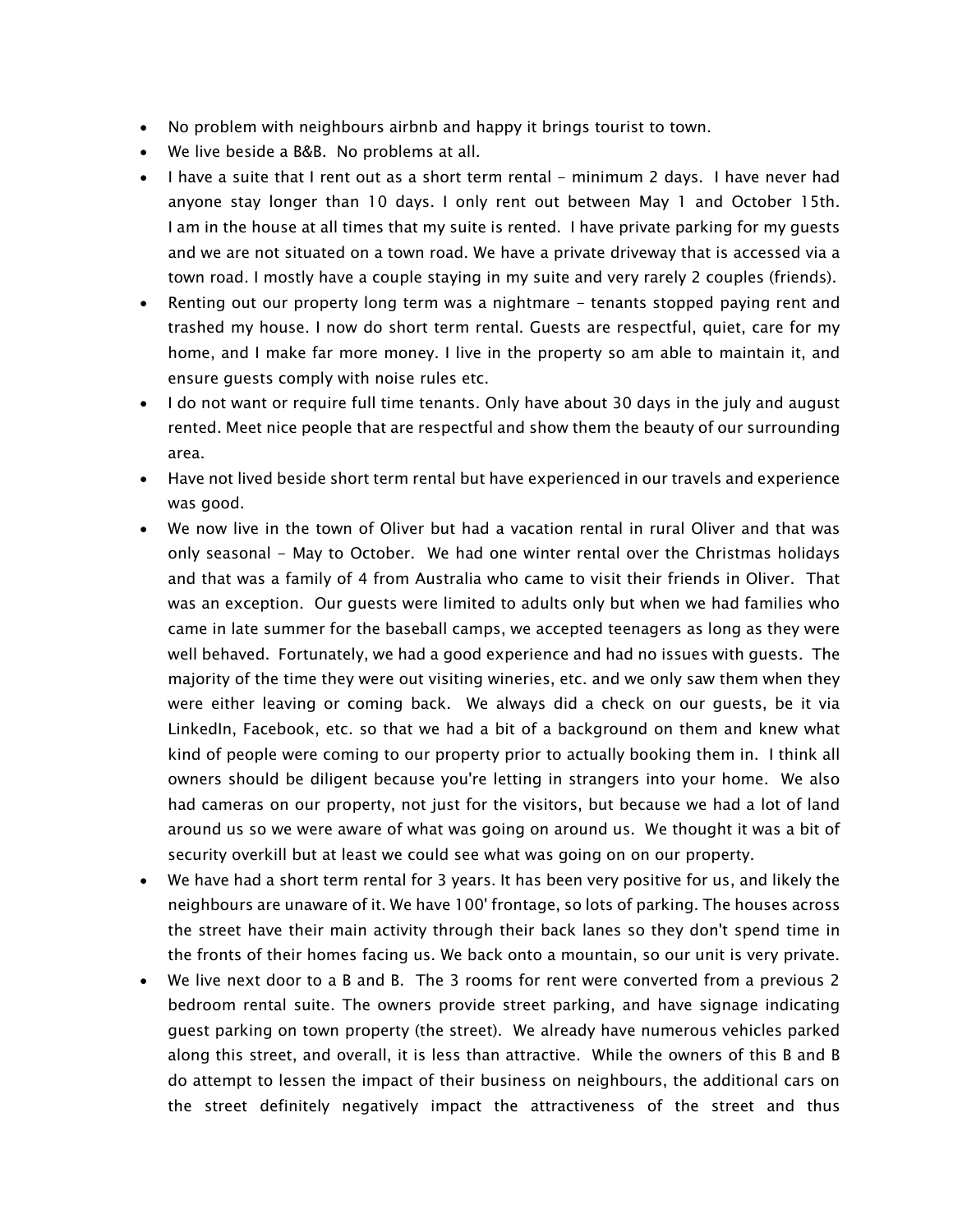neighbouring example and the property controller property and the values. Additionally, residents of Oliver lobbied for a hotel for years after the closure of the Southwinds. I feel that these private B and B's, Air BNB's enjoy a distinct financial advantage over the hotel which finally was developed here. In addition, these private businesses do not contribute to employment opportunities, nor do they contribute to affordable long term rental opportunities.

- Short term rental in our neighbourhood has been no problem
- I rent a suite in my basement for individuals that are looking for a one month rental. This is usually to medical residence, students and locums for medical practices. There are times that the above mentioned may only need 2 weeks. I find that this is an important service to provide for the medical system in Oliver and Osoyoos. At times other businesses in town that have employees looking to relocate or do a short term contract have rented from me. I do not advertise on any tourist sites. This is only done through word of mouth and the medical Renting to visitors has been an exceptionally good experience. People are respectful of our neighbourhood (quiet)., keep respectable hours, no loud partying or drugs. Most neighbours don't even notice when we have guests except for the strange car in our driveway.
- community.
- I live within a few houses of 2 short-term rentals, and we never have any trouble with them. Sometimes we have new folks walking by with their dog on the street or something, but no trouble at all. No trouble with too many vehicles or parking, noise, or anything at all. You'd never know they are there, actually.
- Though in close proximity, I don't notice the short term occupants any more than a permanent occupant. In fact, in order to maintain a good reputation in the short term rental community, occupants are more often better behaved than long term residents.
- My experiences with short term rentals have been very positive. The guests were folks who were building a house and needed a short term home until they could move in; families moving to Oliver and looking to buy their own home, and two of the builders for Coast Hotel who lived in the suite during the work week and went home to Kamloops on weekends. The short term option for all these guests created a valuable and valued opportunity not otherwise available. Their investment in our community through through food and entertainment dollars, local business support, and workforce or real estate support is a great benefit to Oliver. All have commented on the warm friendly community they experienced during their short term stay, and have no doubt shared those positives with family, friends and coworkers in their home communities. Win Win.
- We lived beside a short term rental during the summer when we stayed at our property and there was no difficulty or negative experiences that we had. We want to build and given our personal experience would like to operate a short term rental from our new home.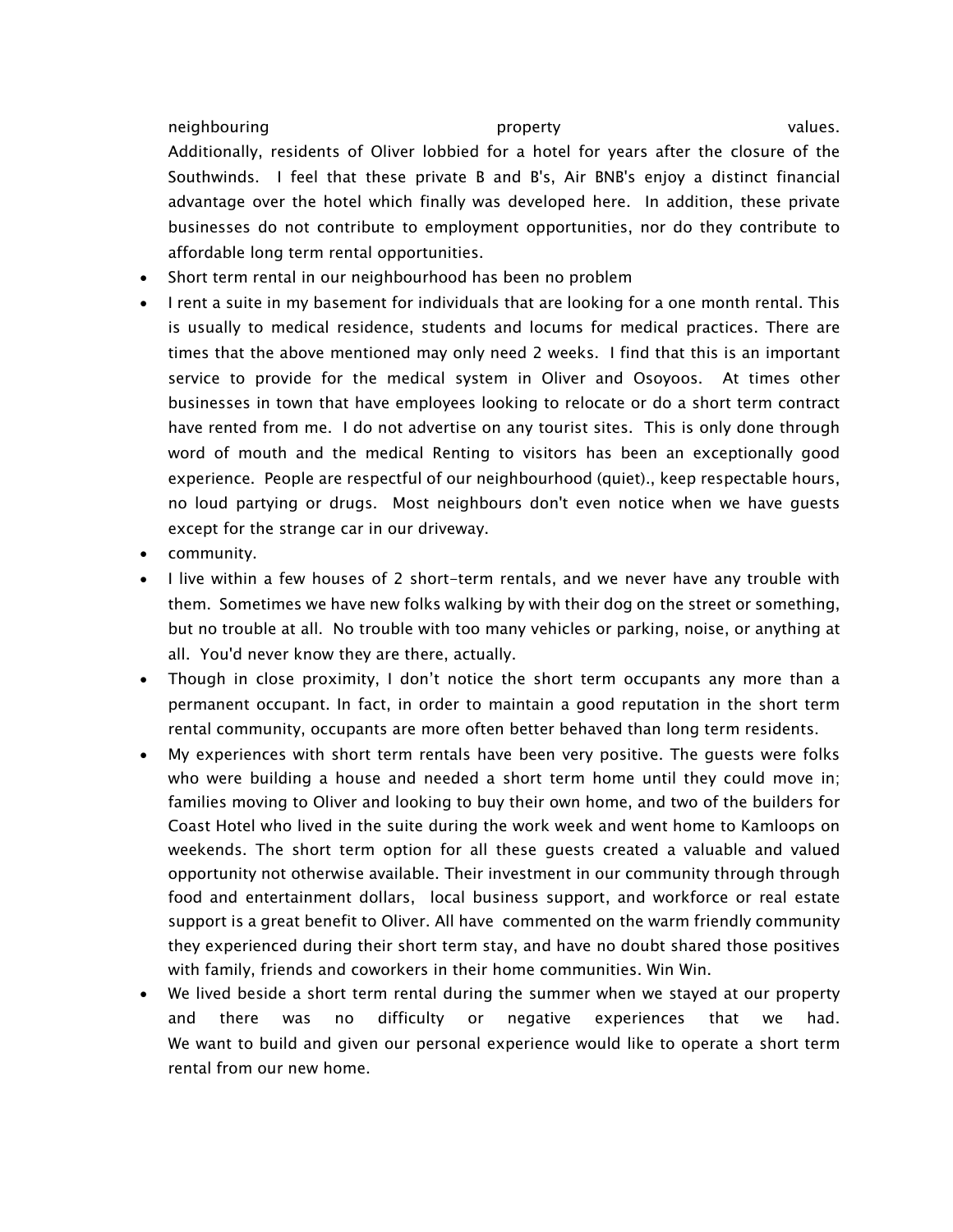- Short term rentals are much easier to manage. Experience with some long term renters have made me decide to never rent month to month again. Two families caused financial hardship to my family.
- I have had short-term tenants next to where I've lived. Can only be described as "misery". Entirely due to the landlord (?) not vetting his clients/renters.
- We had a B&B for 17 years in the Rockcliffe area.
- We live one house away from a B&B. We have never had any issues with the owner or guests of that property. We ran a B&B in our home for 17 years and never heard complaints from neighbours.
- I think that a short term rental in a situation like a house with a basement suite would be completely legitimate. Its important for the home owner to have adequate and appropriate parking and to ensure that they market their home in a way that they entice suitable individuals to that setting. By having a basement suite with 1-2 bedrooms, you are more likely to draw in older couples or small families where noise complaints wouldn't be an issue (aside to perhaps the home owner upstairs) and people who are here for the wine events. Having the locals interact a little more intimately leaves the guests with a fantastic overall feeling from their stay and often perpetuates them wanting to return and recreate that experience (I know from experience, as I have stayed in MANY AirBNB's around the world. Being able to connect with the locals more than in passing with a waitress or a store clerk makes a world of difference!)
- neighbors have a BnB, no impact on our street
- 3 x Live near a few. No issues. Their guests are quiet. More issues with non-complying long term rentals close to us.
- A lot of noise, garbage-pill up and parking constraints.
- I live near a short term rental that is at the south end of Tucelnuit Lake right beside the "dog beach". While it is usually not too bad, when the bunk house is full, parking is definitely an issue. The renters park wherever they want, including on the next door neighbor's lawn, who is elderly and likely will not complain. I don't even think that the owners of the home who do not live in Oliver have a proper business license, and that really bothers us.
- Have lived beside a short term rental and it became a party house during rental season. Police called numerous times. Change of people and it started all over again. Most annoying
- short term rentals are a wonderful option. we have had no problems with short term renters, we have had problems with long term renters.
- We live close to a short term rental. Owners are always at home when the property is rented. Never had any problems with this short term rental.
- Don't have any in my area
- Our property is close to a short-term rental and we have absolutely no issue with it. We have had issues with long term rentals.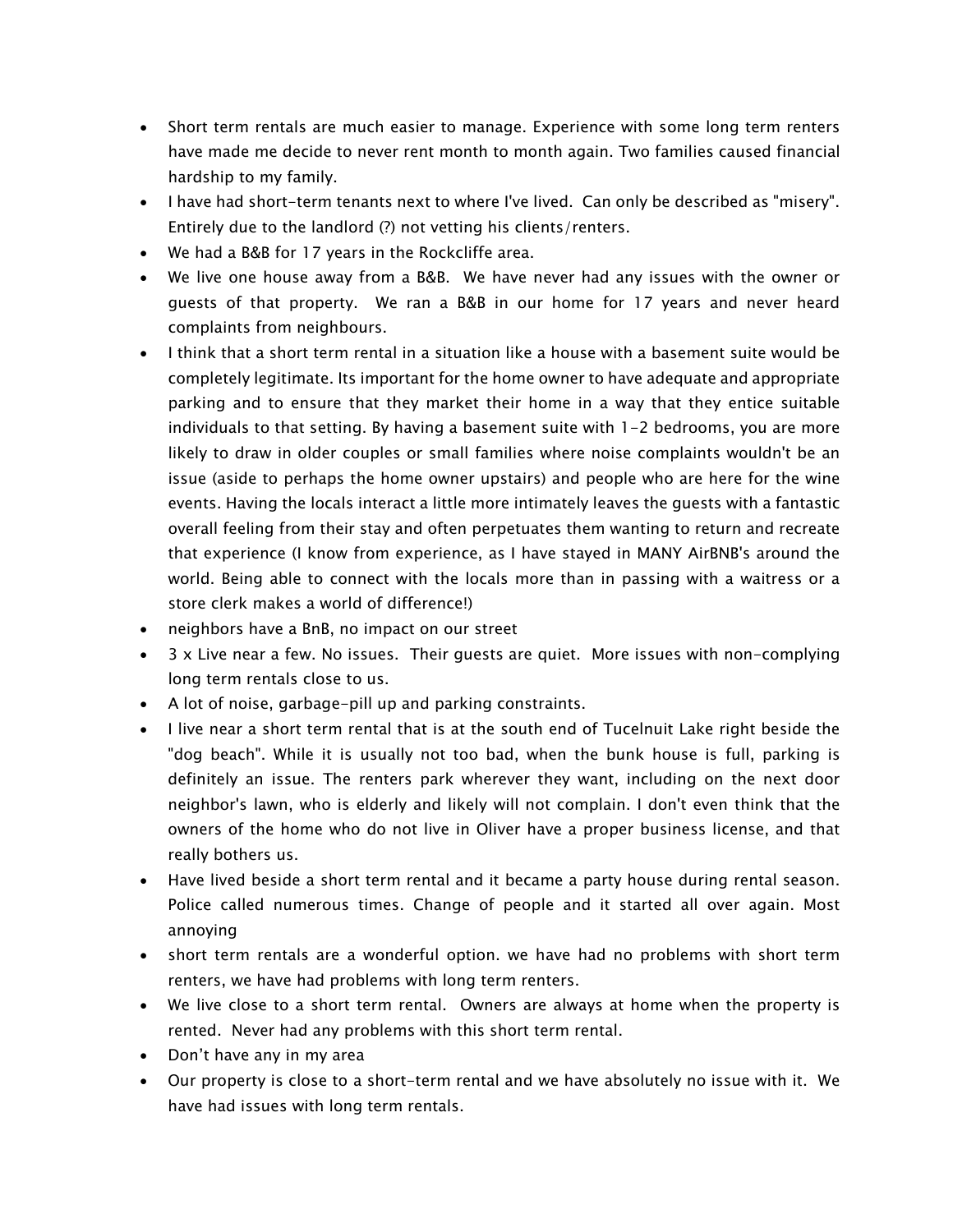- I do not have any input here. I haven't lived next to a STR or rent out a STR
- I think it is great that people have options on where to stay and that they are coming to Oliver because they have these options.
- no problems with vacation tenants who rent either daily or for short periods only.
- Positive, sharing our wonderful location with travelers.
- We have had the privilege of operating a short-term rental for one-and-a-half years. It has been a pleasure to meet people from around the world who want to explore our lovely valley. My wife and I have had to learn a great deal about operating a business and increasing the appeal of our rental and we continue to make adjustments. The extra income we receive is helping us pay off debt and is an important part of our financial planning. We have a parking space dedicated to our guests and have no complaints from neighbours.
- In the ten years we have been renting our suite, we have never encountered any problems with our guests. They are quiet, respectful of our property and utilize our knowledge and expertise about the area to guide them in their choices of wineries to visit, restaurants to dine at, and routes to explore on bicycles. We enjoy the interaction with our guests from all parts of the world, who have come to enjoy the relaxed atmosphere, privacy, and a home like setting. They appreciate these services too, which is reflected in the comments they leave.
- We have no S/T rentals nearby that we know of, but neighbours do have family and friends who visit. Similarly, we have family and friends who visit our home and stay for short periods of time. We have no problems with this.
- no short term rentals but long term tenants in suites
- Live near short term rentals. Arguments about parking. Unsitly yards. Generally degrading the area.
- We run a b&b
- We have house sitters for the winter. I've never thought of it as a short term rental (STR) but it could be seen as such if not excluded from regulation. STR should be consistent with the original concept-they are a mortgage helpers, pin money not a commercial enterprise.

STR is renting out the extra bedroom or basement while the owner continues to occupy the dwelling unit.. It is not STR rentals of entire self contained dwelling units including basement suites. In the suites, the suites of the suites of the suites. In the suites,  $\sim$ 

If the Town wants to regulate STR all it has to do is differentiate on the above basis. I don't believe entire dwelling units should be STR.

We have stayed in complexes that allowed short term rentals. Most often the minimum stay was 5 nights which we know was seldom enforced. Seldom were the short term guests a problem but when the were it was not pleasant.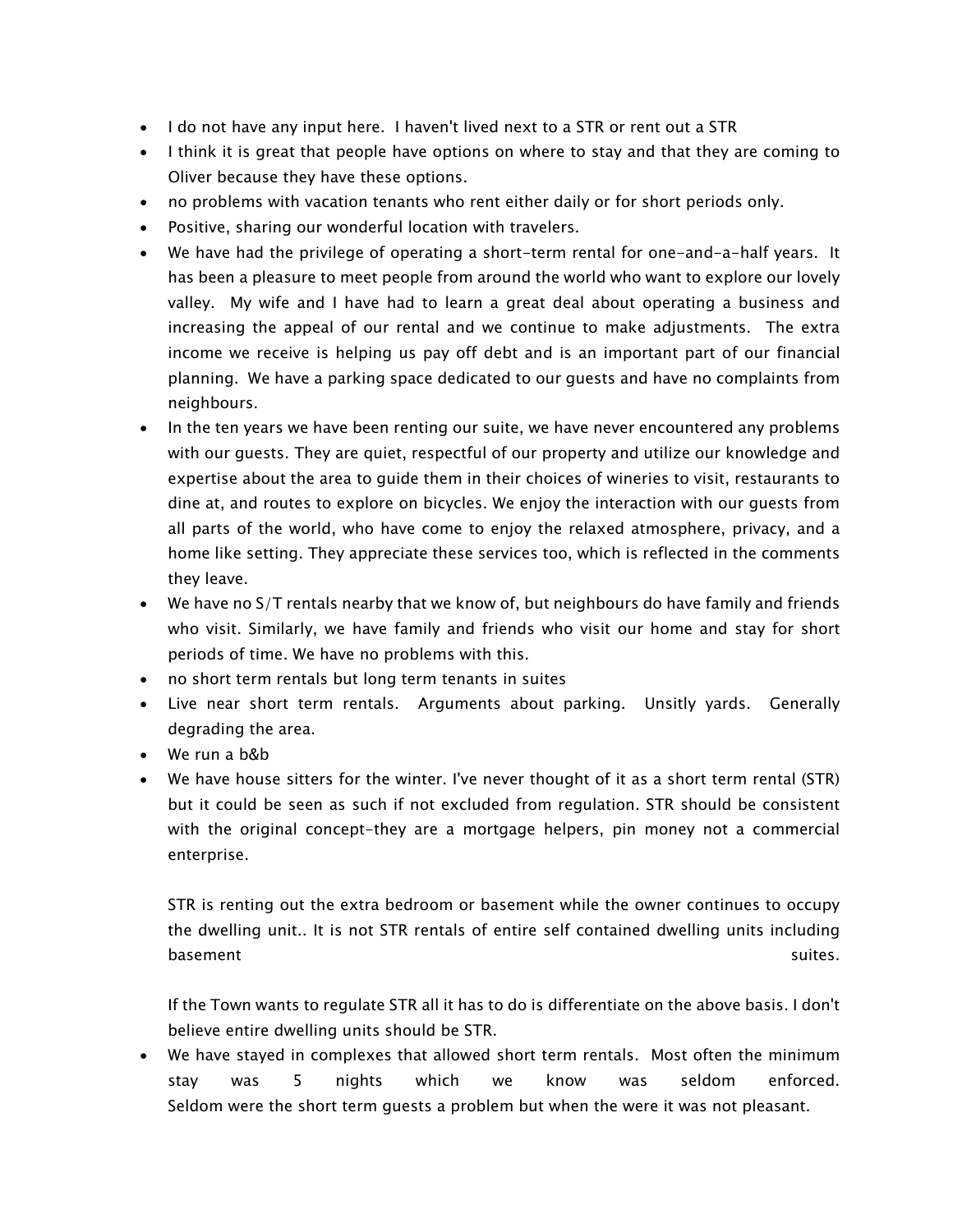- Street parking can be problematic
- the physical housing stock here is unanimously garbage. as such, it attracts garbage, working garbage jobs for garbage bosses. even "long term" rentals are usually short term, as the turn over of the human flotsam is so quick.
- We ran a short term rental for one season only. The guests that arrived at my door were sometimes quite a surprise. I had no issues but we were always on the property. I did not like being a chamber maid so our unit has been a full time rental property ever since. My current renter has even with me 7 years and I have a wait list of people wanting my unit if she ever leaves.
- Living in a condo building, our by-laws restrict short rental; however, long term rentals are allowed. I'm in favour of short term rentals in detached homes as long as the owners either live in the residence as well or live near by, there is sufficient parking and number of persons renting are limited, ie. 2 for 1 Bedroom, 4 for 2 bedroom, etc.
- overflowing garbage, late night parties, lack of privacy
- An improvement over the constant drug traffic coming out of Sundance Haircare on Hollow Street.
- I have never lived in a short term rental.
- long term rental
- the short term rental adjacent to our home on Teal Street is an absolute disaster. during the tourist season, the rental is occupied by different guests every week. more often than not, it's rented to 2 or more families, but at times, there have been at least 4 or 5 families sharing a small cottage. on multiple occasions last summer, there were cars parked on our lawn. at times, campers are set up on the street. while most guests are respectful, from the standpoint of noise, there are numerous late night beach parties with loud music, and voices. this single property destroys the quiet ambience of our neighbourhood, all summer long.
- For the past 2 1/2 years we have rented our basement suite thou air b&b. It helps supplement our income and we enjoy meeting new people.
- I was born and raised in Oliver and my husband and I built our first home here in 1976. We still live in that house and are currently operating in Airbnb out of our basement. In 2016 we sold a rental property that we owned on our street, and in 2018 we sold a duplex that we owned in downtown Oliver. We have operated four long-term rental units over the past 25 years, and would never have a long-term rental in our own home. We enjoy meeting people and promoting our area through our B&B . People with food allergies and eating disorders love to come to our suite where they have cooking facilities. They purchase all the fruit and vegetables from our local fruit stands and often use our barbecue.
- Never had an issue
- I have stayed in an airb&b
- Nightmare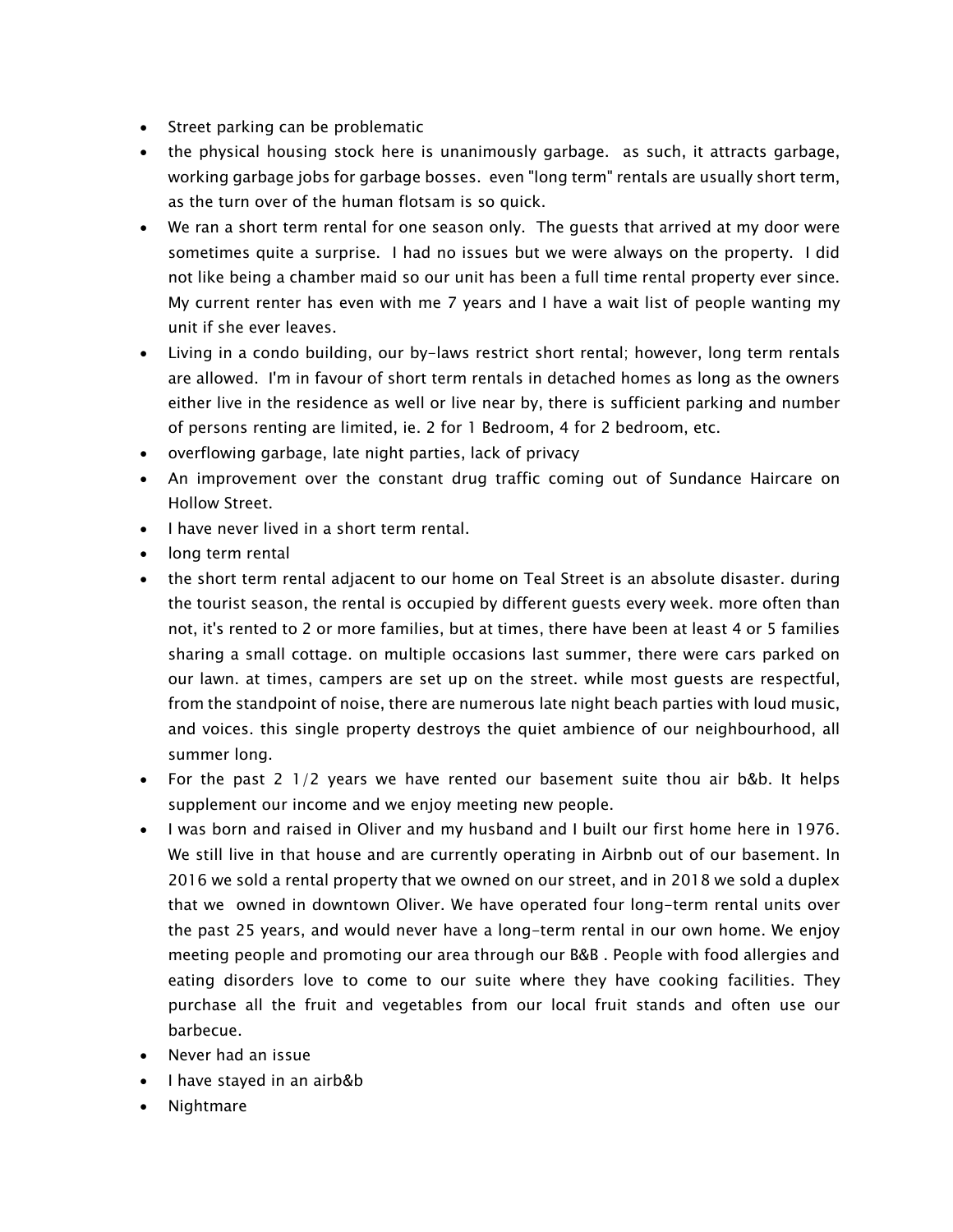- Do we have short term rentals in Oliver
- Part time summer use, potential retirement place
- Thinking of getting a gun
- I live beside a property that has been in the works for about 27 years. No action has been taken. It is not a short term rental but someone lives there. I have no idea how they get in and out of the 'house'. No action has ever been taken. We pay our taxes. Why hasn't anything been done?
- We built our home with a Legal Suite (i.e., with rules imposed by the |Town) when we planned our home. We wanted to provide space for family to come and enjoy the Okanagan, but would try to make some "fun money" when the family didn't want it.

We had to sign a document saying we would not rent out the property to more than one tenant at a time. We have no intention of ever renting out the suite full time.

We pay for the business licence, pay income tax on the proceeds. The sewer tax is discriminatory as the Town does not collect additional sewer tax for "typical" basement suites.

We are resident "landlords". Our home insurance requires it. We have ample parking.

We have been the victim of slander from an unknown-to-us complainant who supposedly complained that we had a dangerous parking arrangement. The is ludicrous as we have 2 parking spaces for the suite (plus the 4 for the house), and a shared 180 foot driveway where additional parking is available. The Town would not even tell us the date of the alleged incident, so that we could not respond to the alleged complaint in detail.

- ort term rentals in residential areas are against the law
- Owned a duplex, lived in one half, rented the other half by the week or month depending on time of year. This would be very similar to say a basement suite or attached suite an owner would like to rent out.
- Not directly next to but in the neighbourhood and have no issues as long as it remains a owner occupied short term rental
- 3 x No experience

## 8. Have you ever vacationed in an Oliver residential style short-term nightly rental booked through an online booking site or property manager?

| Yes | 26  |
|-----|-----|
| No  | 136 |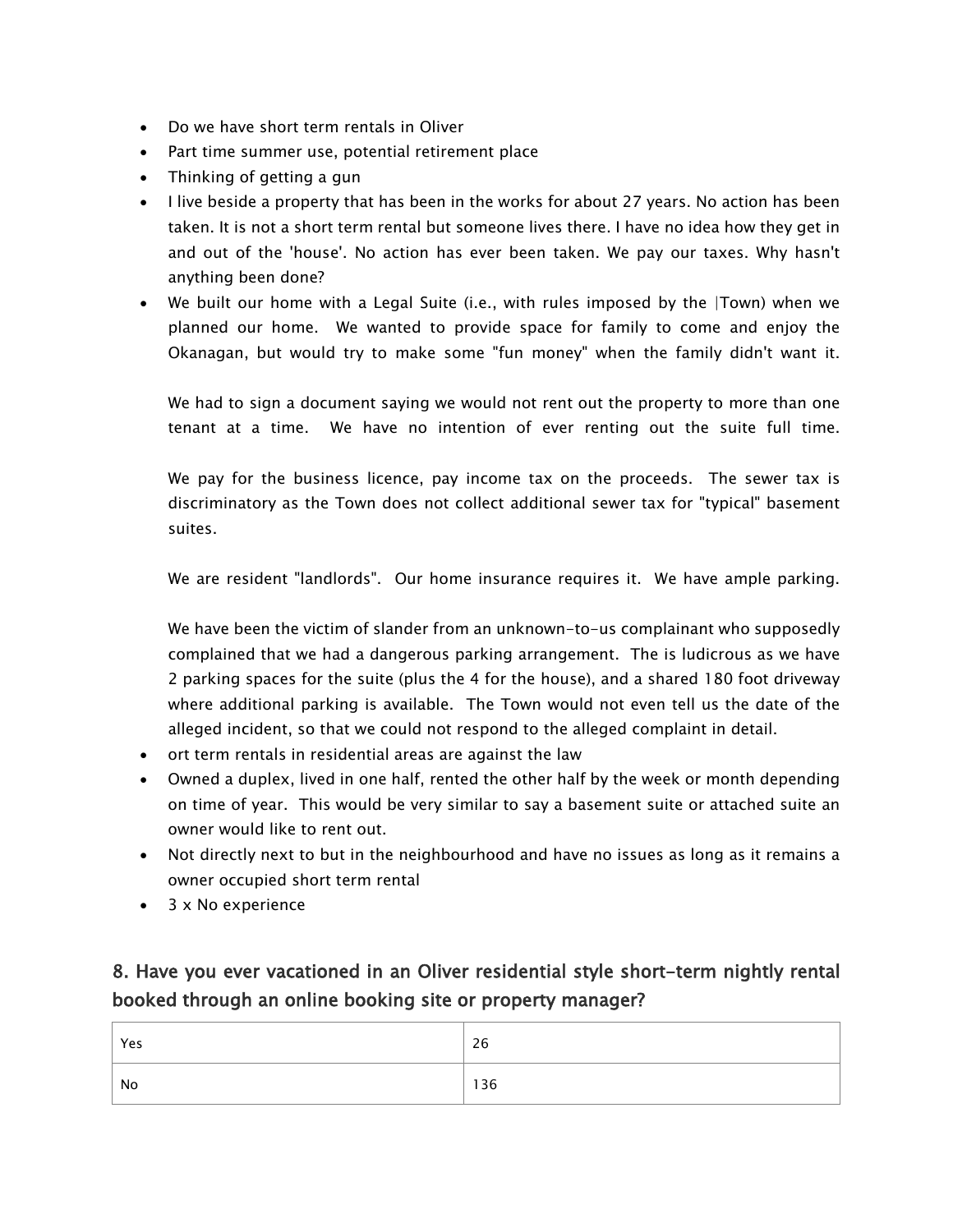### If you answered Yes to the above question how was the experience?

| Extremely good          | $\sim$<br>$\epsilon$ |
|-------------------------|----------------------|
| Somewhere in the middle |                      |

## 9. Below is a list of community reported benefits with short-term rentals. Please prioritize the importance (to Oliver) of each benefit from 5 (very important) to 1 (not at all important)

|                                                                              | 5  | 4  | 3  | 2  |    |
|------------------------------------------------------------------------------|----|----|----|----|----|
| Increases or maintains property value                                        | 35 | 28 | 36 | 23 | 36 |
| More accommodation options for visitors – improving experiences              | 72 | 26 | 18 | 14 | 32 |
| Cultural exchange of residents and visitors                                  | 40 | 31 | 30 | 22 | 37 |
| Offsets the cost of housing for full-time resident homeowners                | 52 | 22 | 26 | 20 | 40 |
| Provides additional disposable income to homeowners                          | 45 | 34 | 26 | 24 | 32 |
| Offsets the cost of the property for part-time residents/owners              | 21 | 19 | 29 | 21 | 68 |
| Provides additional revenue for property investors who don't use their units | 18 | 15 | 18 | 17 | 90 |

### Other (please specify and type a rating)

| Left Blank                                     | 159   |
|------------------------------------------------|-------|
| User entered value                             | 14    |
| Average submission length in words (ex blanks) | 12.79 |

• income tx increases and busisness tax on the house helps the city

- Provides additional Hospitality options and experiences to vacationers looking to explore the Oliver area. (rating 5)
- Provides accommodations with secure internet for medical & business professionals working for short term - 5
- this last question Provides additional revenue for property investors my exper this is false the homeowner lives in the hous
- When I share my home with short term renters they respect it and treat my property well. Very Important (5)
- Attracts more visitors to area as options increase. 5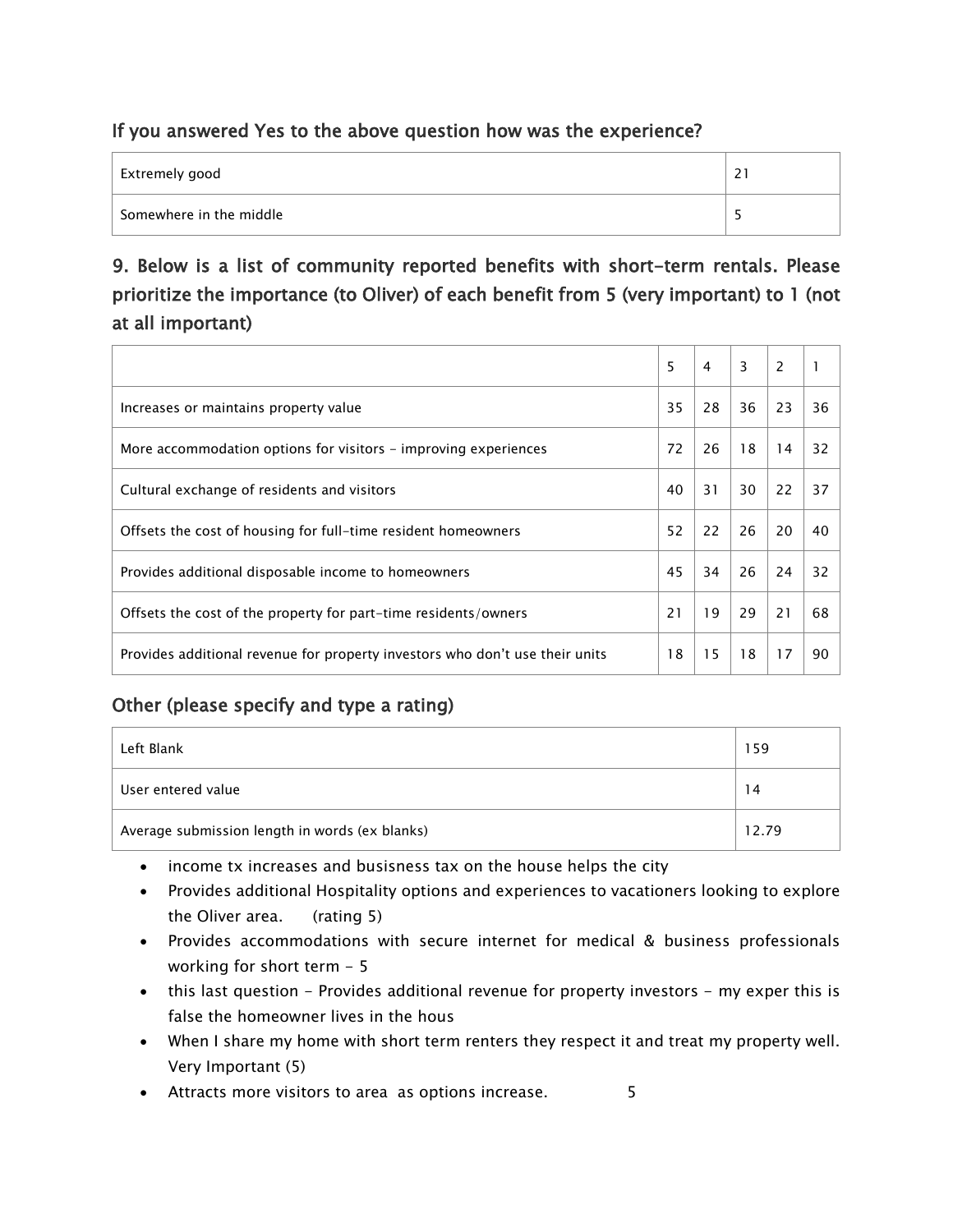- Important to have licensed accommodation with logical guidelines for property owners. Should be operated by owner-occupiers.
- Increased the marketing of Oliver as a vacation destination (5)
- Renters will (could) improve local business profitability as they frequent local outlets. 3
- More short term accommodations to support tourism events. Allows more participants in half-corked, for instance
- Offers the opportunity for more people t experience Oliver. We rented summer and now own and eventually will live.
- This is Oliver
- turning Oliver into a  $s^*$ tt hole = 5

#### 10. Please add any more comments on benefits to short-term rentals.

| Left Blank                                     | 125   |
|------------------------------------------------|-------|
| User entered value                             | 48    |
| Average submission length in words (ex blanks) | 36.67 |

- Absentee owners should not be given unreasonable and unfair advantages on their home investments over locals and citizens (residents) of the community.
- I'm for it. I rent Airbnb's occasionally myself. I likeit
- It allows affordable accommodation. Often friendships form and annual vacations come from this. Bringing money to the local economy.
- Adds options to those moving to the valley transition to permanent housing
- see my comments in  $#7$
- Allows Oliver to be competitive in drawing in tourism. If a range of accommodation is not available, tourists will stay in Penticton or Osoyoos where they have more options.
- The more people who come here and add arts, culture and new income to the town the better.
- Short term rentals bring people from out side our beautiful community and allow them to stay here instead of driving through and staying in other near by communities which allow or promote short term rentals. This allows the residence Oliver and it's local businesses to make more income.
- We provide tourists with all the information to enjoy their time here and increase traffic for local businesses
- Short term rentals provide a unique experience for people that want privacy and a feeling of being home.
- I think vacation rental properties (short term) are a benefit to the Community as a whole. Increasing our income allows us to spend more money in Oliver - supporting local business. The market will regulate the number of units. There are so many listed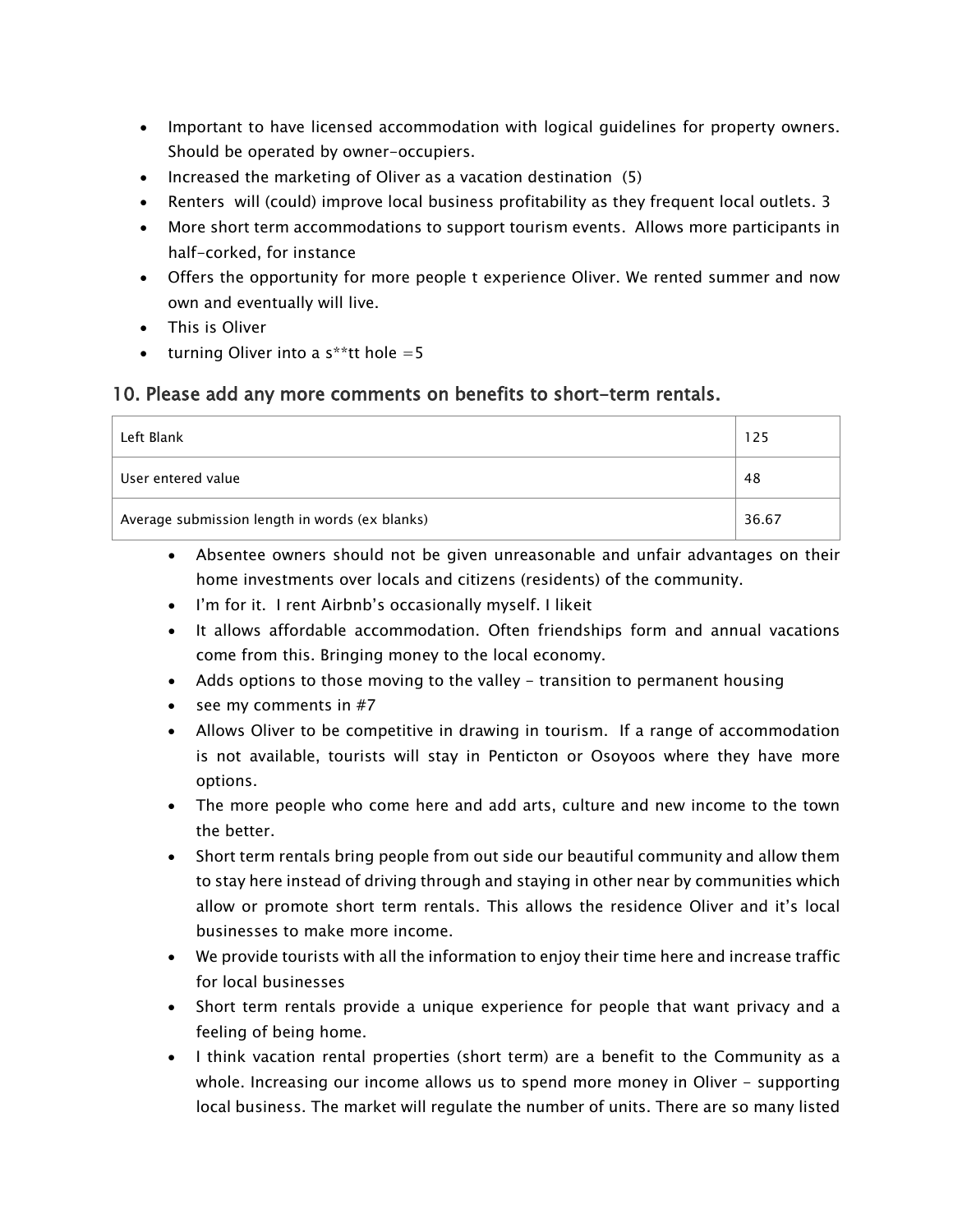right now that prices are already significantly down from a few years ago when I was one of only 3 airbnb's in Oliver. There are now dozens.

- Have a lot of experience over the years with fulltime tenants and it can be a real pain With short term they must have a good history with airbnb before they are granted the rental
- short term rentals are great to add as an alternative and addition to other rentals and bring visitors to the area and stay in the area, spend their money in local business, with the high cost of owning a home/property/taxes etc. is additional income for the property owner to make ends meet. I believe that properly structured with the rules and regulations that it is a win, win for both community and home
- Tax these short rentals and drive money to the town of Oliver and Oliver Tourism
- Several times our guests have been staying here to 'try out' Oliver for a future move. In all cases we have intentionally invited the guests to our own part of the home and discussed the many advantages of living here.
- there are none.
- This allows young or less affluent persons and families to purchase a home. We need to attract young people to town if we wish to grow.
- Short term rentals within ones home does not bother me. There are more benefits than there are concerns. When it is in ones home there is more consideration as to who you welcome into your home. Tenants have a great deal of power once they move in, and I would hate to be burdened with a negative situation. Fourteen Thirty days works perfect for me. I have had a long term rental property next door to me with two suites that has been more of a problem than any short term renters would cause.
- I don't think this is a benefit at all. It just reduces long term rentals which Oliver really needs.
- I find many who offer short term rentals or who are considering buying a vacation place, want to have the place available for themselves, or for family and friends to use when they visit, and offset the cost of ownership by renting them out as short term vacation rentals when not being used for personal/family/friends use. I disagree with the argument that they are taking properties out of the long term rental pool, because the owners of these types of suites would never rent the properties out long term anyway, since they need them to be available for personal or family/friends use, when needed.
- Short-term rentals provide no significant benefit to the community. Do they benefit some individuals in some way(s)? Of course.
- Visitors on extended trips get fed up of hotels and restaurants and look for an accommodation experience which offers space and the ability for their own cooking. That's what we do on our travels. Particularly important for those with food allergies. It is also cost effective option for tourists allowing more people the ability to visit our region.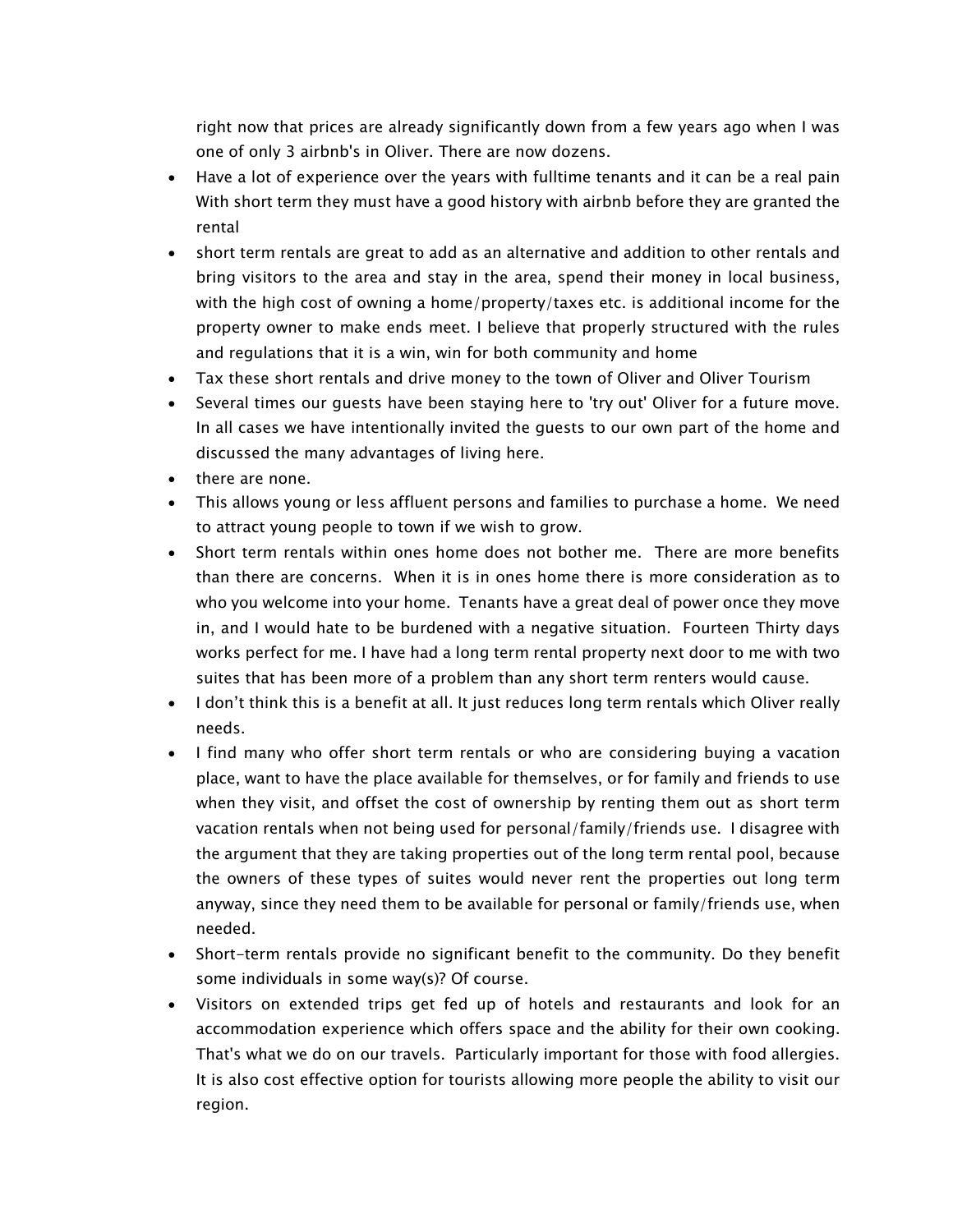- Visitors on extended trips get fed up of hotels and restaurants and look for an accommodation experience which offers space and the ability for their own cooking. That's what we do on our travels. Particularly important for those with food allergies. It is also cost effective option for tourists allowing more people the ability to visit our region.
- All associated negatives of short-term rentals clearly outweigh the benefits. Affordable housing and nuisance are two key areas of importance.
- With a new hotel, I don't find short-term rental to be as much as a demand prior to hotel. If it increases the property value, that is an asset to the Town. We are already a multi-cultural environment. Any other benefits is for the owners, or the renters, benefit.
- nil
- short term rentals give an authentic feel & stay vs cookie cutter hotel rooms/motels..short term rentals gives families who may never get a chance to get out here as family because of high cost hotel rooms/always booked hotel rooms, short term rentals lets family's create forever memories & repeat visits..
- The income is there for better maintenance than with long term rentals.
- As a long term rental owner in the Town of Oliver I would like to see more long term rentals for our residents so prices stay down for renters. I set my rental rate to cover my costs but made it affordable to give a local somewhere to live.
- Having more people visit and spending money in oliver is an asset to all. Good guests are rated well and bad one are rated poorly and not welcome back which helps everyone. If we slow down short term rentals or add additional cost to them, they will disappear and along with the guests and the money that our town needs. Short term rentals only happen durn the summer months so it has no inpact on the winter. Wish we could get them to rent in winter to help local businesses at that time.
- Provides greater variety and more affordable option for short term vacations in Canada's wine country.
- The actual rental season in Oliver is about 5 months (May to September) with the peak in July and August. For most of the year, short-term rentals are a non-issue.
- If you are hosting guests, short term rental properties are kept in 'tip top' shape, as the owners are subject to public review by the guests who rate their stay. This can only be seen as a benefit to the neighbourhood.
- Short term rentals in houses that might otherwise be empty would reduce the opportunity for B & E's plus other theft and vandalism.
- I do not see a benefit to short term rentals
- Its hard enough in our town as is to find long term rental. Also how many young families can even afford to buy a house.
- My husband and I stayed in short term rentals while work was done on our home. This was crucial to us as it is less expensive and all the places we stayed had kitchens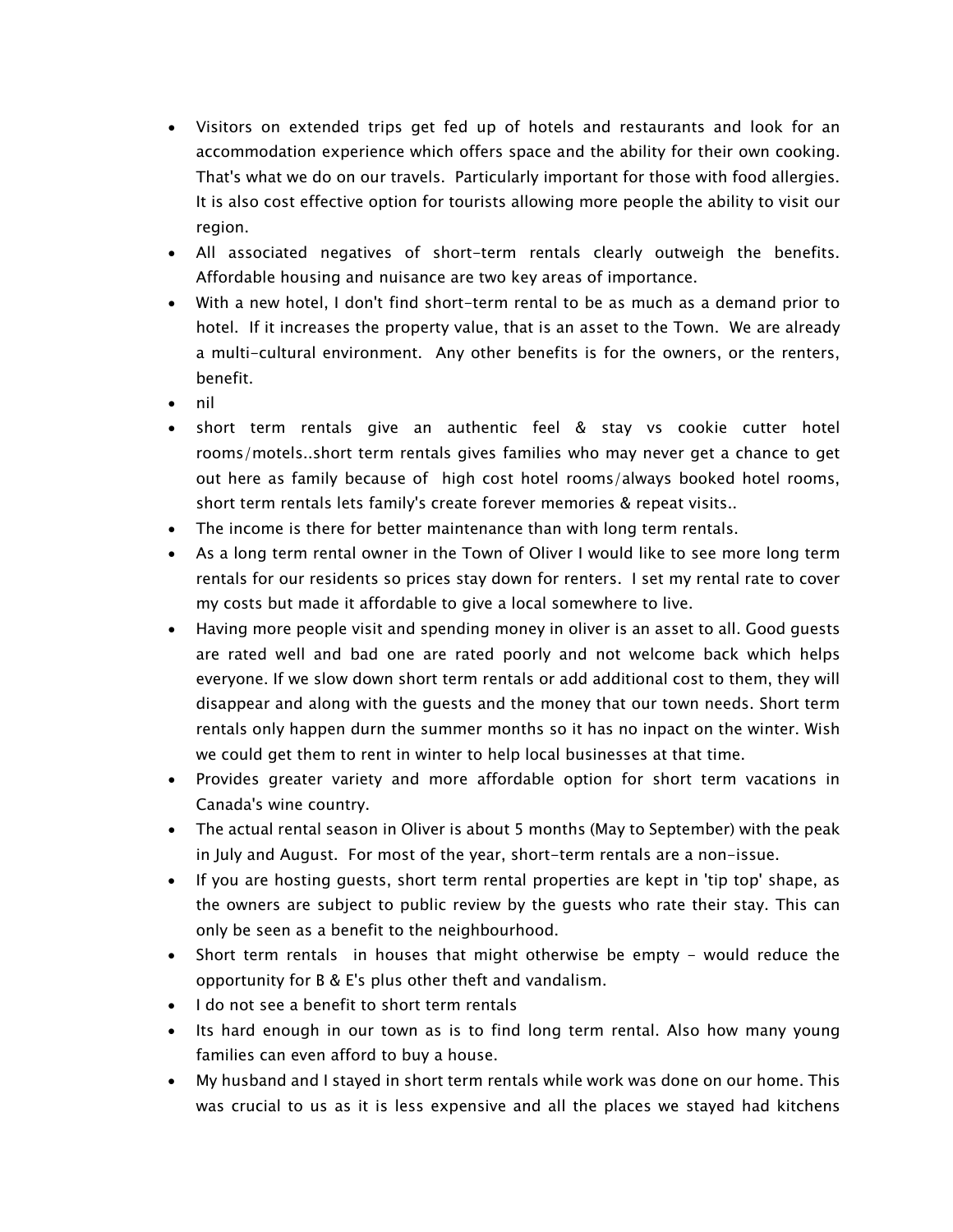available. We went to restaurants on occasion but mostly shopped at the local shops and made our own meals. This saved us money. We also really enjoyed experiencing different neighborhoods in Oliver and meeting the owners or neighbors in those neighborhoods. Some of those people have become good friends. It was a very positive experience for us. Also, I doubt if any of those owners would rent the space long term, so it isn't impacting long term rentals. In each of the places, the permanent residents were 2 people so the rental unit only added 2-4 people in the home. A family may have 2-4 kids so the rental places are not putting a strain on the infrastructure (water/sewer).

- More tourists have a place to stay, and so more tourists can attend FOG and Cask and Keg and Half-corked, which brings more money into the town. Citizens then have more money, and businesses prosper. As OTA events grow, more accommodations are needed. Without more accommadations events can't prosper.
- the hotel situation here is still a mess. the housing for temporary slaves is also a mess. multi-millionaire/billionaire owner operators seem to have no problem finding and maintaining housing for their mexican slaves, but if you are from this country, you are free to sleep in the park.
- Please restrict the impediments to peoples use of their properties and enforce the bylaws in this town.
- bed and breakfast operations, where the owner lives on site should be encourage. the rental of entire houses only benefits those who can afford to own secondary "for profit" homes. they reap the financial rewards, while destroying the lives of neighbours
- Air b&b's are world wide. This is not a new concept. Experienced travelers enjoy the freedom provided by an air b&b,for e.g. Backyard patios,bbq,and pet accommodationI don't agree that the value of our property has increased because of our Airbnb experience. We did minimum cosmetic improvements to the space to enable the Airbnb. It is no different than anyone else having a fully finished basement. The town is already benefiting by our \$100 license fee and the additional \$250.00 Charged for additional sewer fees. Any additional water used is being paid through the town metering.
- This is rather skewed towards supporting short term rentals
- There are so few places to rent in Oliver and so many great things to do and so many businesses dependent on tourism. Oliver needs short term rentals over the summer period May to sept
- This isn't Toronto
- Short-term rentals fill a need where people do not want a traditional B&B nor a motel. We have repeat guests who enjoy "living like a local" during the vacation time.
- There is a definite increase in travellers that "short term rentals" is their preferred accommodation. They would perhaps stay longer in the community and spend more which benefits local business.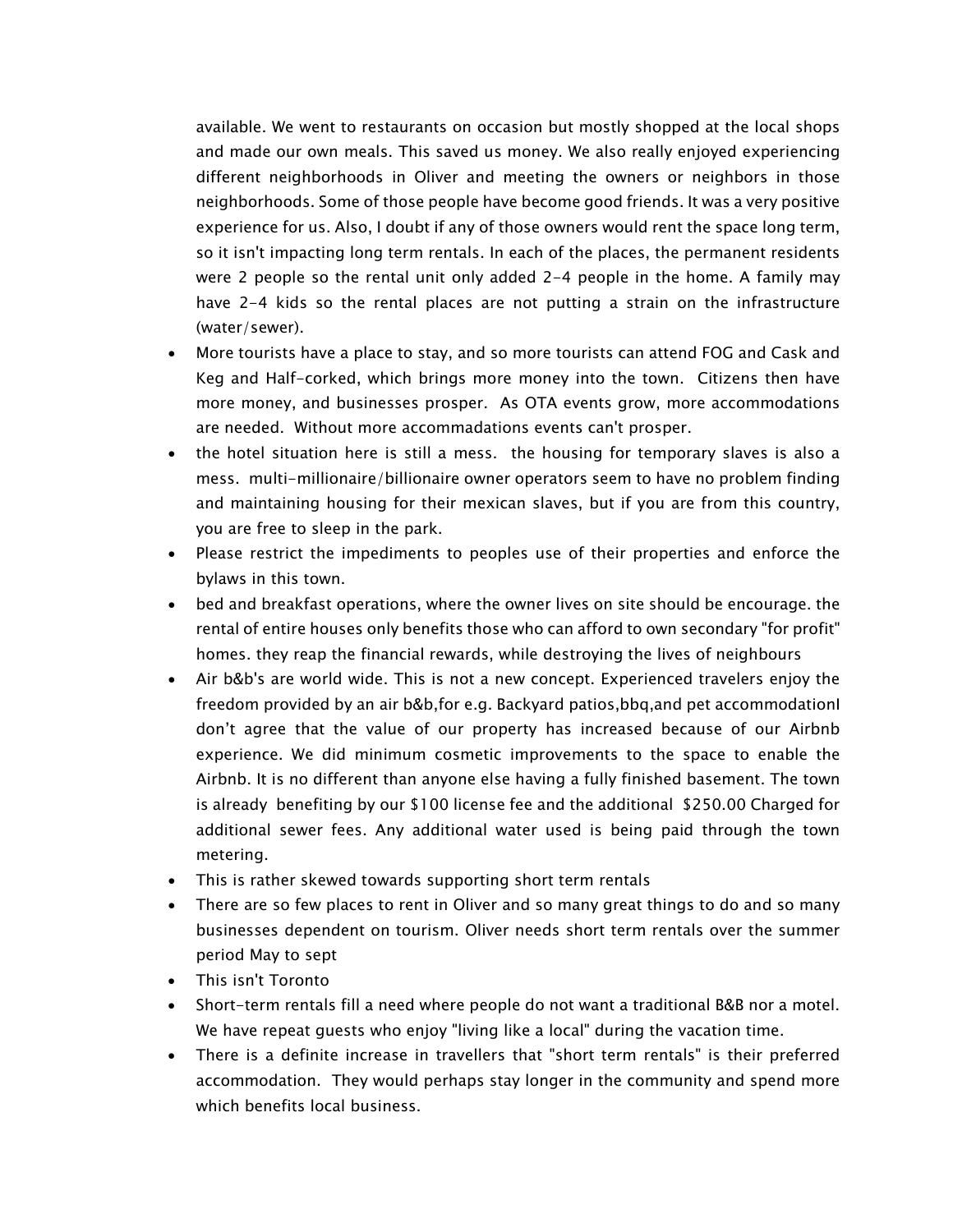## 11. Do you have any concerns with short-term rentals in the Town of Oliver? If clicking yes, please comment on concerns.

| Yes | 86         |
|-----|------------|
| No  | $- -$<br>- |

#### If Yes, please comment

| Left Blank                                     | 89    |
|------------------------------------------------|-------|
| User entered value                             | 84    |
| Average submission length in words (ex blanks) | 25.18 |

- its out of control
- It's against the rules of Oliver.. No exception! It's a grey zone and renters have been getting away with it far to long. One needs to respect residential areas and not use it as commercial space. Period!
- See my detailed note above about absentee owners using homes for rent by the bedroom to tradespeople. This is not okay for the reasons I have highlighted.
- Housing is already in short supply. There is an intimidation factor by well know residents who want STR who seem to think their opinion is more weighty than others. JUST SAY NO and enforce regulations as existed
- Only if the unit is not lived in by owner, otherwise no issues
- Osoyoos used to allow short term rentals in any residential property and it was a disaster as far as most permanent residents were concerned. Only speculators and absentee rental agents benefited. The town has now changed their rules to monthly rentals only
- Short-term rentals reduce options for those looking to stay longer-term, since it's more profitable for a landlord to rent out short-term than it is long-term.
- It is going to hurt the existing Hotels and Motels. Take care of your existing businesses and Local residents.
- I have no issue with rental accommodation where the owner is present during the rental Absentee ownership coupled with rental in the guise of B&B type accommodation is reckless and does not serve the community
- Reduces housing for local, lower income
- Fill the motels first, many are never at full occupancy except peak summer and with the never ending fire concerns these businesses have suffered financial losses. If we are in need of accommodations why then shut down a thriving campground !!!!!?
- Residents should always check or try to get information on the guests that they're inviting into their homes and to the Town of Oliver. We are aware of one property that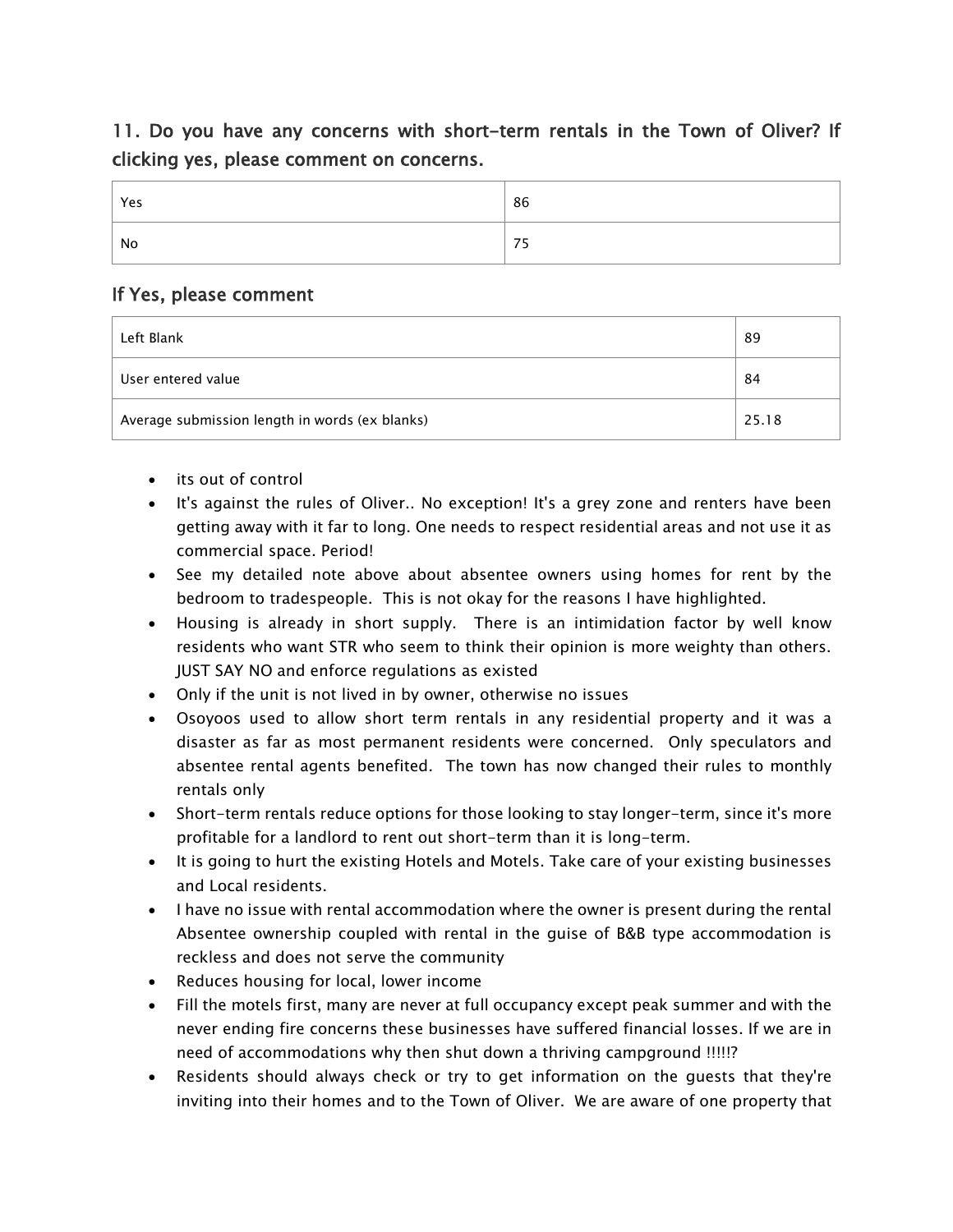was renting out rooms and the tenants were actually stealing in the neighbourhood. We can't tell people how much to charge their guests but it's also a good idea to ask them for a damage deposit which will be returned after they leave. This may weed out those who can't afford the cost, but hopefully this means you're getting guests that can afford to stay with you.

- Short term rentals can be disruptive to neighbours, especially with regard to noise and parking. Force short term rentals to provide one to two parking stalls on the property for each room/suite and see how many fewer people will consider turning their front yards into parking. Also this un or under taxed situation directly impacts accommodation businesses that contribute taxes and meet codes and requirements, including appropriate insurance (we hope) to cover themselves and their customers.
- Short term rentals removes the availability of long term rentals.
- Noise parking and strain on limited services in Oliver.
- Decent long term rentals are scarce in Oliver and short term rentals takes accommodations out of the rental pool. I don't want to have people coming and going on my street who don't actually live there.
- Negatively impacts financial well being of the hotel which FINALLY took a chance on development in Oliver and creates employment for residents. Negatively impacts the neighbourhood as a whole. people who wish to live in a residential single family neighbourhood should not be forced to have commercial enterprises mixed in.
- My concern is if the owner running the vacation rental does not live on the premises.
- Parking issues, noise Increased property costs
- I do not believe we need this in Oliver as rental housings at the present time is difficult to find and if the people looking for employment can't find accommodation the jobs will not be filled. Air B & B pushes rental housing prices up.
- People from out of town buying property not living in the house and renting it out. Driving example the up that the property the prices. The prices of  $p$  prices. Money laundering is evident with the huge houses being built on agricultural land as all the trees are ripped out snd huge house built. In town having 2 or more air bnb suites or a mix of rentals long and short term is another way to launder money. If you don't live in the house full time you should not be allowed to have an short term rental
- if not managed and controlled properly by the town, it may be opening the doors to people doing what they want, not following rules and us having to put up with the fallout in the neighbourhood street etc.. the cost to deal with them legally later at more cost to town and policing, not to mention just the amount of potential frequent disruption to the peace and tranquility of the neighbourhood.
- Should be regulated, but not to an extent it makes it impossible to continue. This survey and the process is a good start.
- parking and noise in residential areas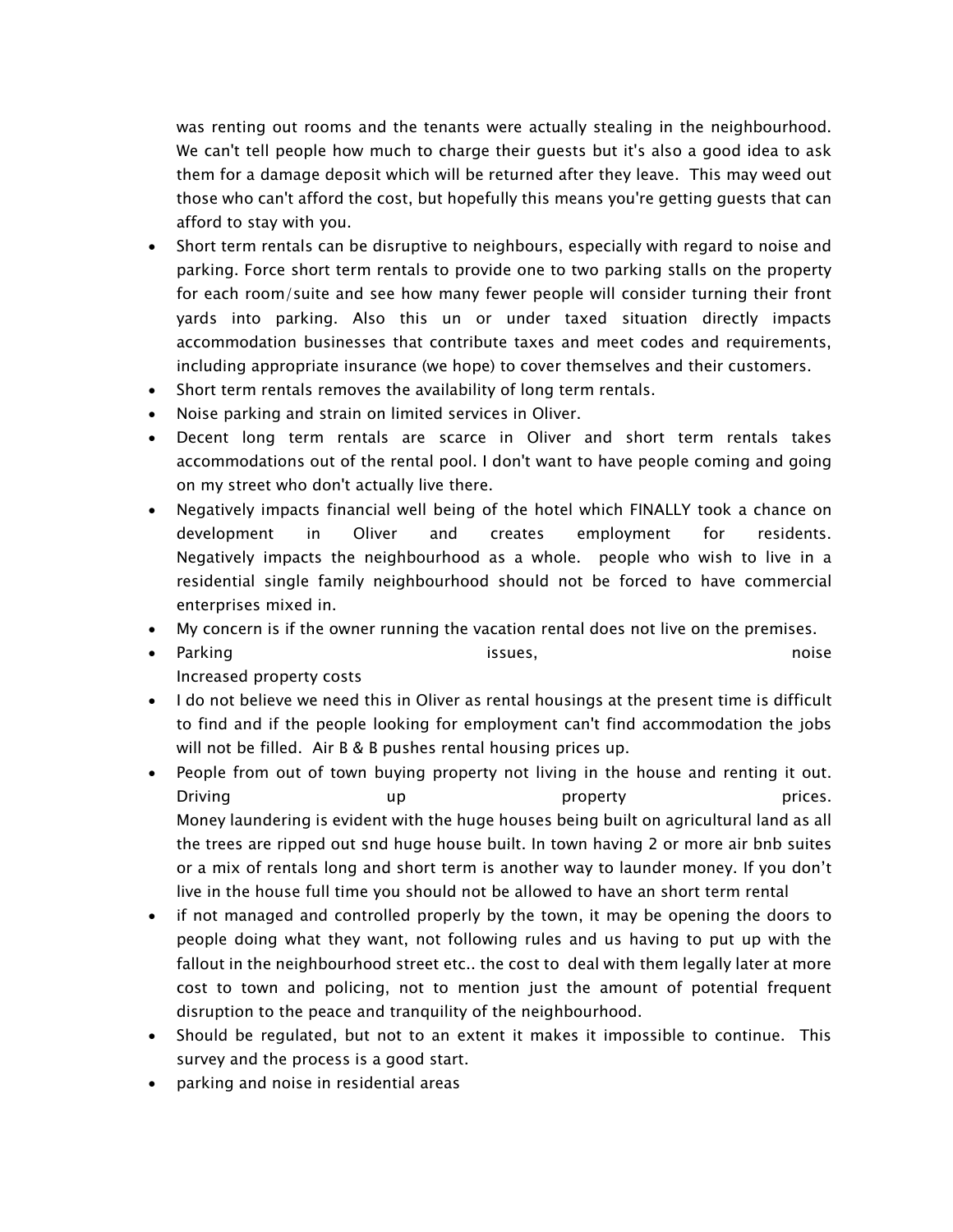- The ability to kick out someone who is being destructive or abusive, etc, should be a priority. Owners and neighbours need rights too.
- concerned with unregulated premises. each premise must be registered as short term rental, along with the owners name.
- Will reduce long term rentals. Will drive up the costs of rental properties meaning rents will become to expensive
- The number of units and visitors per property must be limited. I suggest a maximum of 3 vehicles and 10 visitors. The landlord (owner) must be a resident of Oliver and available at all times to the appropriate authority.
- People who rent for a short time have no commitment to the dwelling or neighbourhood. Without someone being in a position of authority, like an innkeeper, the renter might be irresponsible.
- Location, bylaw enforcement when needed (evenings, nights, weekends), RCMP response when threat to person or property
- I have a real concern of losing long term affordable rental space for locals in the lower income levels.
- It will be an administrative burden to the Town. In addition, there could consequences for individual owners who attempt short-term rentals. For example: AirBnB rentals are a commercial operation. Such requires commercial insurance. In addition, such requires a commercial mortgage. There have been news reports of owners who have not been able to process an insurance claim because they had residential insurance. There have been news reports of owners whose mortgages and associated lines of credit when secured by the property called by the lending institution for immediate payment because it is a residential mortgage on a commercial property. In addition, there are reports of individuals failing to meet regulatory requirements of the municipality, province, and in particular, the Canada Revenue Agency. Yes, people should have the freedom to go into business and succeed or fail. I suspect that there will be considerably more failures than successes with short-term rentals and some of those will further burden the Town administration.
- Lack of off-street parking and increased noise
- It reduces the amount of rentals available, and also forces rents to go up as the demand is high and space is limited.
- Parking. Possible noise complaints.
- Can become a party house especially if there is no one responsible around
- Oliver, Osoyoos, and Penticton are having huge issues keeping workers because of the lack of affordable long term rentals. Allowing more short term rentals is going to increase this pressure and drive economic growth down in any sector that needs long term workers. There will be more businesses that feel a negative impact then one market the short term rental market will be able to compensate for. I do not think every zone needs to be open to short term rentals this places the needs of a few above those of the town and lifestyle they enjoy. Is there in fact that much of a demand in Oliver for short term rentals that is not already being met?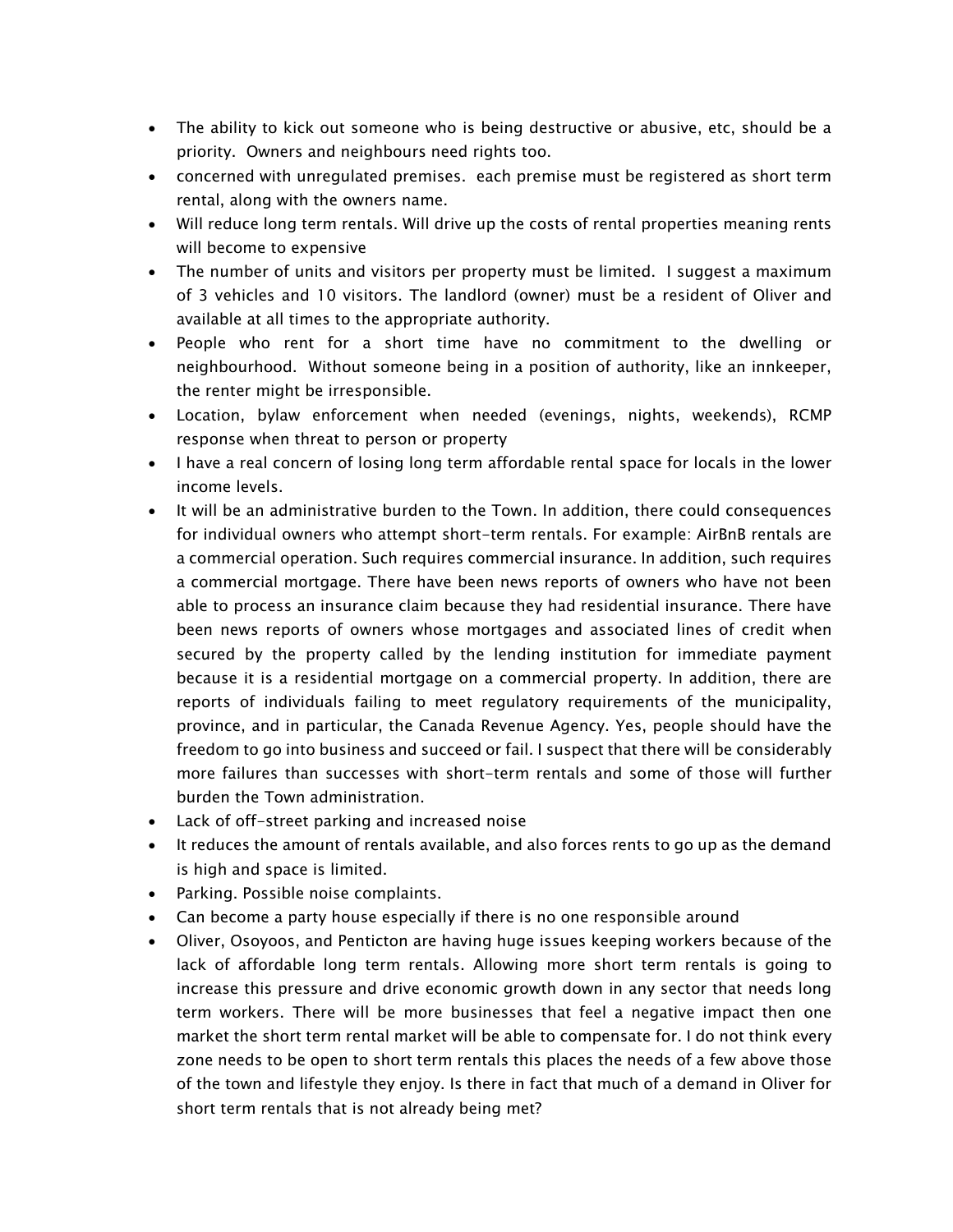- Parking
- I believe owners should be present when the rentals are in use.
- Safety
- long term rent
- Noises,parking,more traffic in the area
- evicted
- They decease the available long term rentals for our residents. New residents to the area are capitalizing on the tourism in the area at the expense of long term, low income residents.
- Must be operated responsibly with business licence and by people who own and occupy single family dwellings. Must have adequate parking on-site.
- Town needs to regulate and enforce the regulations
- I see a difference between S/T rentals in an owner-occupied home vs rentals of unoccupied houses, condos, townhouses. If I have any real concerns regarding S/T rentals and the impact on the town and any given neighbourhood, those concerns would be for the unoccupied options. I see mostly benefits where the S/T rental is in an owneroccupied home.
- Parking problems. degrading the neighbour hood
- I am concerned with short term rentals as they would then raise the costs on long-term rentals, as well as taking away from potential long term rentals because owners only want shorter term rentals.
- If fully regulated and licienced great.
- Hard enough for people to find long term rentals in this town as is that aren't outrageous in prices
- negatively impact residential neighbourhoods, keep residential and commercial areas separate and taxed as such
- lack of privacy, lost safety
- Rental dwellings are in short supply. STR of entire dwellings take housing stock out of the market making the problem worse. Neighbors suffer from 'hotels' being run in residential 'hoods.
- The increase cost for licencing and enforcement will not be offset. Additional load on policing and disruption to neighbors.
- Liver in landlord type would be of less concern, but absentee landlord models are of great concern.
- Danger
- Renting
- I have concerns if the owner is not on sight for the rental. An entire house rented out for a weekend can be very noisy for neighbours. I am quite willing to tolerate an occasional wedding or gathering in my neighbourhood but not every weekend.
- Bylaw enforcement. Town doesn't enforce most of the bylaws. Weeds, unsightly properties, building permits. Why add more bylaws that won't be enforced?
- Quality of life of full time residence.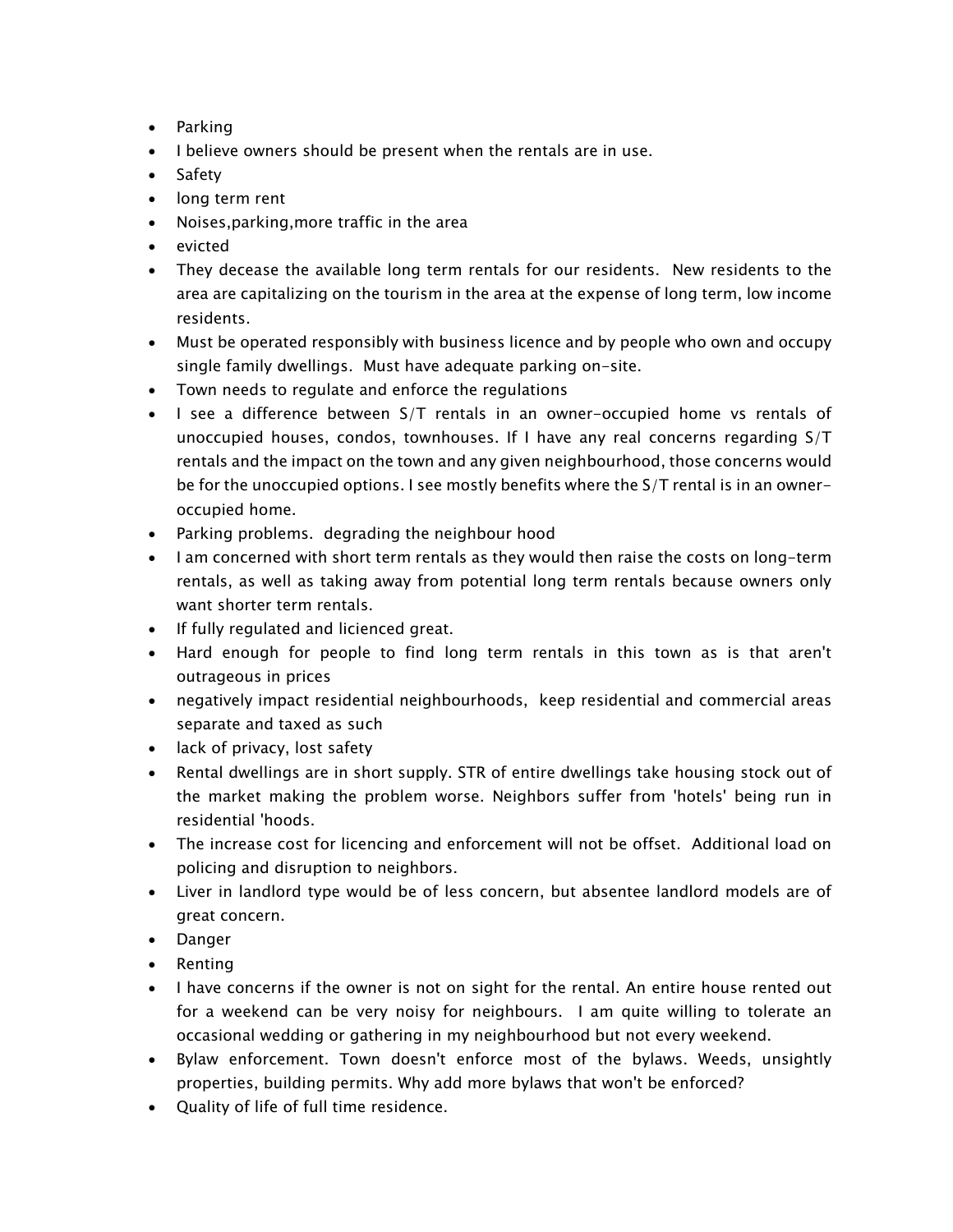- 2 x Noise...vacationers in holiday mode..not concerned with work,school & sleep scheduled.
- why
- It reduces the rental market.
- Depends on the type of people renting, due to recent increases in crime in Oliver particularly thefts of items such as Bikes, Canoes,and Pet's (Dogs & Cats).
- Competition with long term rentals
- long term rentals
- all mentioned above
- As a person who has a long term rental in Oliver, it was almost impossible for me to find somewhere to live. I was lucky to find something but I hear time and time again how it's impossible to find long term rentals here. Because of this rental shortage the town is losing out on young professionals and demographics besides tourists and retirees.

Allowing so many short term rental properties takes away the chance for long term rentals at those properties.

- do they pay taxes, haha
- In a community with so much crime I want to know who is next door. I would not like strangers coming and going. Also long term rentals especially for absentee landlords is better for the community.
- Converting suites to short term rentals takes long term rentals out of market.
- 2 x It is Oliver, not Kelowna.
- Takes up inventory for longer term rentals. Omitted from taxation like other hotels. No community connections as tenants are not residents. Increased traffic, noise and allows homes to act like hotels.
- Tax exemption to Coast Hotel which provides short term rentals and allows residents to use their pool. Good neighbours.
- Staff turnover and lack of bylaw enforcement. Does the mayor do exit interviews with senior staff who have been here for less than one year?
- Why
- The Town is discriminating against short-term rentals. They seem to think we are Vancouver, with absentee landlords raking in 10s of thousands of dollars. I believe there should be onsite or in-town management of short-term rentals to avoid the "party central" type of situation that can occur. However these type of concerns happen with any type of rental, so care must be made to ensure this niche is not being discriminated against.
- This is Oliver, not Vancouver
- How can it be determined if the property owner is operating as a business ? Must it be profitable? When does the short term rental incur additional servicing costs, I.e. Garbage/waste removal, water consumption beyond the household historical measurements? Who determines the household capacity, the fire dept?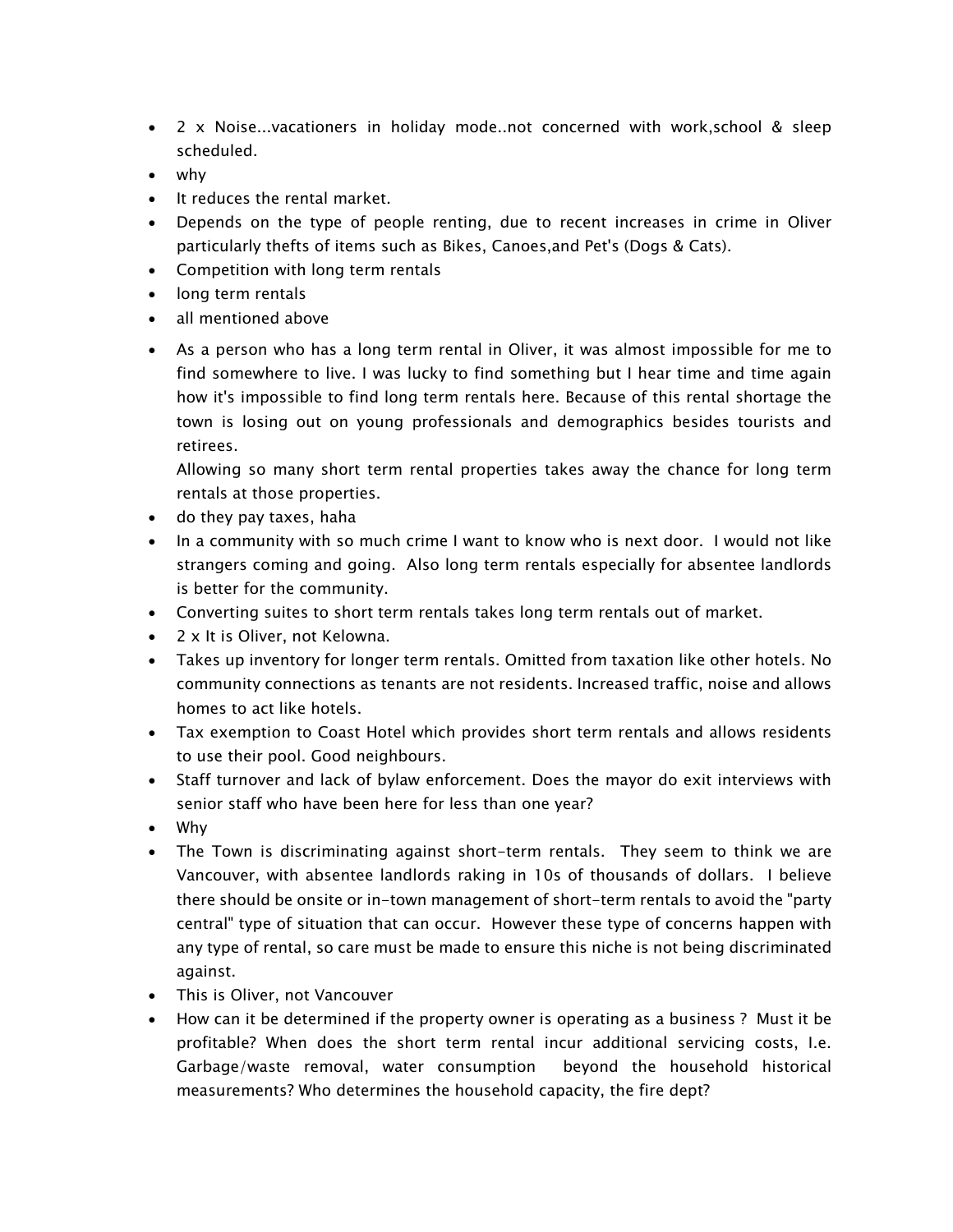- If in a residential area it must be owner occupied
- one group with multiple rental units used for Airbnb.

12. Below is a list of commonly reported challenges with short-term vacation rentals. Please rate level of concern with the impact these challenges on the community of Oliver, or your neighborhood in Oliver. (5 being the most impacted, 1 being the least)

|                                                                                                 | 5  | 4  | 3  | 2  |    |
|-------------------------------------------------------------------------------------------------|----|----|----|----|----|
| Parking/snow clearing/traffic problems                                                          | 38 | 27 | 24 | 22 | 51 |
| Noise disturbances from commercial uses                                                         | 44 | 32 | 27 | 20 | 38 |
| Loss of community feel, empty neighborhoods, rotating neighbors                                 | 54 | 22 | 15 | 24 | 46 |
| Safety/Security                                                                                 | 52 | 24 | 23 | 18 | 44 |
| Inflated real estate prices                                                                     | 26 | 24 | 36 | 26 | 47 |
| Reduces the availability of long-term rentals                                                   | 75 | 16 | 19 | 13 | 37 |
| Erosion of the commercial tax revenues/base like that from hotels and other<br>businesses       | 46 | 19 | 35 | 17 | 45 |
| Unfair tax advantage over legitimate commercial accommodation properties like B&B<br>and Hotels | 56 | 15 | 33 | 19 | 39 |
| Reduced options for affordable housing                                                          | 69 | 21 | 16 | 14 | 41 |

### Other (please specify and type a rating)

| Left Blank                                     | 168   |  |
|------------------------------------------------|-------|--|
| User entered value                             |       |  |
| Average submission length in words (ex blanks) | 16.40 |  |

- Absent landlords or vacation suite proprietors and irresponsible home owners are a greater concern to community (rating 5)
- re long term rental problem I get it however, we have a "bad tenant" problem here and short term is less risky
- Increased use of water and sewer
- Council did a good enough job eroding the tax base with their gift to Coast Hotels.
- Not sure what you mean by legitimate B&B being commercial. We are Airbnb operating in our own home.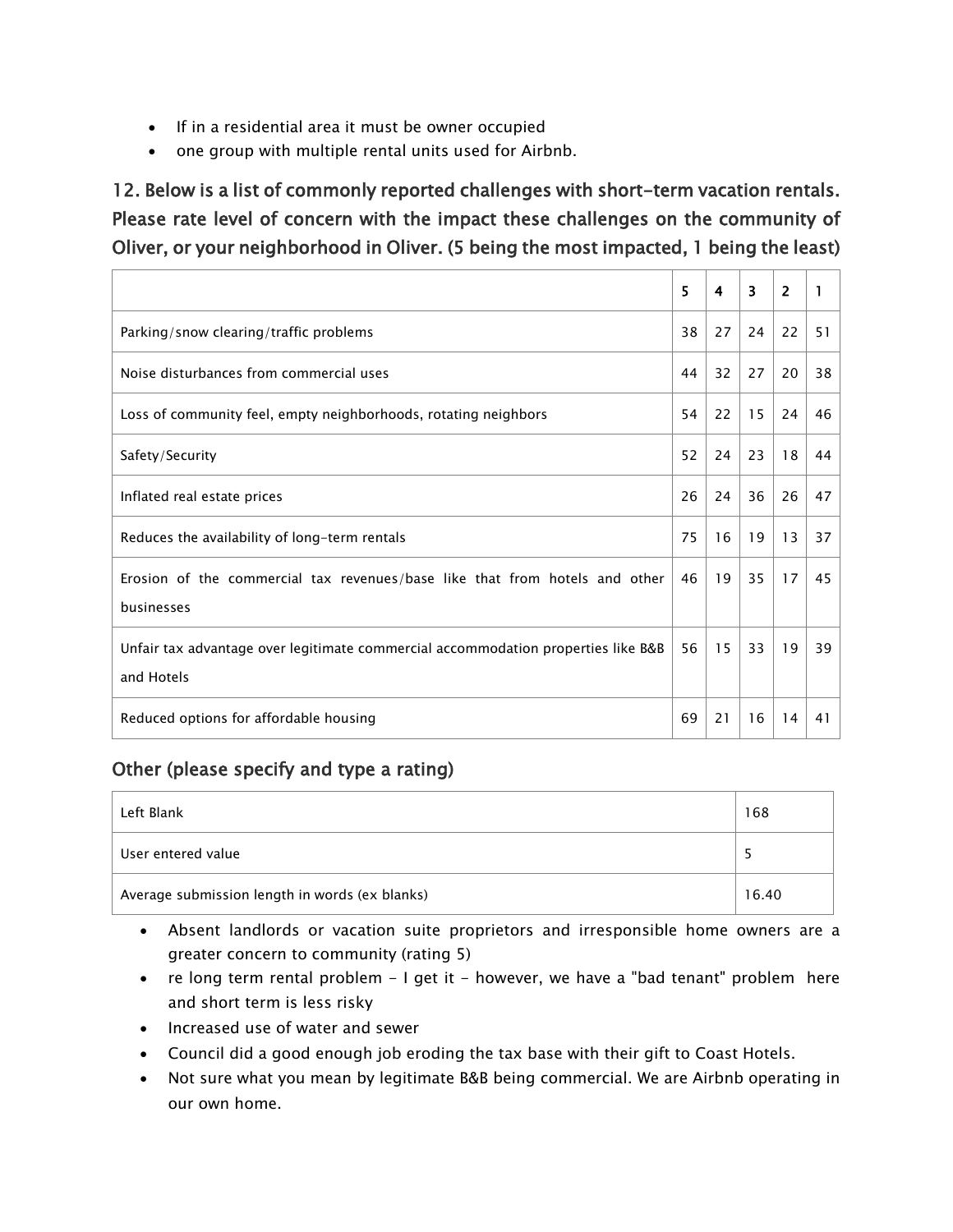#### 13. Please add any more comments about your concerns with short-term rentals.

| Left Blank                                     | 129   |
|------------------------------------------------|-------|
| User entered value                             | 44    |
| Average submission length in words (ex blanks) | 52.14 |

- If this goes through you are opening up pandora's box... We need to spend more time and money on affordable housing in our community as in more affordable apartment rentals or condos... and or low income housing for our poorer generation. The average person can not afford to buy a house. We need more affordable family housing in Oliver and surrounding area.
- My experience with short term rentals is that there is greater concern for the guest, the property and the community by the operators of short term rentals than there is form the landlords of long term rentals Short terms rentals look to provide their guest with stay experiences that want them to return. They do not tend to allow poor behaviour guests to return. (See Airbnb rating and review practices/policies.)
- All answers in 12 are incumbent on an owner occupied rental
- There is a big difference between absentee owner run vacation rentals and owner occupied vacation rental. No concerns re owner occupied vacation rental. There may possibly be security & noise issues from absentee owner; however the Town does have bylaws to deal with & control.
- Most of short term rentals are not in the affordable housing category so the reduction of long term rentals really is not true. Short term rentals are usually higher end accomodation. It does not mean Oliver should not have affordable housing available for lower income people living in the community.
- We would not rent our house out permanently so does not affect affordable housing. Our local hotel was given a tax break for 10 years so they are not affected,
- A neighbourhood is an area made up of neighbours, residents who share the same common concerns regarding their properties. They have a vested interest and stake in the neighbourhood culture. Owners who utilize their property as a business, Drastically change the configuration and culture of the neighbourhood. This contravenes the intent of a neighbourhood. Residential neighbourhoods are just that, residential, free from commercialization and exploitation.
- I have no concerns with short term rentals. I think they are a value add to the town of Oliver and I would never open up my suite as a long term rental.
- I have no concerns. We live in a nice area of Oliver, and the house we bought (which was run down) is now an asset to the community, is beautiful, and all my neighbours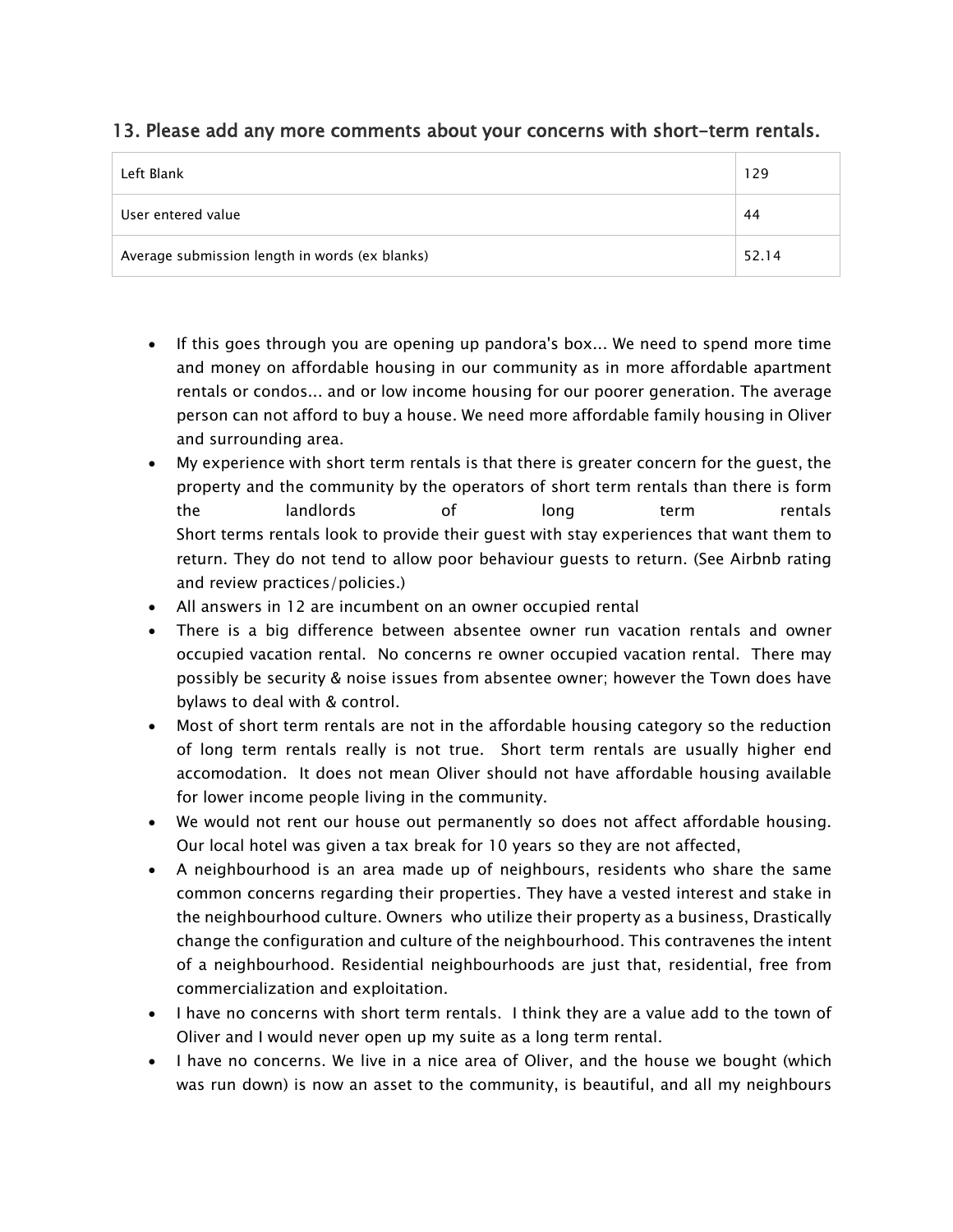support what we are doing here. Vacation rentals are beautiful  $-$  they have to be to be competitive, so the properties are an asset to the aesthetics of any neighbourhood.

- NONE
- I believe nearly all of the above are manageable. We just got the hotel and we still need more tourism and more beds in town. Limiting the beds is not supportive of growth and I believe those that would like to limit this are not interested in growth.
- We are clear that we would not use our unit (a fully legal suite) for long term use. It is primarily for the use of our son when he visits, and we built it ultimately for housing a care giver when we are unable to fully manage ourselves. It would not be available in the general housing inventory. We support becoming 'legal' and we were the first, I think, to do the required licence and fees (\$750). We pay additional sewer (which I am going to dispute) and we report all income to CRA.
- The tax advantage can be mitigated quite easily me thinks!
- I disagree with the argument that they are taking properties out of the long term rental pool, because the owners of these types of suites would never rent the properties out long term anyway, since they need them to be available for personal or family/friends use, when they are vacationing or when family/friends are vacationing/visiting. Many are purchased to use for vacations, or to have space for family/friends visiting, never to rent out in long term rental market. Also, they do not need to cause an unfair tax advantage if they are legalized and subjected to the same hotel taxes that are paid by other commercial accommodations. The one major stipulation in approving a short term rental should be that the property provide adequate off street parking.
- Are they necessary?
- All the challenges listed refer to absent landlord short-term rentals and usually do not apply to owner occupied rentals. The survey should embrace the two different types of vacation rental as they are quite different. It is of interest to note that Vancouver does not allow absent landlord vacation rentals. Also there are existing bylaws to manage any parking or noise issues, difficult to see the benefits of adding more regulations.
- All the challenges listed refer to absent landlord short-term rentals and usually do not apply to owner occupied rentals. The survey should embrace the two different types of vacation rental as they are quite different. It is of interest to note that Vancouver does not allow absent landlord vacation rentals. Also there are existing bylaws to manage any parking or noise issues, difficult to see the benefits of adding more regulations.
- Bad idea. Long term rentals are not cared for. They are eyesores and problematic with absent owners.
- In order for Oliver to be more economically stable long term rentals are what is needed, not more seasonal economic spurts. I would like to see by laws that when an infraction occurs the fine is tacked right onto the taxes for that house and so there is no extra cost or minimal cash for recouping the fine.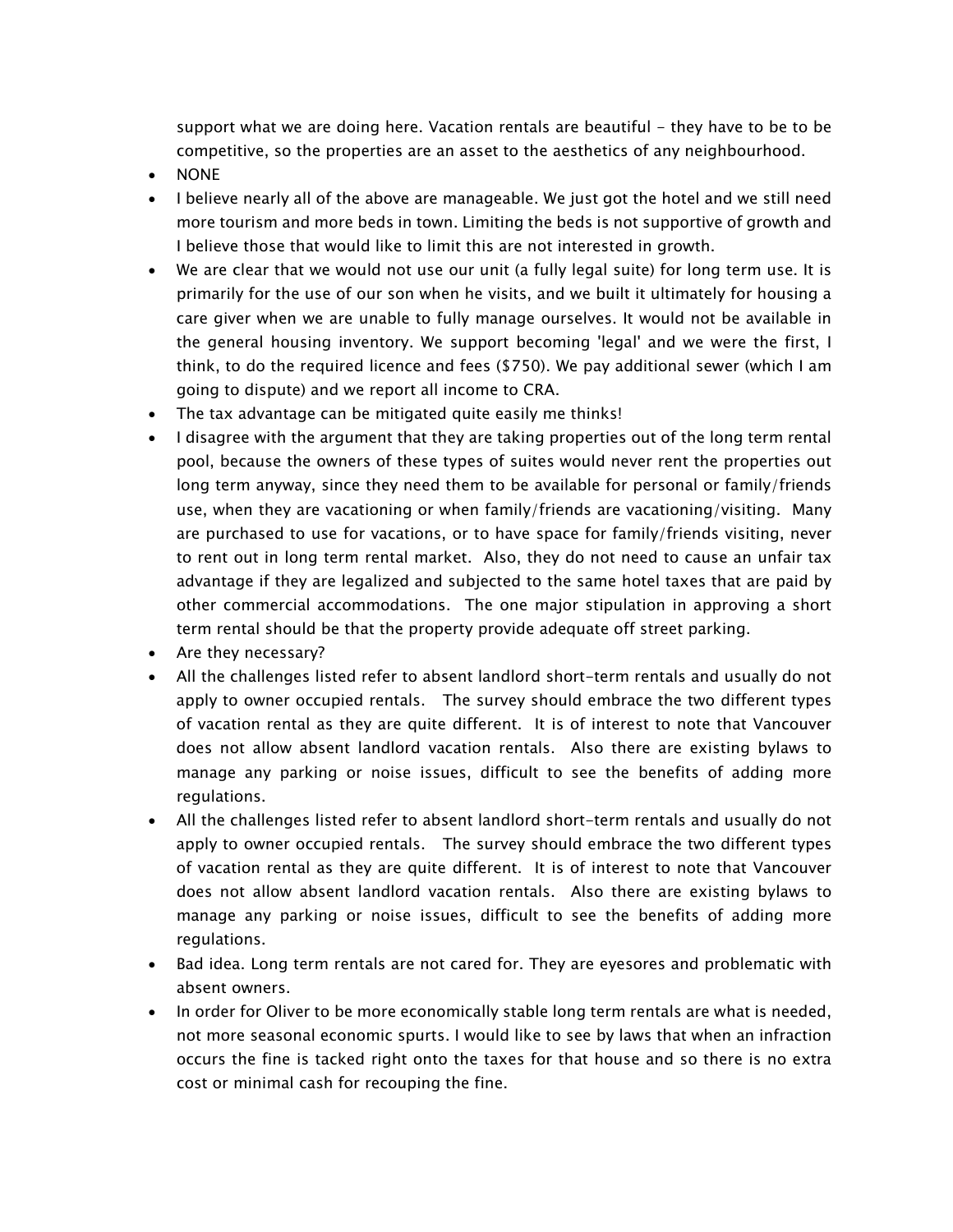- IF PERSON A HAS TWO UNITS AVAIL, 1 SHOULD BE USED FOR LONG TERM TENANT & OTHER FOR SHORT TERM USE..
- A number of the concerns listed above are not an issue in Oliver such as increased noise, safety and loss of community. Affordable housing could potentially be an issue but the short term rentals I know about would not be affordable anyway, and would be trashed by long-term rentals.
- Where to start! Short term rentals bring many tourists to an already traffic choked region in the tourist season. While the revenue from tourism is nice it is rarely directed into the infrastructure that is required to support the influx of visitors. This burden falls upon the residents of the area, many of who are on limited or fixed incomes. Greed has become the flavor of the day. Should the National Park Reserve occur where will all of the anticipated seasonal staff going to live. In hotels on the tax payer dime? There needs to be more long term rental in the south Okanagan. I don't want to be a nimby but being the owner of a long term rental in Oliver and living in rural Oliver I am well aware of the duress our local people are experiencing. If a long term rental is available it is ridiculously priced. These short term rentals are displacing our people.
- As long as you have a business license no issues.
- I am of the mindset that a bylaw should solve a problem. I have been wondering if there are problems/complaints that have arisen in Oliver or is this pre-emptive? If you have no complaints, then I am wondering what the town is trying to solve? Our guests have never been loud because they are generally gone all day to wineries, beaches, restaurants, etc. We only allow as many guests as we have bed-spaces. There has never been a violation of this rule.
- The chances of someone in the town, buying a home to run solely as a short term rental, is miniscule. With our short tourism season, the owner will lose money on this sort of venture. Council's concerns are a knee jerk reaction to the situation in Vancouver, with a different set of parameters and tourism opportunities year round. With AirBnB, there is NO tax advantage. The company automatically charges the guests and remits the amount to the government. In fact I suspect B&B do not submit taxes if they operate independently.
- I have responded to question 12 with the emphasis on owner-occupied rentals. An onsite owner would effectively manage their unit and the person(s) staying therein. For the sake of their relationship with their neighbours, they would manage their renters in areas of noise, parking and so on. From our experience, the owners typically have only two people in their homes, so the overall usage of town services, with the renters in place, would be about the same as with a family living in that home. The owneroccupied S/T rental property is also highly unlikely to be in the long-term rental market instead for a number of reasons.

Where the property is occupied part-time by the owner (e.g. snowbirds) there is unlikely to be a loss on long-term rental pool.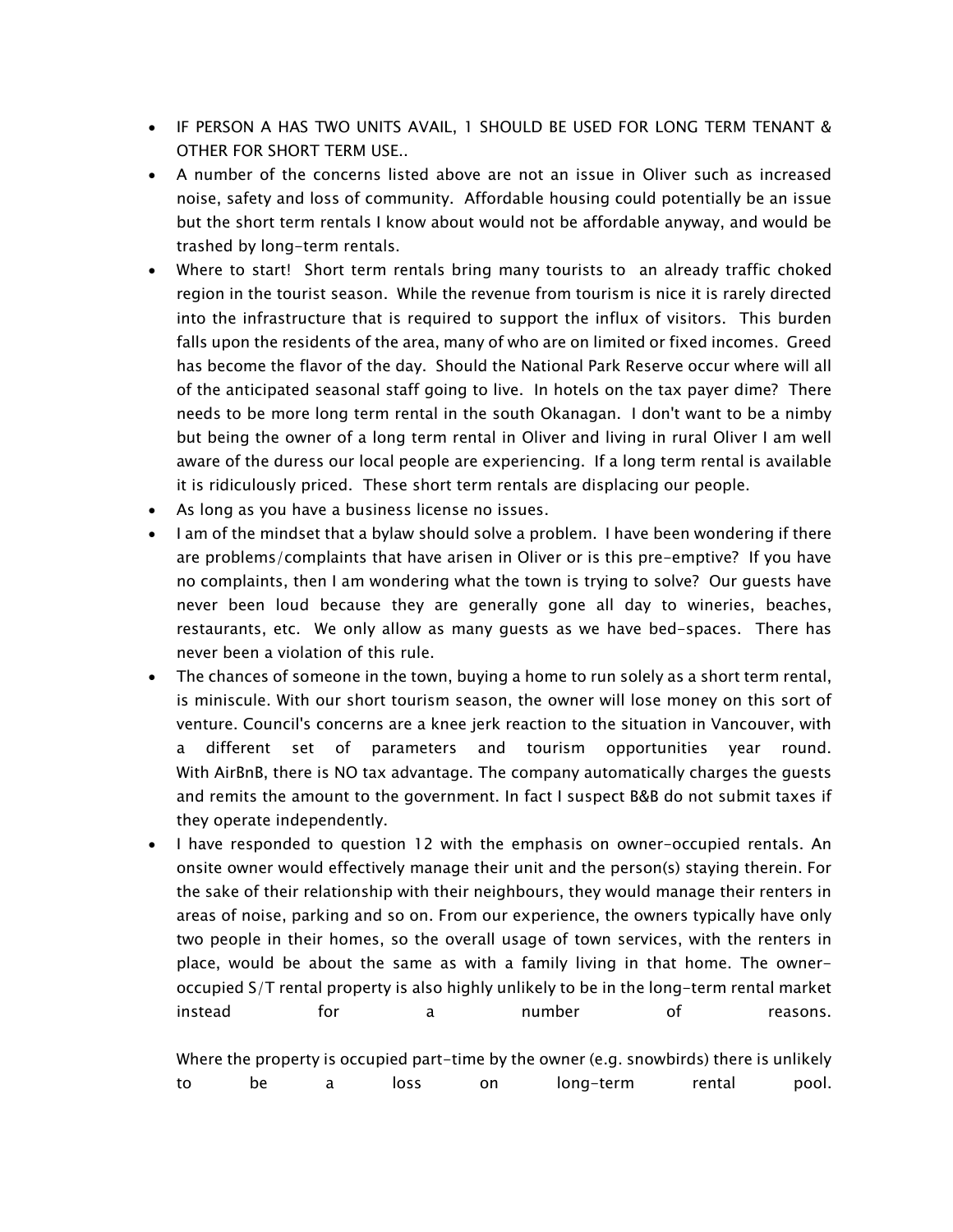Where the property is not occupied by the owner and rented out S/T, there could be some issues with the neighbours, but a 24/7 contact person ought to alleviate that issue. If the property is not occupied at all by the owner, that situation could impact the long-term rental market.

- They pay the same for garbage and sewer and that type of thing but us a lot more, driving up the cost to others.
- reduces long term rental inventory
- In our experience, there is more loss of community feel from neighbors leaving for the winter and leaving their houses empty. At least for people who rent out a portion of their home, there is someone there most of the time. I am not in favour of people renting short term and not being on site. The rentals that work well have people living on site and monitoring the things that are going on.
- The Town should only regulate STR to the extent required to exclude entire dwelling units. A true STR requires no regulation. My answers to the remaining questions is on this basis.
- I had to live in Kaleden for a year while my house in Oliver was being built. No place to rent in Oliver, short-term or long term. I understand that the half-corked could be twice as big, but uses a lottery system because of a lack of short term accommodations. That needs to be fixed. Think how much more money would be dumped into Oliver if another thousand people were here for that weekend.
- the degenerate across the street from me has had two cars without insurance on the street for years and years. that area is now thickly coated with motor fluids dripping from these cars without insurance that haven't moved for years. spare me the "parking/snow clearing/traffic problems." the safety and security of this town is a disaster, and that is due to "a few bad apples" while a totally incompetent police force goes to bed at 5pm. and are we really to care about if something is "un fair" for the coastal hotel empire? ps, there is no affordable housing here.
- Short term rentals can lead to people buying in Oliver or being able to work here until they can find a longer term rental or ownership
- There has to be some restrictions. Non of us bought property in a motel district so it is sad to see our neighbourhood turn into one . Please limit the number of rooms permitted in each house for rental (two should be max) and owner occupied during rental.
- All short term rentals should be classified like B&B's, ie. paying for a license to operate as a short term rental
- Short term rentals should provide parking (not on street). Home owner should be either on-site or live in town to properly 'supervise' occupants. ie, deal with noise complaints or behaviour of tenants that could impact neighbours.
- People on holidays are in a different mode than others around them who have to go to work or school, have sleep schedules. Quality of life of permanent residence goes down with short-term rentals.
- 2 x Quality of life of full time residents is affected negatively.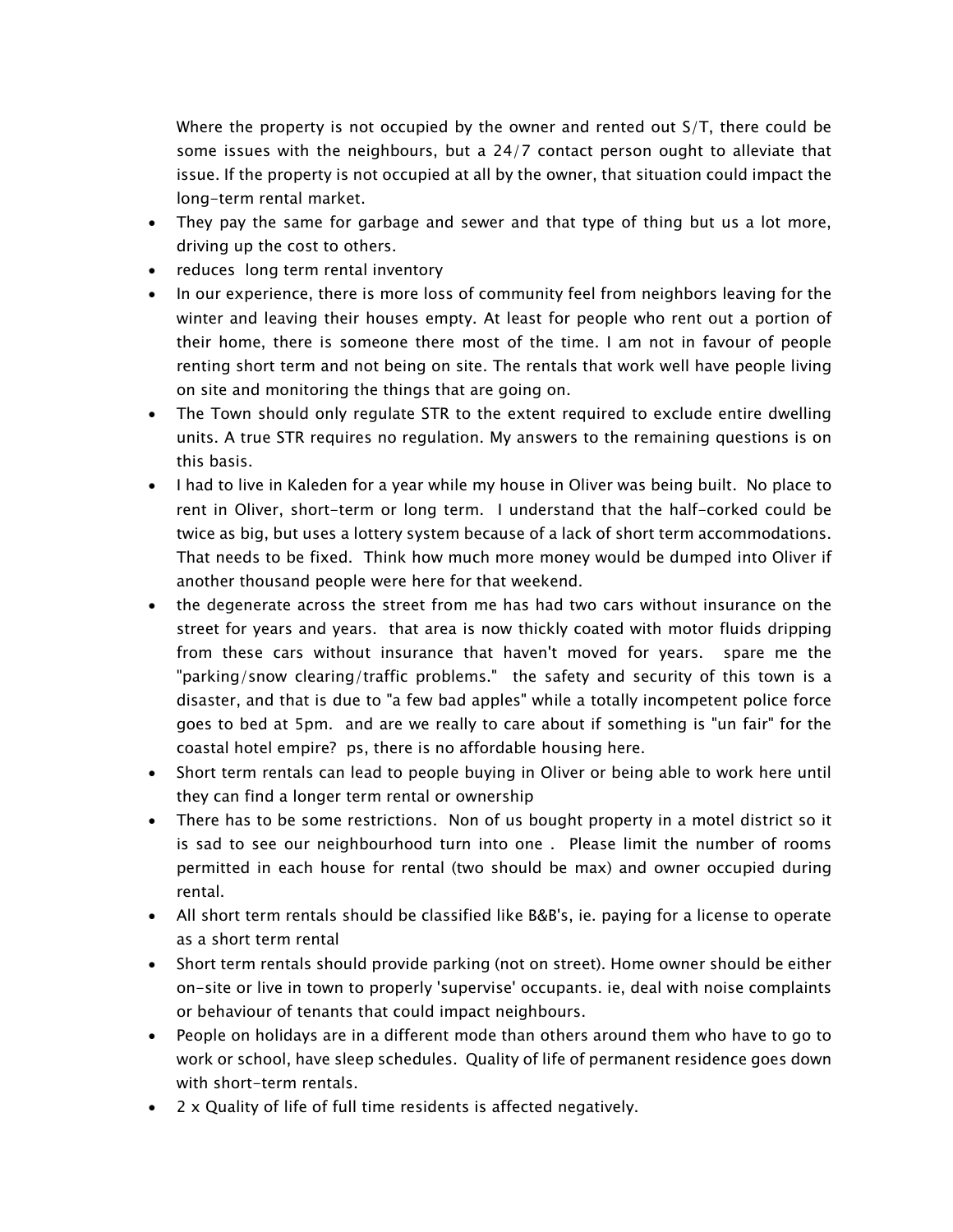- It is not up to owners of single family homes to address the very real housing issues this community faces. That will be solved by an informed council demanding better projects from the realtors and developers running amok in the valley.
- I think the Town needs to address people with short term rentals in their own homes and rentals in A non-occupied building differently. I would have a problem with a building that has 10 Airbnb units in it with no in-house supervision. I feel that owner occupied homes offering Airbnb units are offering a unique service to visitors coming to Oliver. There is a segment of society that really prefer to stay in homes to staying in hotels. They like the privacy of the backyard and although many of them eat all their meals out, there are some that really enjoy being able to cook their food, their way.
- Why does the hotel get to be tax free for 10 years yet you're concerned about vacation rentalsR
- The statement above ... "Unfair tax advantage over legitimate commercial ..." is discriminatory, and helps illustrate the Town's bias against short-term rentals. In the eyes of the Town what makes short-term rentals illegitimate when compared to B&Bs? We pay business licence & property tax. Water & garbage are pay-per-use. Additional sewer is charged based on the business licence (though it should be pay-per-use too).
- These are non issues than can be handled with existing bylaws, noise for example can happen anywhere and it's hard to feel any sympathy for a hotel that charges \$85 a night in the winter and \$225 a night in the summer, they can be "inventive" which is good for everyone.

## 14. Do you think the Town of Oliver should regulate short-term rentals in some manner?

| Yes                            | 26 |
|--------------------------------|----|
| No, it doesn't need regulation | 36 |

#### 15. Should the Town allow short-term rentals in single family neighbourhoods?

| Yes      | 89 |
|----------|----|
| No       | 58 |
| Not sure | 13 |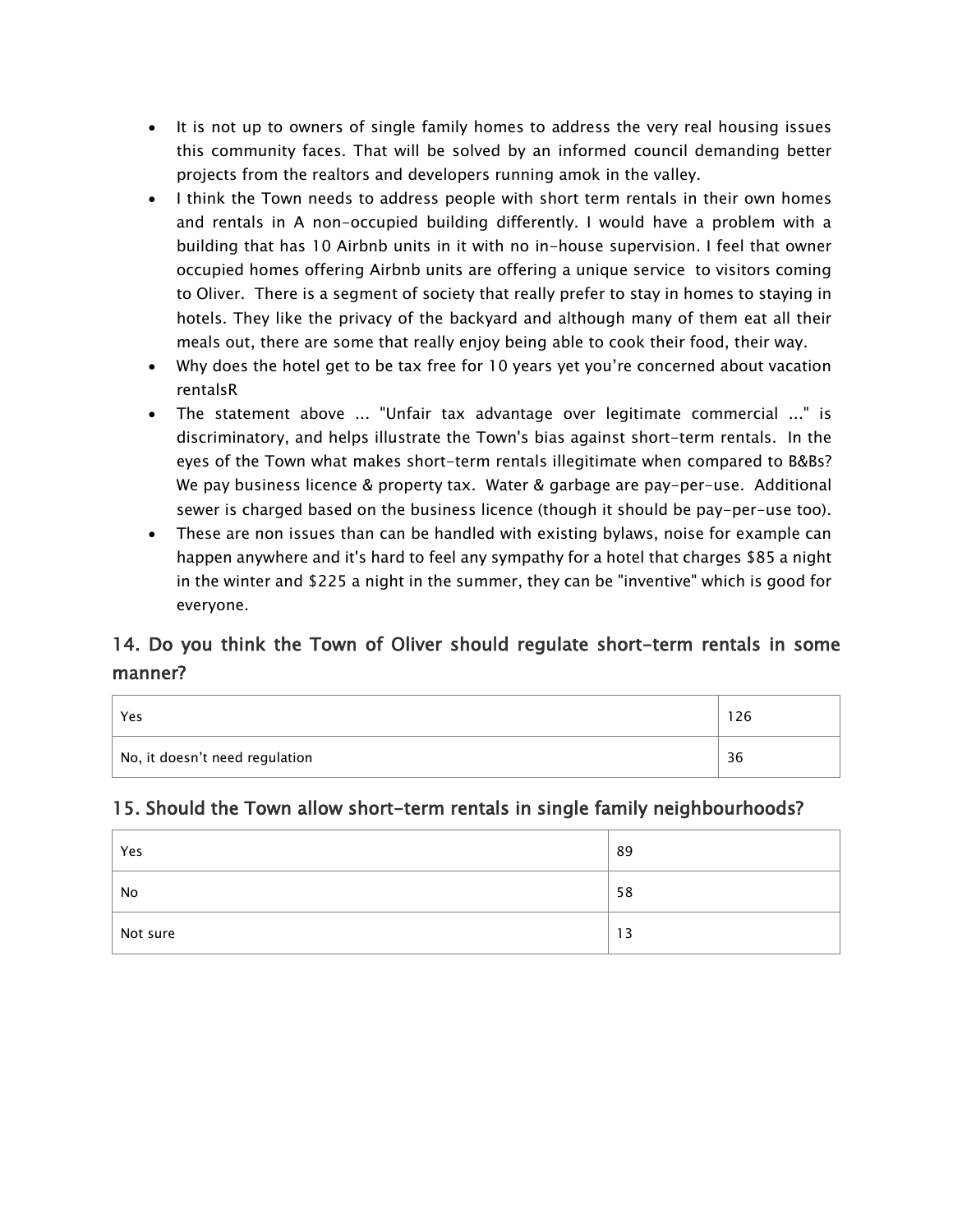## 16. What are the three most important management rules you would like to see applied to short-term rentals? (Click on three only)

| Adequate parking spaces                                                     | 62 |
|-----------------------------------------------------------------------------|----|
| Bylaw infraction deposit (\$750) to act as an incentive for good management | 51 |
| Access to a 24/7 contact in Oliver for concerns and management              | 71 |
| Maximum number of people per unit per room                                  | 71 |
| Fire safety                                                                 | 42 |
| Good neighbour agreement                                                    | 51 |
| Business licencing requirement                                              | 75 |
| Other or none                                                               | 37 |

### If you chose Other please comment

| Left Blank                                     | 141   |
|------------------------------------------------|-------|
| User entered value                             | 32    |
| Average submission length in words (ex blanks) | 17.88 |

- This question is against my personal comments. I don't agree with short term rentals. Period! There will be an influx of short term rentals if this goes through. I didn't choose to live beside a transient rental unit as I want to live in peace where I'm at and not have comings and goings of people I don't know.
- No new management rules are necessary.
- Taxes should be collected and paid
- There should be no commercialization of residential properties in which the owner is not in residence on site.
- I do not believe that the town should have any say over the short term rentals.
- Must live full time in the property
- None
- Does good neighbour agreement imply that the owners are offsite? Oliver has a good neighbour bylaw. The business bylaw dictates that the Town advise all property owners within 100m. This has never been done. Are you considering removing this condition because it is too much work?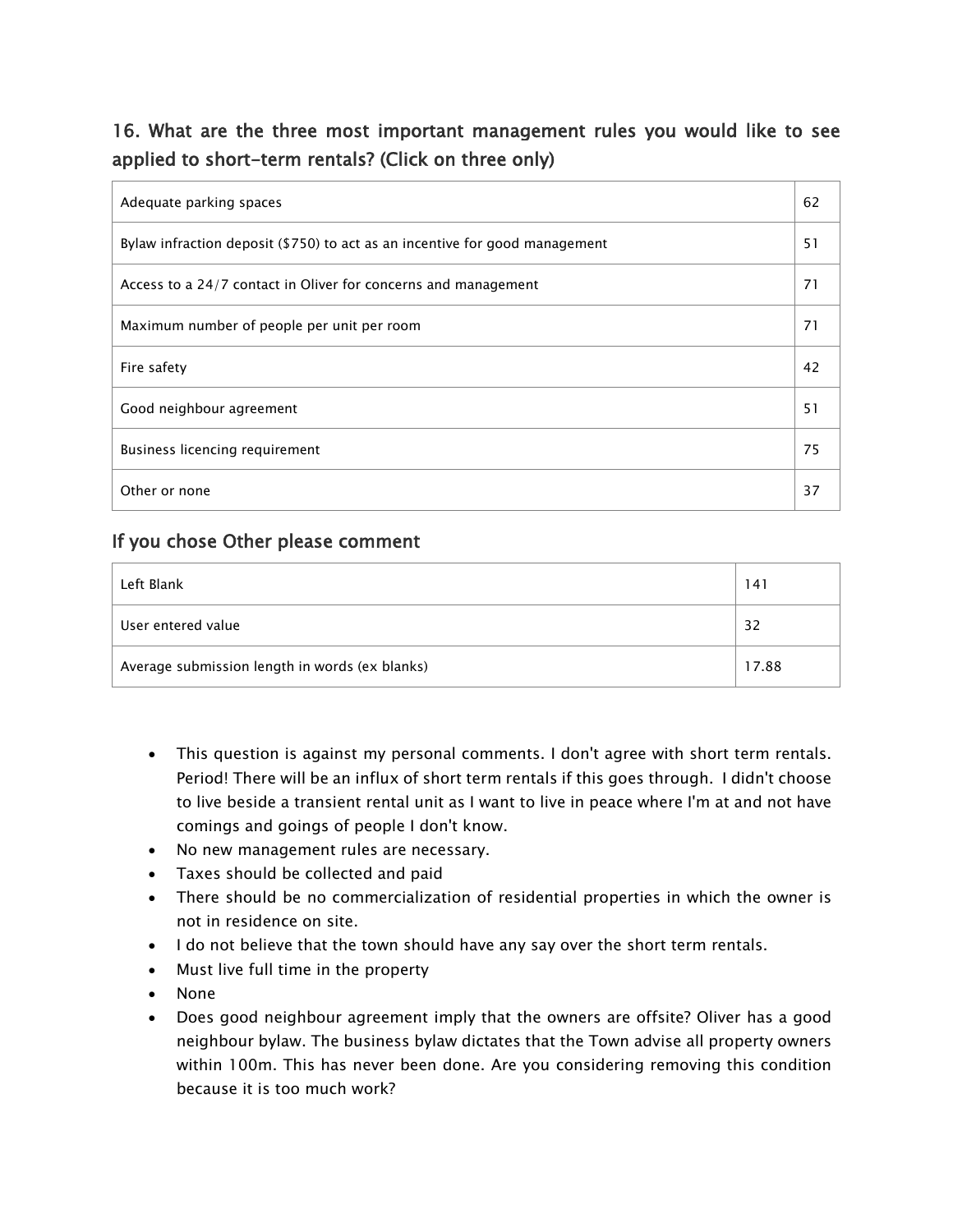- 2 x The ODN quotes the Town as stating that their has been only 1 bylaw infraction with owner occupied rentals in 5 years so see little proven need for more regulations. Owner occupied should be managed in the same manner as B & B's. Absent landlord short term rentals should be discouraged as these do impact the long term rental market.
- By law and RCMP costs applied directly to title holders taxes. Extra taxes applied by the town to the owner as compensate for the extra demand on service, so that those not operating a short term rental will not be impacted by it.
- I THINK THE TOWN SHOULD ONLY STEP IN WHEN NEEDED. ( IE PROBLEMATIC PROPERTIES), I WOULD SAY THE MOST IMPORTANT THING WOULD BE TO GIVE THE PPL WHO OWN THESE PROPERTIES THE OPPORTUNITY TO DECIDE WHAT TO DO ON THEIR LAND.
- 3 x bylaw enforcement
- dont know
- 4 x None
- None of the above is necessary to rent out the extra room with the owner present in the dwelling.
- this town is in chaotic crime soaked free fall...and you want to regulate short term rentals? LIke I want to rent my place for 3 weeks, and that is an issue? have you driven around the "neighborhoods" of Oliver? Here's a question for you--is there any building of any true value that would be missed if burnt to the ground while the firemen watched, then stole kegs and brought them back to the fire hall to drink? did you ever think that a flush of new humanity might be good for the area--loosen the grip of the human plaque stuck to these hovels and this failure of a town with micro-services for only the rich?
- Would any of these be enforced?
- There is no enforcement of the other bylaws so what is the point?
- I would like it banned.
- should not be allowed
- not sure
- Regulation=do not permit
- How about enforcing the current bylaws?
- Most of these rules are already in place and covered by existing bylaws.
- How will they be regulated? Town doesn't regulate untidy, weeds and dor control.
- Community charter, bylaws, enforcement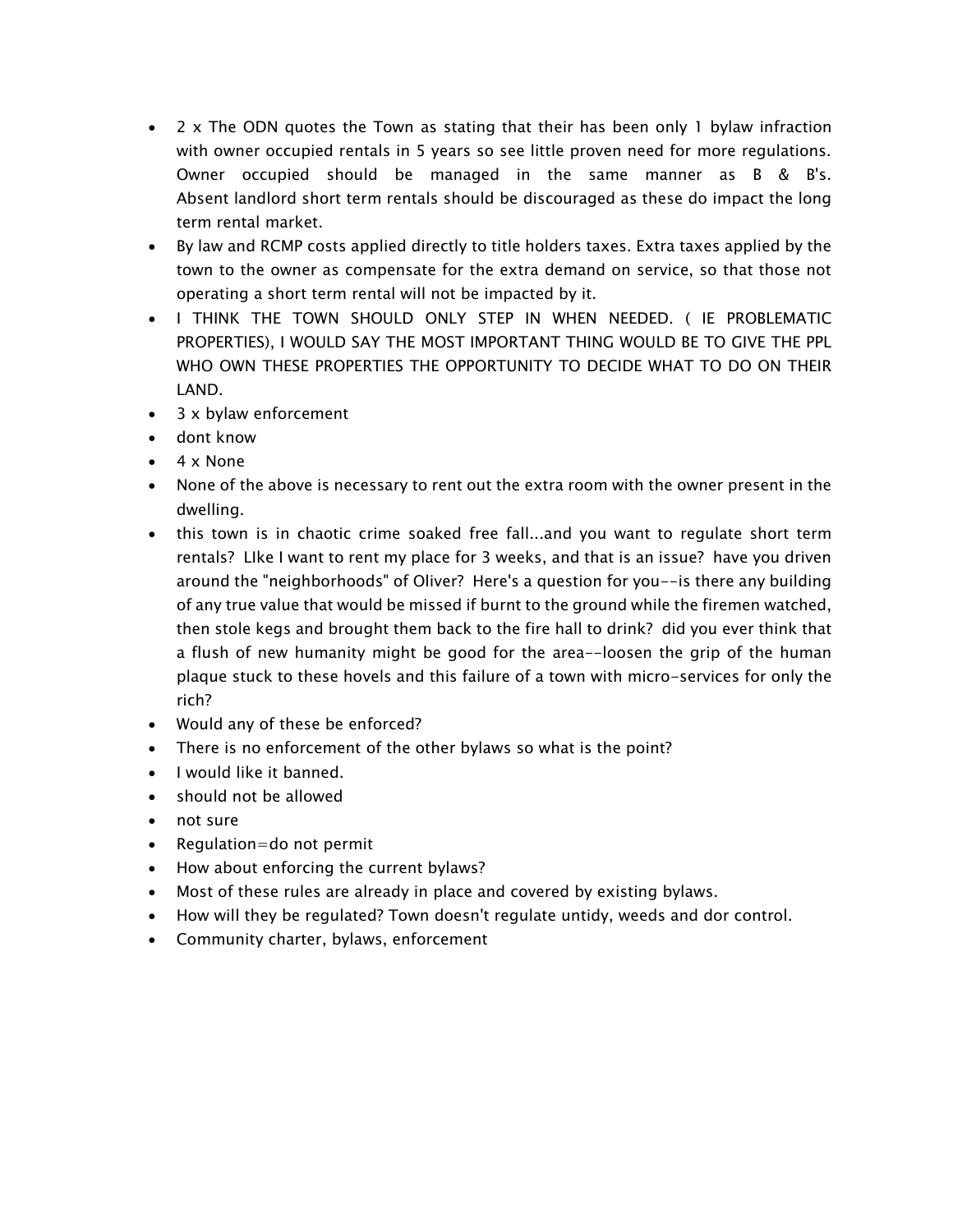## 17. Would you be more supportive of short-term rentals in residential areas if the Town put in place bylaws and enforcement resources to deal with impacts such as parking, garbage and noise?

| Yes    | 61 |
|--------|----|
| No     | 80 |
| Unsure | 27 |

### 18. Explain why you answered the way you did please.

| Left Blank                                     | 52    |
|------------------------------------------------|-------|
| User entered value                             | 121   |
| Average submission length in words (ex blanks) | 28.89 |

- because
- As I said above. I have not chosen to live beside commercial rentals... Please don't do this. Put a stop to the rentals that now exist and are getting away with the grey zone on this subject. I have not heard any good info from people who live beside these accommodations.
- See my detailed note above. It should not be my responsibility as a homeowner and longtime resident of Oliver to police and mitigate the poor behaviours of transient residents - our negative experiences have been solely related to single family homes being divided up by the room and rented by absentee homeowners to tradespeople.
- short tem rentails have not bought into our long term goals
- Some oversight is required for the safety and reassurance of the neighborhood?
- We don't enforce by laws we have, so doubt future ones will help.
- I was supportive before. But these are good ideas
- No bylaws should be in place.
- I don't believe the vacation rental proprietors that live on premises are negligent to such issues. It is the absent landlord (both short and long term) that provide the opportunity and means for such issues. Safety and Security in Oliver is not (in my opinion) an issue caused by short term vacationers, but that of the seasonal transient visitors to the valley that seek to support themselves by illegal means (crimes of opportunity and theft).
- Without bylaws there is no control however without resources to enforce bylaws there is no control
- I am fully supportive of short-term rentals. The Town does have bylaws to deal with noise etc. My understanding is there have been minimal problems with short term rentals; it is the long term rentals that use most of the police/fire/bylaw enforcement resources.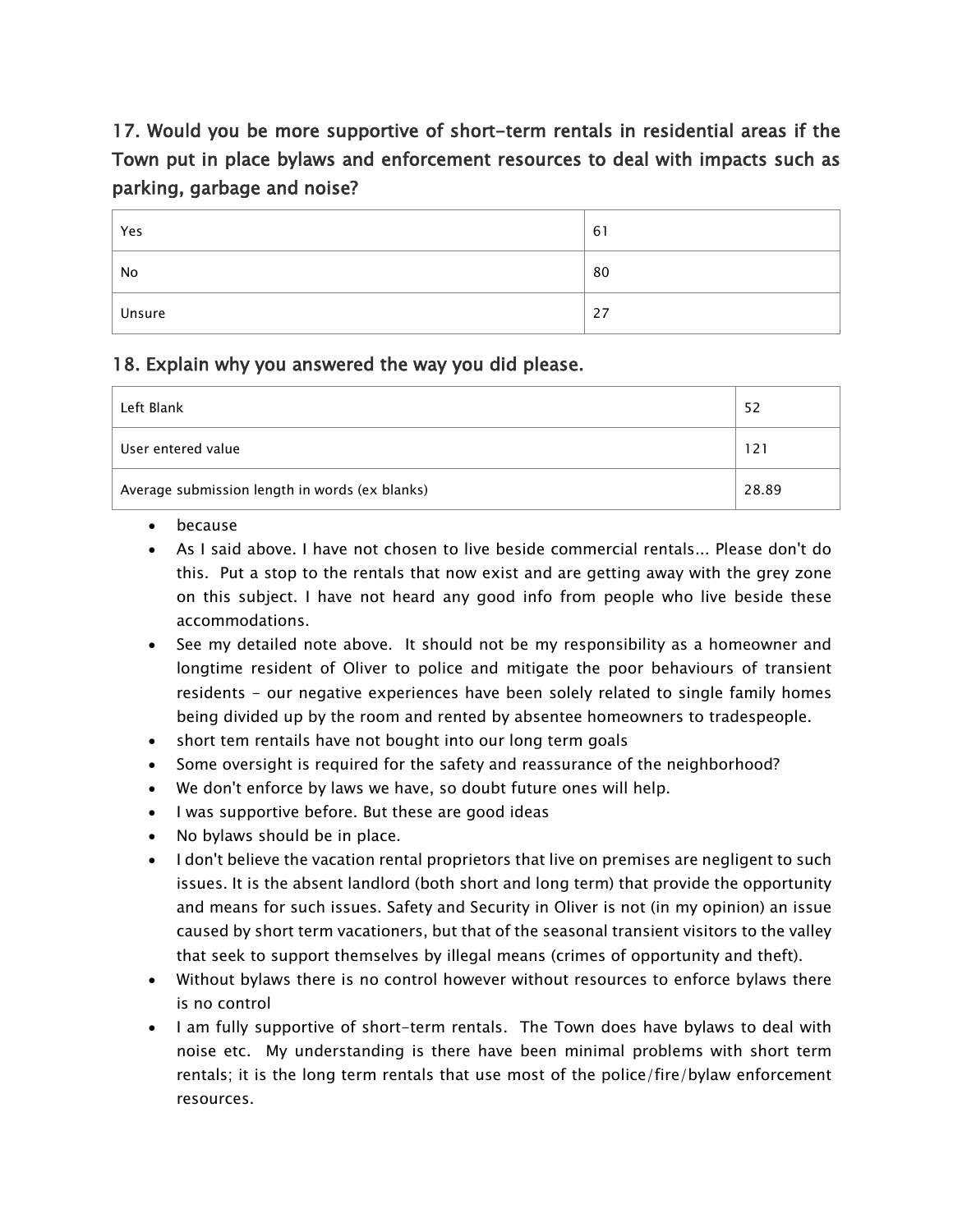- It is a proven bad idea
- I think those particular areas are the ones that receive the most common complaints. If they are licensed with the Town, you have a way to track them.
- Regulation isn't needed.
- I am in full support of short term rentals. The town does not need to put any further bylaws or rules in place, our property tax and monthly utility bills properly reflect any extra so called "impacts".
- Anyone renting should ensure they have adequate parking, deal with any issues themselves and keep within their garbage limits
- Support your already established Hotels, Motels, B&Bs.
- It's important that people understand that there is more to it than letting people stay in their house. Bylaws and regulations could weed out owners who are not prepared to adhere to bylaws or rules.
- It needs to be an even playing field. I agree with short term rentals as long as they get a business license and pay for sewer water garbage etc. Just like we do. Taxes need to be collected as well.
- See comment on 16
- We don't need more regulations...most homeowners that have a quest suite of sorts live in their homes and look after their short term tenant insuring they have a good experience....there are enough rules and bylaws, I think we are all adult enough to regulate ourselves....I feel from what I have seen and heard on our local news sources including including Oliver Loopers on Facebook, South Okanagan Watch Dogs....we are already looking out for ourselves...I don't see any issues with short term rentals ...its good for the visitor, the town and the homeowner.
- I don't see that there is any problem in Oliver. I personally use Airbnb's all over the world and love them.
- I use the sewer system and garbage disposal less than a full time rental would use. I believe you are penalizing and discriminating against short term rentals.
- with or without regulation i support short term rentals. It helps Oliver's economy, which provides jobs, income, etc.
- Regulations need to be in place, or there could be problems for neighbours.
- I do not think that governance is necessary.
- I don't believe garbage & parking are issues, but noise may be. When we had our vacation rental, we indicated quiet times in our rental agreement so no noise before 8:00 and after 10:00. We sat down with each renter and went over the agreement & house rules. Owners are held accountable for their guests and guests should respect the neighbourhood.
- I am not sure why there is a concern about Garbage and noise. We are not attracting youth who are rowdy and loud to Oliver and it would be the homeowners responsibility to manage any garbage.
- Enforcement of by-laws doesn't seem to very robust, based on issues I've seen reported in the past (noise, dogs, commercial trucks in neighbourhoods), so it would be hard to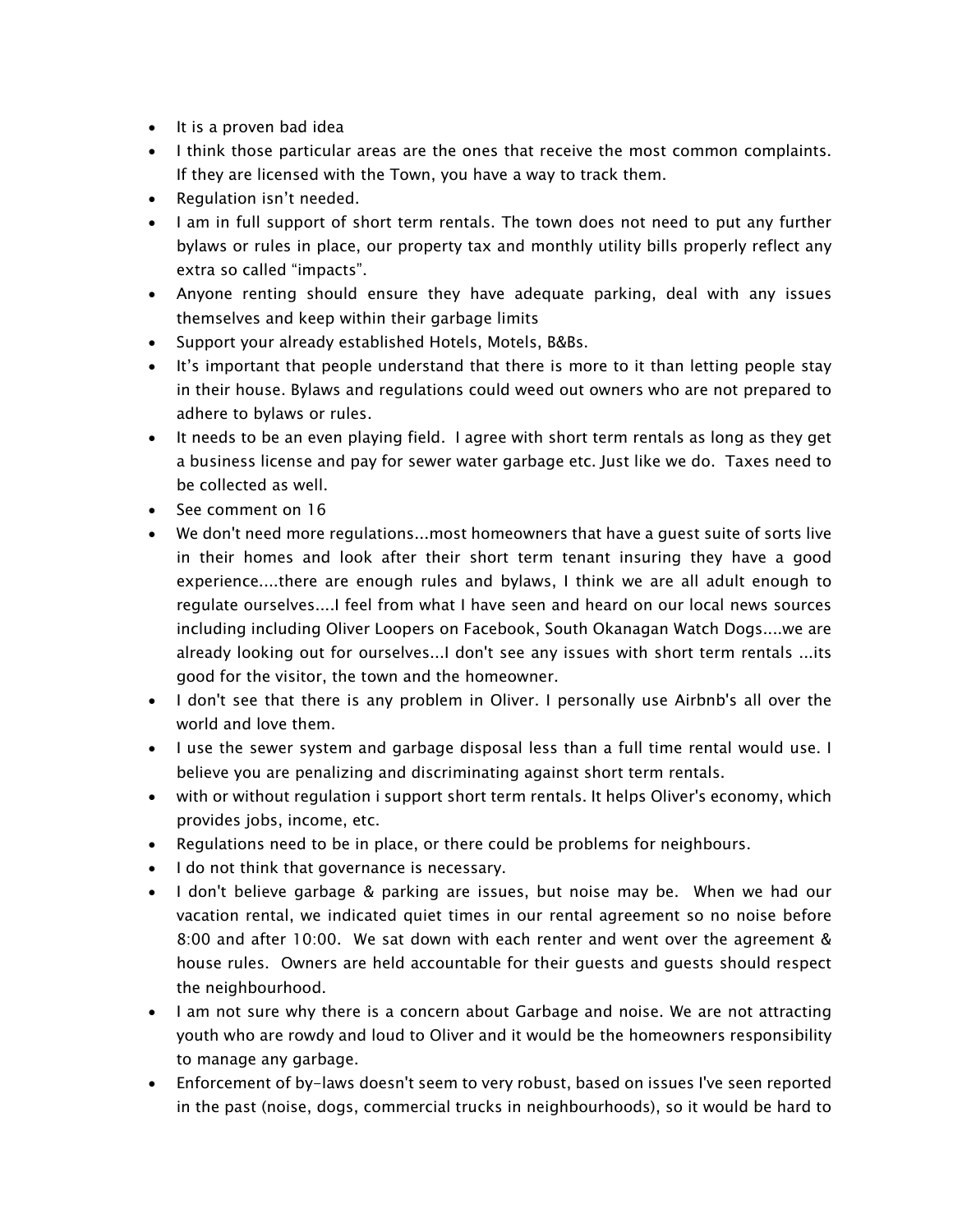support a by-law-based initiative. Enforce parking regulations (this may cause owners to think again), enforce registration of business and appropriate taxes. In many cases, this is well-to-do people earning more money to the detriment of those who can't afford to do the same thing. They can pay for their privilege.

- I am supportive, period. But I accept that the town has a responsibility to ensure that neighbours are not impacted.
- The most important issue is maintaining the availability of long term rentals for families and individuals that work and live in our community rather than having a revolving door of individuals that may or may not actually contribute to the local economy.
- Oliver has difficulty dealing with these issues now.
- Bylaw enforcement in Oliver is based on complaint, and neighbours who are negatively impacted by short term rentals should not be placed in the uncomfortable situation of having to "rat' on a neighbour, and then be told that for a complaint to actually be acted upon, be willing to provide documentation of nature of complaint over time should the complaint be taken to court.
- There are already bylaws governing parking, garbage, noise etc. and these should be applied regardless of who is actually resident in the home. The town really does not need to make more revenue simply because an owner finds it necessary to rent out a room or the entire home.
- Vacation rentals within a home that is owner occupied, I see no problems with this. Most would not have these individual rooms in the general rental pool, so it does not take away from available rentals. A great way to make extra money to help with household costs. Much needed to bring tourists to town. The problem I believe arises when houses are purchased exclusively for short term rental. This is what drives up the costs of housing and decreases long term rental availability and cost of rental.
- It would depend on the wording of the bylaws
- I am already supportive of short-term rentals without them having to be regulated with bylaws, etc.
- I think that people will take care of this on their own, but it is good to monitor.
- The town of Oliver does not have the job's to support higher rental housing. Air B &B would push rental prices higher. Short term workers or seasonal workers cannot find accommodation.
- Short term rentals were initially started to be a mortgage helper or to help a friend out (couch surfing). Not big business. Rules should be to made to say that the neighbors are not affected and that the house is not used as part of a big business or illegal activities
- People are people-permanent residents who party and have guests taking up parking are as much or more of a pest than short term renters that might occasionally do so. Garbage is already on an over-limit tag basis, the owners will sort it out. These types of rentals have worked fine for years in larger communities; if the owner does due diligence on who the rent to, it's not an issue. Don't look for excuses to micro manage this beyond the by laws that already exist.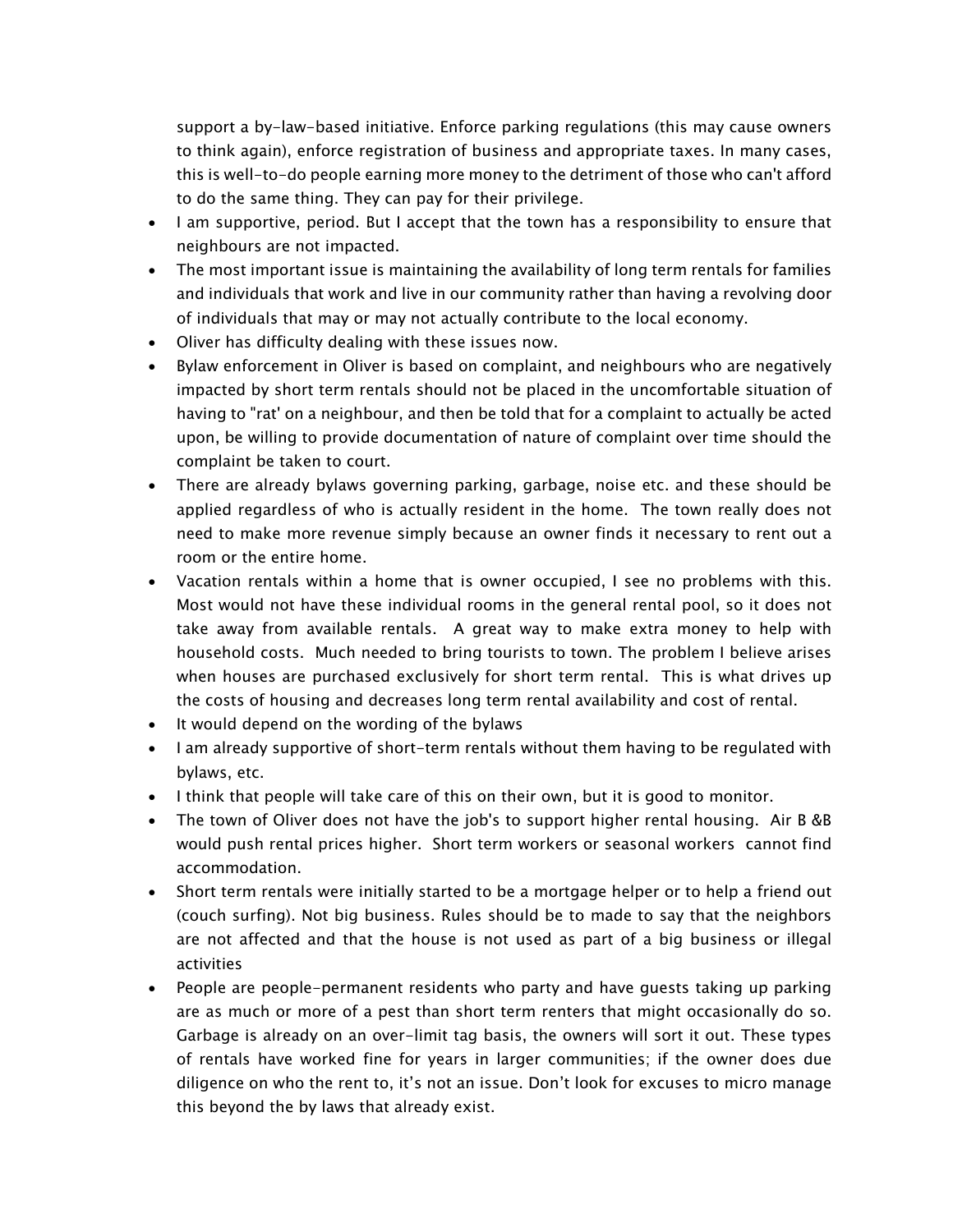- bylaws are only good for those who follow them. there are always people who skirt the law and do what they wish, leaving it up to others to complain about their bylaw infractions. The town already does not have enough staff to adequately enforce the existing bylaws, now it will cost us more to police these people
- Are these resources not already in place? This should not be a bureaucracy justifying more bureaucracy.
- Parking, garbage and noise issues are not specific to short term tenants.
- My experience has been extremely positive. Guests who stay at the rental beside our property are properly vetted so there are not an issue with noise or too many people staying at the unit. Bylaws don't ensure a better experience, it starts with being a responsible citizen.
- Concern over short term renters who do not monitor their guests.
- The town should work with homeowners, and support them, not police them. The reason you buy a single family dwelling is so you can have the freedom, within reason... otherwise you may as well live in a condo.

water/sewage is a prime concern.

- I don't agree with short term rentals. Not enough long term rentals. The town should be focusing on affordable housing instead of short term rental
- That would be up to the owner the town cannot police the current crime rate now
- if short term rentals are NOT regulated with enforcement, residents have no recourse and landlords can do what they want to maximize income without regard for the community.
- With adequate rules addressing a renter's rights and responsibilities, and a way that we the residents can complain, if needed, short term rentals would be fine in Oliver.
- Short term rentals should not be allowed in the Town. Ask the neighbours of 555 Earle Cres.
- I'm not sure bylaws will effectively control the growth of "illegal" short term rentals.
- moe people in the house creates more garbage, parking, but not necessarily more noise as most renters are quiet?
- Town bylaws are not proactively enforced as it is. I suspect that most of the calls for short-term rental infractions will be on weekends and possibly after normal business hours. This will add to the administrative and enforcement burden on the Town. It will also disappoint  $-$  the mildest term  $-$  the complainant.
- 2 x I am Supportive of owner occupied vacation rental in residential areas as is with minimal rules. The contract of the contract of the contract of the contract of the contract of the contract of Owner occupied is the best management tool available to the Town. Not sure why the Town continues to allow adsent landlord vacation rentals. More regs require more resources to manage at an additional cost for minimal benefit, where is the added value for the Town to do this.
- Only if bylaw and enforcement applies equally to everyone: long-term residents and newcomers alike. No special treatment for long time residents.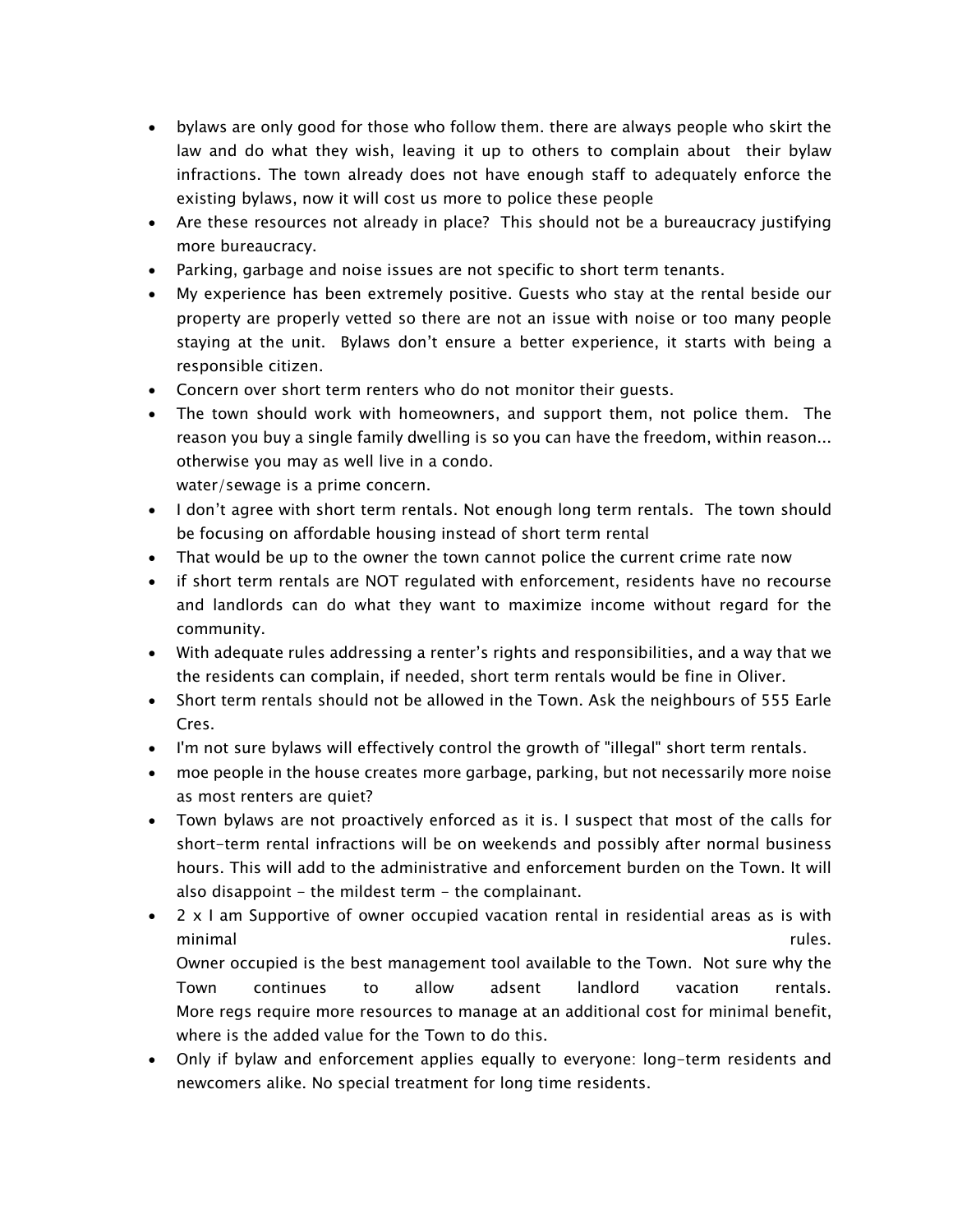- Without a proper framework and/or way to enforce/monitor short-term rentals then the negative associated effects of short-term rentals will remain. A business license frameworks with penalties is heavily needed.
- I don't think short-term rentals are suitable for residential areas. If the area allowed is conducive to what the town has to offer, ie, Tucelnuit area, then I am supportive of that. Noise is an issue no matter what - short-term or long-term. So no extra impact. Garbage - people pay for extra garbage. Again - no extra impact. Parking - that would be an issue for surrounding neighbors.
- Because right now I do not believe that most of the short-term rentals are legal and do cause problems in some neighborhoods.
- It should be the home owner who is responsible for this, not the town. Proper parking, garbage disposal and noise control should really be monitored and supplied by the home owner.
- Past experience shows that. Bylaw people do not deal with the problems. Too much beaurocracy
- The bylaw will not be enforced.
- With out knowing what areas exactly short term rentals would be going into fully, I could not support this. I would also need to see and know how it will be effectively enforced with out lengthy delays in collections. Also how much more would the average non short term rental owner have to pay in taxes to fund bylaw enforcement resources.
- IM UNSURE THE TOWN NEEDS TO BE HEAVILY INVOLVED. NO EXTRA RESOURCES SHOULD GO TOWARDS ENFORCEMENT OR BYLAW..IF ANYTHING THE TOWN SHOULD TRY TO TACKLE HOMELESSNESS IN OUR TOWN BY CHARGING EACH HOST A ANNUAL HOMELESSNESS INTERVENTION FEE, WHERE THE FUNDING GATHERED WOULD GO TO CREATE SOME GOOD THINGS FOR THOSE IN OUR LITTLE TOWN WHO HAVE NOTHING.
- I think noise is the main issue which can be diminished if the owners remain on site.
- Not fair to businesses already in that field
- $\bullet$
- I am already very supportive.
- I believe if the Town created bylaws to regulate short term rentals which are designed to reduce the long term rental inventory both the tourism industry and the ability for local housing is satisfied.
- Not an issue
- Support short term rentals by way of business licences, requirements for owneroccupier (not absentee ownership-operator).
- People will police themselves, it is their property st stake.
- Short term rentals can be positive providing that they are properly licensed, taxed and otherwise regulated.
- Oliver's bylaw management is complaint driven. You already have by-laws in place for parking, garbage and noise. If you have complaints, enforce them. I do not think you need anything new.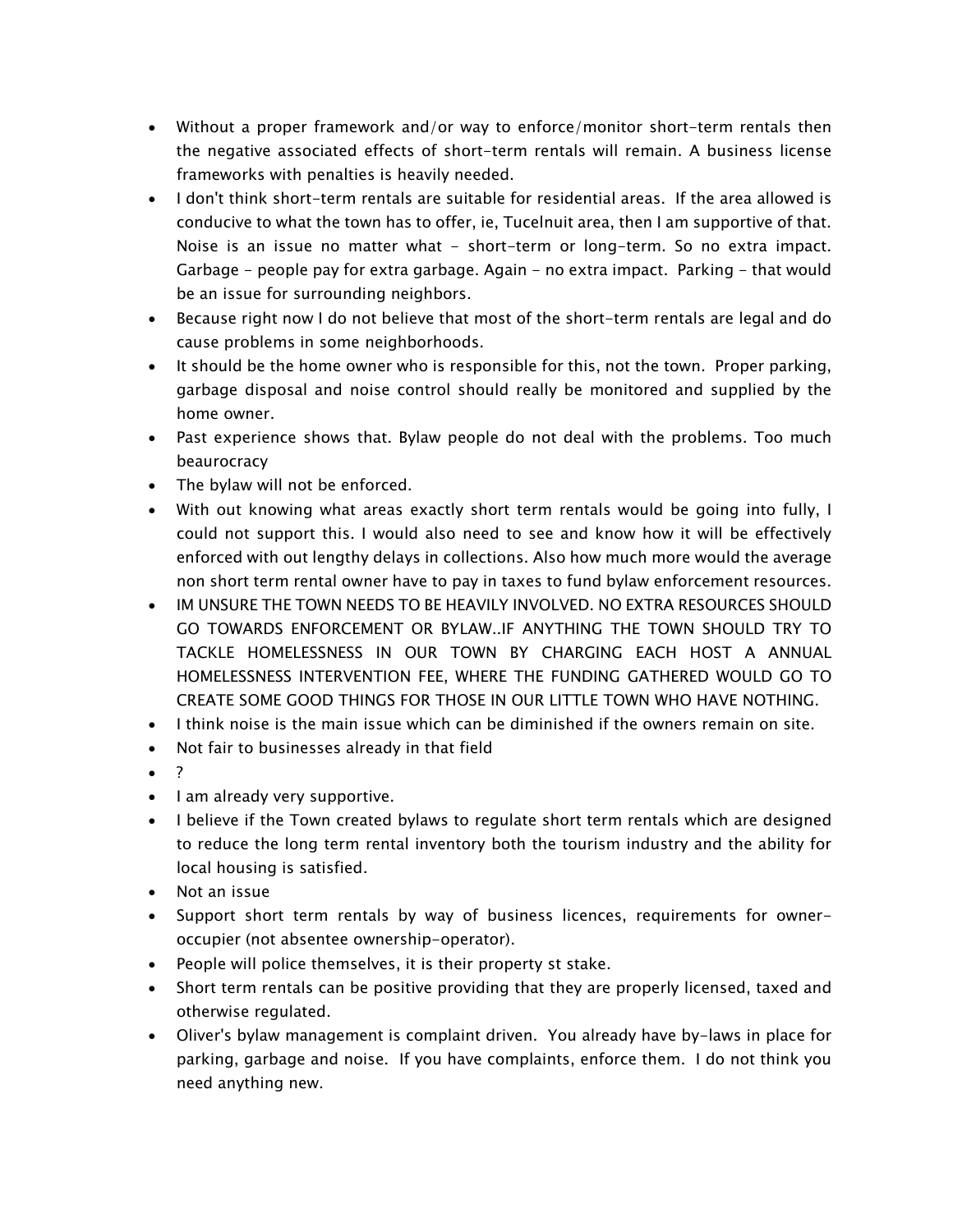- Question 16. Not only short term rentals, but also B and B's and LONG term rentals should ALL be required to have a business licence. We are ALL making money and running a business. To single out only short term rental operators is discriminatory. Are you doing this at present. This question must be addressed in this review. Question 17. We have no more garbage and sewer with our guests, then when we did as a family of 5. This is a spurious reason for not having short term rentals. How do you presently address multigenerational homes in the town? Not mentioned here, but we are being double charged for sewer. Why? Once again our guests do not impact the sewer issue any more than when we had our family.
- It has always appeared to me that bylaws and their enforcement in Oliver is of such a low priority - why would new bylaws regarding this issue be any different.
- I am already in support of S/T rentals for owner-occupied properties I don't think I can be be more supportive.

I am less supportive of S/T rentals for absentee owners - regulations would be good in this case.

- I do not believe short term rentals or any secondary suite rentals should be allowed in a single family zoned area.
- It's really parking, noise, lots of people in and out, that worry me about having a shortterm rental next door. Someone with a B&B doesn't bother me, but a virtually empty house with temporary renters arriving and leaving does.
- The regulations at present are non existent. It is a great opportunity for the community and a few property owners who whis to supliment their income.
- Hard enough to find long term rentals here as is
- I think short term rentals can be a benefit to Oliver, if they're managed and monitored properly. Allowing them, with limits, will be more beneficial in the long run than not allowing them so they continue without regulation. Some for regulation and recognition helps the visitors, the owners of the rental property, and their neighbours.
- short term rentals should be in commercial zoned areas, since they are running a business and pay the business class taxes
- I don't think that we need to bog the system down with lots of red tape, but common good neighbor practices should be observed, and if necessary enforced.
- I am supportive of true STR.
- Poor management will allow problems, which would result in angry neighbours, which would kill the whole project after a few years. Bylaws could control most issues and disgruntled neighbours would have a place to have their issues addressed. Fees would address the issue of unfair tax advantages. Unregulated enterprises like this unfortunately don't work. Regulations prevent problems. I am FOR short term rentals, with bylaws attached.
- We have had in the past some disturbing experiences with short term neighbors.
- WHAT IMPACTS SUCH AS PARKING GARBAGE AND NOISE? I live next to plenty of human garbage, who have smothered their nook of the "neighborhood" with leaking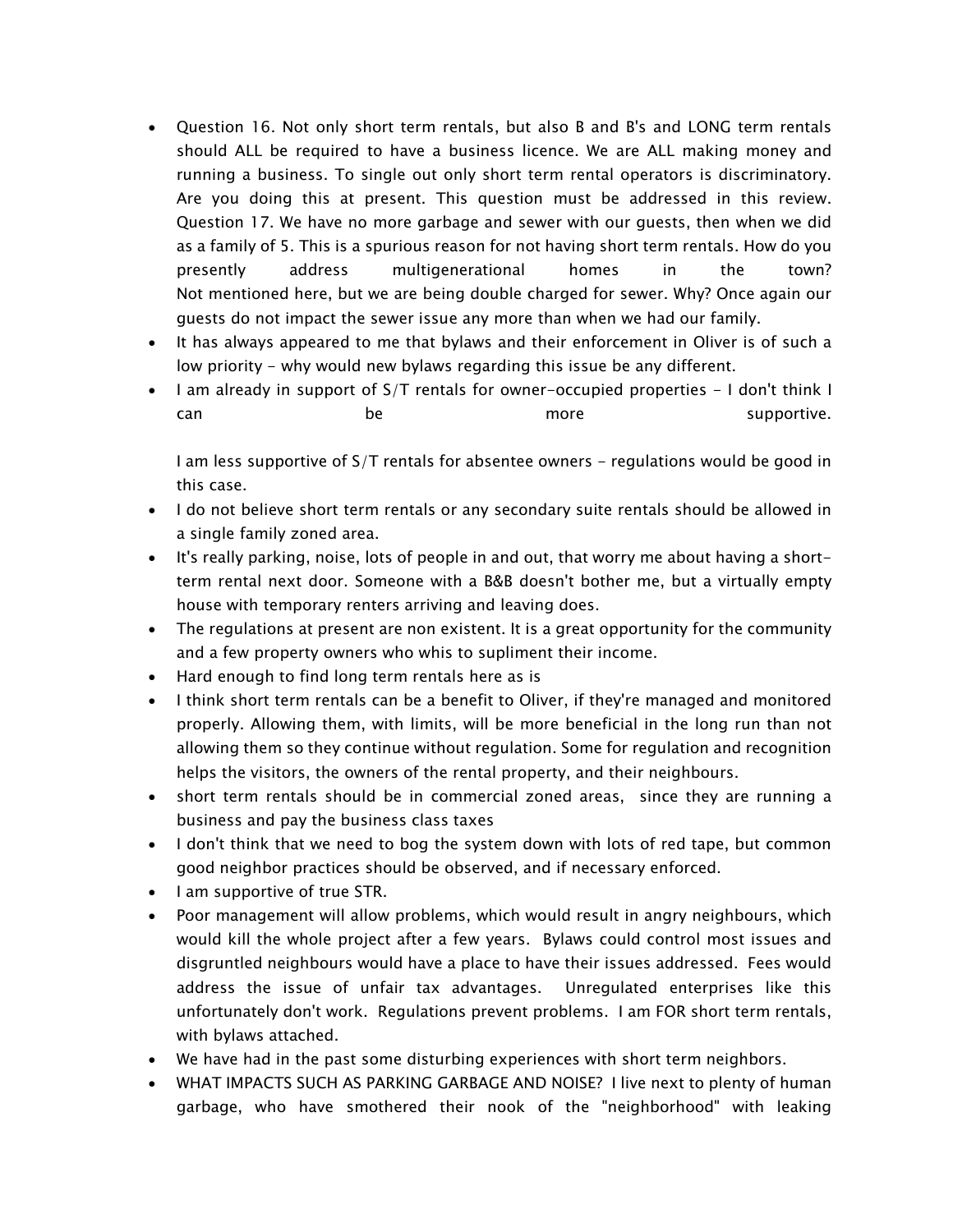mechanical garbage. dogs that bark incessantly. shut ins. it is as if we are talking about Beverly Hills or something. Oliver is a disaster. If people own their homes, let them rent their homes. It can't get much worse.

- In case the landlord is only an investor and not available
- I think some restrictions financially will limit the number of units because it makes it less financially viable. A licence would also allow for some basic requirements so tourists don't find them selves in dumps. Some people have had that happen abroad.
- Not sure if the number of complaints warrants by-laws/enforcement given there would be a cost associated with it. Not sure how you could manage complaints efficiently.
- If houses with short term rentals are creating more garbage than a single family, they should be charged accordingly.
- Do NOT want to have short term rentals in our neighbourhood. Already have issues with full time resident night owls (people) living in our neighbourhood and not respecting noise by-laws. Impossible to control people with poor attitudes... enforcement resources not a solution...unfortunately.
- Enforcement resources are not the solution ...inconsiderate people can not be controlled. PEople on holiday are in different mode than working & students. hotel was built to accommodate vacationers. let them be successful. B&B also provide tourists with options.
- Enforcement resources are not the solution ...inconsiderate people can not be controlled. PEople on holiday are in different mode than working & students. hotel was built to accommodate vacationers. let them be successful. B&B also provide tourists with options.
- don't need them
- see previous comment
- The biggest issue is it erodes an already desperate rental property situation for people who move here with a great job. I was very lucky to find my place.
- Will my taxes go up?
- i sincerely feel that bed and breakfast operations are great, but the short term rental of homes in residential areas should be banned altogether.
- I agree with the access 24/7 for concerns. We greet our guests on the day they arrive and provide them with maps brochures and the town of Oliver booklet. Air b&b incourages smoke alarms and in fact provides Carbon monoxide detectors. Homes should supply adequate parking.
- I'm not sure why this issue has become a focal point with the Town ol Oliver. I have not heard, or read on ODN or The chronicle, of any issues with short term rentals. I think short term rentals serve a purpose, and do not impact the long-term rental market. I think the Town should have some controls in place to protect themselves, and to have guidelines to give to people when requested. In 2016 when we started our Airbnb I went to the Town office and asked them what I needed to do. They sold me a business license for \$75 and I asked if there was anything we had to do to our property? I was told we should have self-closing locks on the gates around our pool. We have had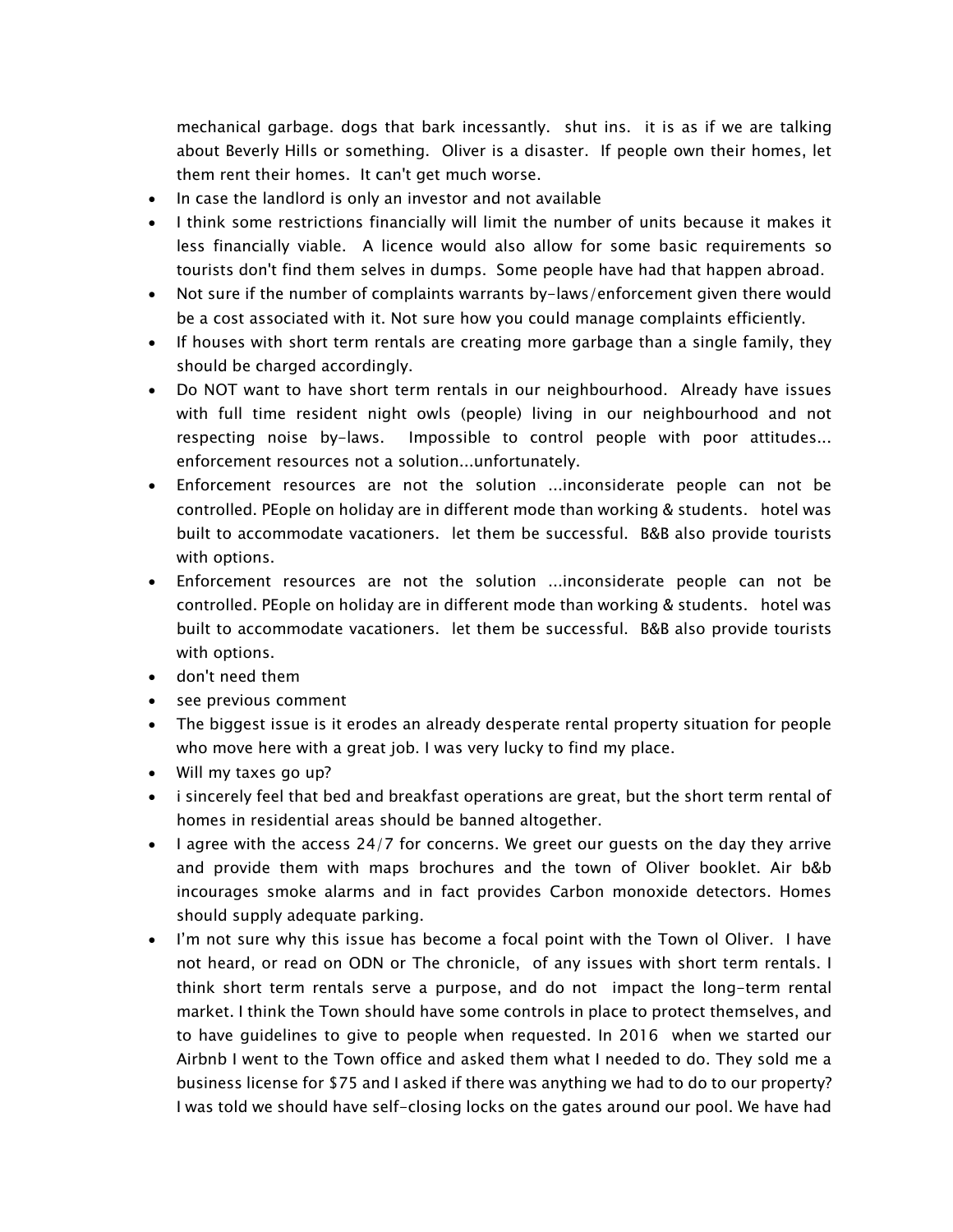no problems with any of our guests. I would hate to see the opportunity to have short term rentals in your home removed.

- I'm.not concerned about parking, garbage and noise, I am concerned about the lack of long term housing availability on Oliver.
- Short term rentals who follow policies should be allowed to exist.
- bylaw police
- More bureaucracy for a self inflicted problem
- existing bylwas
- Bylaw enforcement hahahahaha
- Current bylaws lack sufficient enforcement
- How about enforcing the current bylaws?
- We already have bylaws in place
- Not necessary
- We are short-term rental owners. Parking is crucial. Noise control is crucial. Garbage is already pay-per-use, so is already handled imo.
- Who wants short rentals?
- These services can be measured/monitored for impact on the town
- Parking, Garbage and Noise infractions exist right now! Are they enforced? The Town of Oliver doesn't need to create a "what if" scenario and target one group. It is unfortunate that unjust complaints may happen and thus tax existing resources. I
- The current bylaws should be sufficient if the requirement of neighbour complaint is removed. In other words enforce bylaws without the need for complaint
- Abuse of these could make Oliver a not so nice place to be.

## 19. Even if you don't want to see an expansion of short-term rentals would you like to comment on possible preferences for expansion in the Town of Oliver?

| -Ni |  |
|-----|--|

### 20. Select the approach to capping short term rentals you most agree with.

| Capped on the total number of units, and limited to 2-3 per block where allowed to operate     | 18 |
|------------------------------------------------------------------------------------------------|----|
| Capped on the total number of units, no limit on the number per block where allowed to operate |    |
| No cap on the number of units or where they are allowed to operate                             |    |
| Other (please specify)                                                                         |    |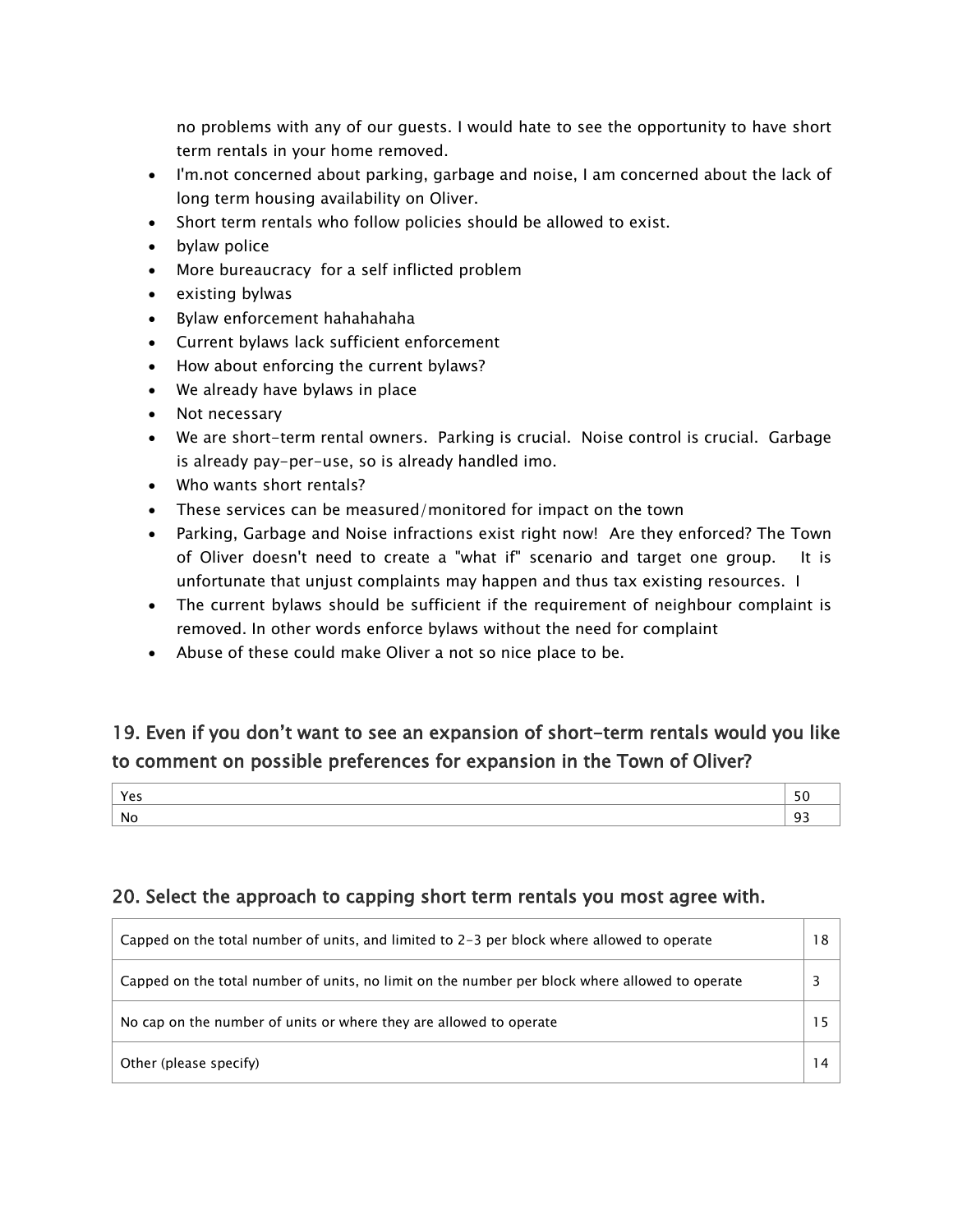### Please specify

| Left Blank                                     | 159   |
|------------------------------------------------|-------|
| User entered value                             | 14    |
| Average submission length in words (ex blanks) | 12.36 |

- 15 x No cap on the number of units or where they are allowed to operate
- 3 x Capped on the total number of units, no limit on the number per block where allowed to operate
- 18 x Capped on the total number of units, and limited to 2-3 per block where allowed to operate
- 14 x Other (please specify)

#### 21. Who should be able to operate short-term rentals? (select multiple if desired)

| Homeowners, in their primary residence                                 | 29 |
|------------------------------------------------------------------------|----|
| Part-time residents/2nd homeowners who use their property occasionally |    |
| Owners of entire rental buildings                                      | 4  |
| Other (please specify)                                                 | 13 |

| Left Blank                                     | 160   |
|------------------------------------------------|-------|
| User entered value                             | 13    |
| Average submission length in words (ex blanks) | 10.46 |

- no one
- This is actually more than one answer homeowners, part time residents and investors
- This question does not allow multiple answers. Homeowners in heir primary residences and owners of entire buildings designated a
- I select all but the system would not allow for it.
- Cannot select multiply but i feel everyone should be able as-long as we, the town, are taxing it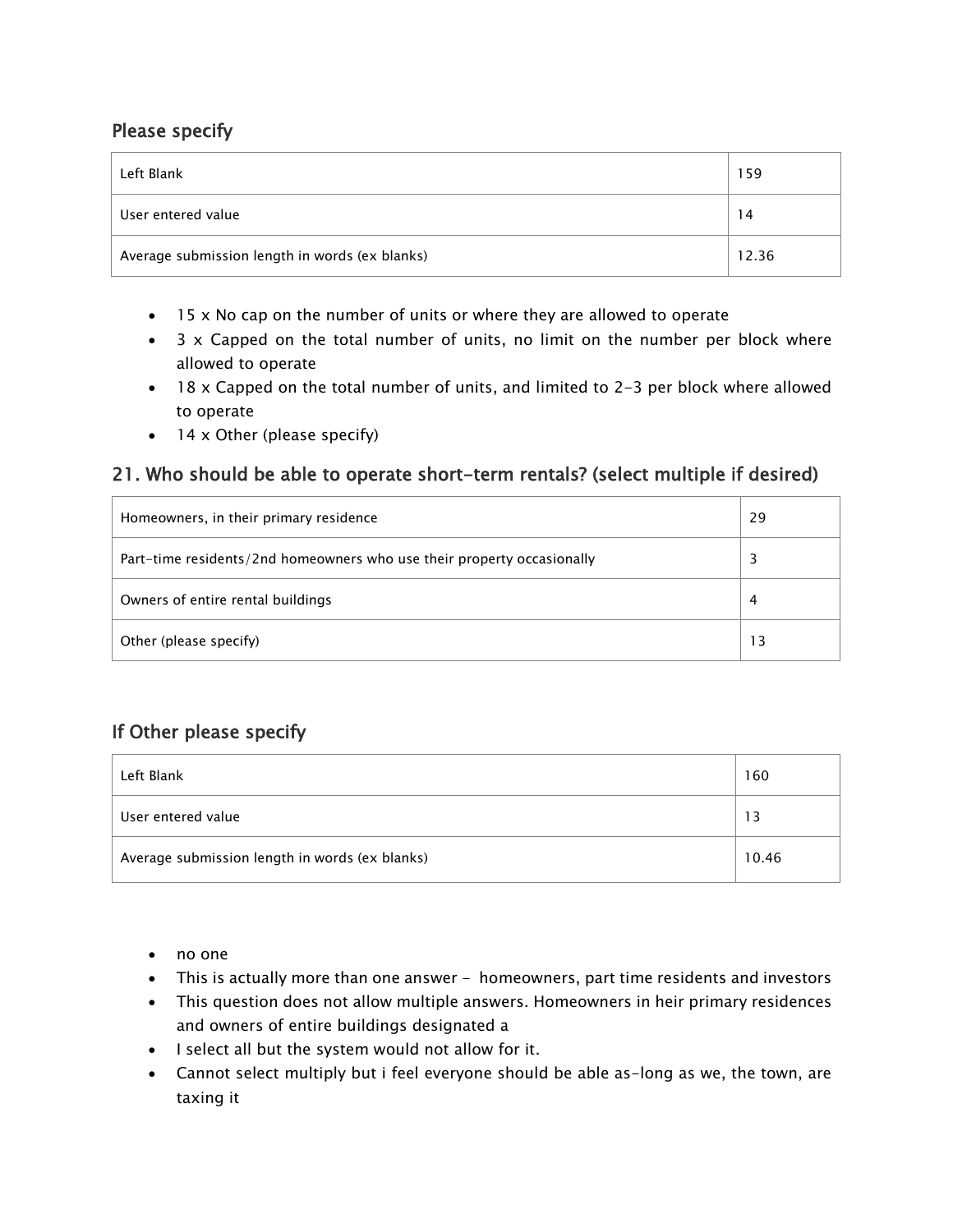- All of the above based on the conclusions from Question 20
- Keep short term rentals out of residential neighbourhoods. Are the 225 hotel rooms in Oliver booked to capacity all summer?
- HOME OWNERS, PART TIME OWNERS, 2ND HOME OWNERS TOO.
- Homeowners and part-time owners multiple selection NOT WORKING.
- Enforcement?
- No one. Town oversight is zero.
- All, why try to police this. A short term rental permit and fee should be required

## 22. What portion of a dwelling should be able to be rented short-term? (select multiple if desired)

| Spare Rooms                                                                                                                                   | 13                |
|-----------------------------------------------------------------------------------------------------------------------------------------------|-------------------|
| One entire residential dwelling unit at a time (e.g. apartment or home, a home with a suite could rent out<br>one or the other, but not both) | $12 \overline{ }$ |
| An entire residential dwelling and any attached suites (side suite) or detached suites (garage suites) at the<br>same time                    | 9                 |
| Other (please specify)                                                                                                                        |                   |

| Left Blank                                     | 158  |
|------------------------------------------------|------|
| User entered value                             | 5    |
| Average submission length in words (ex blanks) | 8.87 |

- As above
- Vacation rentals should be proper suites with bathrooms facilities
- A room or a suite where the owner is in residence
- $\bullet$  3 x All
- a separate small unit or detached suit but not the whole house
- None. A single family home could become a party house in no time.
- 2 x Up to homeowner either single rooms or suite as required to meet various demands.
- a self-contained unit in an owner-occupied home.
- Tents for cherry pickers
- Apartment and home are two different things.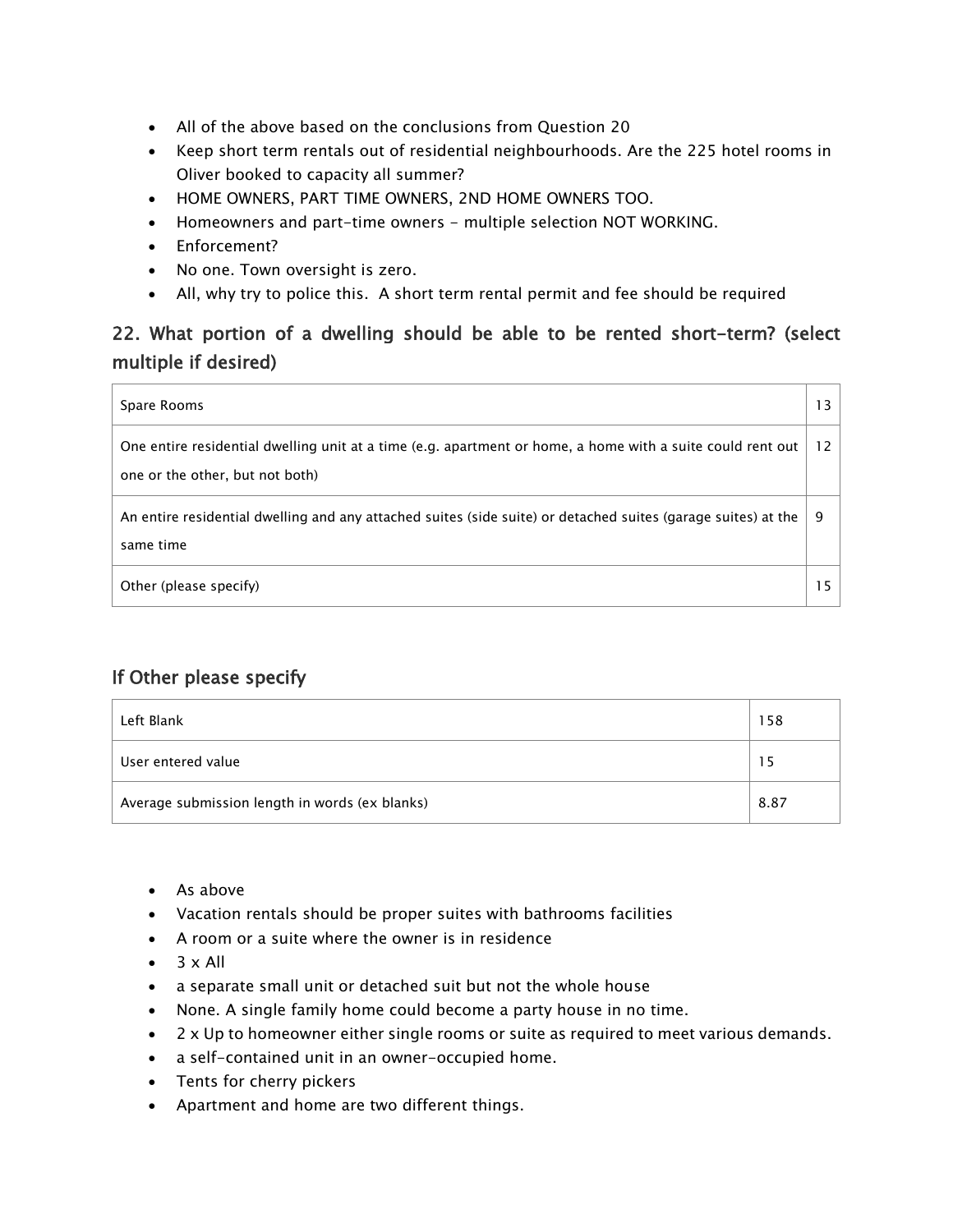- Specifically designed or segregated suites
- Any dwelling as long as the fees parking etc are followed
- See answer to 22
- $5 \times All$
- Wont let me enter multiple all but apartments and town homes
- Doesn't allow me to pick multiples
- None. This is not Vancouver
- 2 x No experience
- 2 x Rooms or suite
- Suites in a home.
- 2 x Develop buildings specific to short term rentals.
- Grass
- Only apartments or condos who have strata rules.
- A copy of insurance, strata regulations etc when applying for permit should weed out categories
- apartments or stratas
- Again, why try to police this, have full details on permit and this would expose any legal infractions

### 23. What type of dwelling should be able to be rented as short-term rentals (select multiple if desired)

| Single Family                                     | 9  |
|---------------------------------------------------|----|
| Apartment (stacked units)                         |    |
| Attached suites                                   | 14 |
| Detached suites (over garage, secondary building) | 3  |
| Other (please specify)                            | 22 |

| Left Blank                                     | 151  |
|------------------------------------------------|------|
| User entered value                             | 22   |
| Average submission length in words (ex blanks) | 6.64 |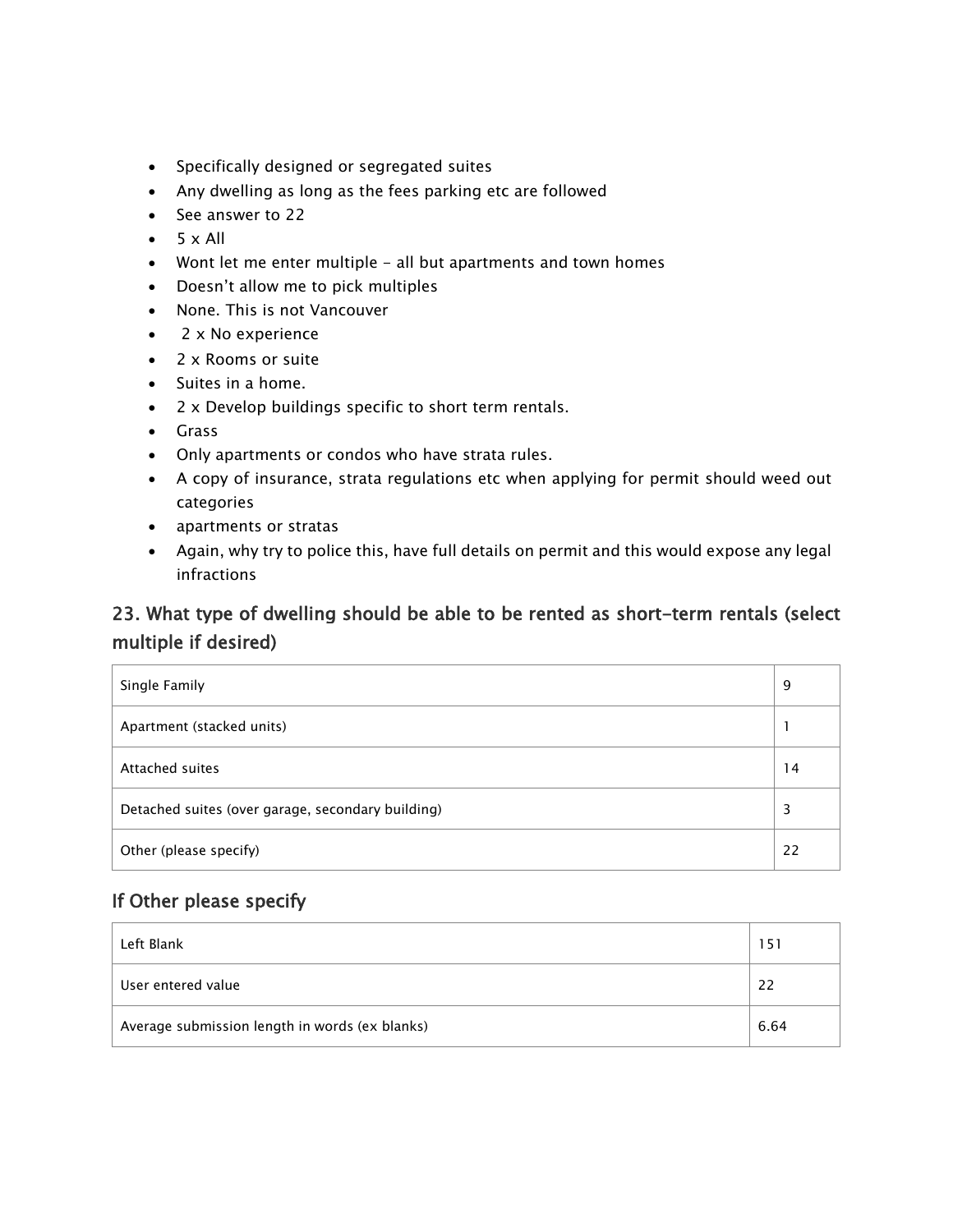### 24. Where should short-term rentals be permitted?

| Everywhere in the Town of Oliver           | 33              |
|--------------------------------------------|-----------------|
| Select neighborhoods in the Town of Oliver |                 |
| Other (please specify)                     | 10 <sup>°</sup> |

### If Other please specify

| Left Blank                                     | 163  |
|------------------------------------------------|------|
| User entered value                             | 10   |
| Average submission length in words (ex blanks) | 4.60 |

- As above
- no where
- See answer to 22
- Nowhere. Have you heard about the housing crisis?
- Have developments in isolated areas specific for short term rentals.
- 2 x isolated areas.
- Only in properties that have their own rules and regs.
- Vancouver
- Not for the Town to decide

### That's it! Thank you so much for your opinion. Please leave any final comments here.

| Left Blank                                     | 134   |
|------------------------------------------------|-------|
| User entered value                             | 39    |
| Average submission length in words (ex blanks) | 48.18 |

- Thank you for the survey...
- There should certainly be an appropriate balance of needs on this issue in favour of homeowners who are residents in their single family homes. Absentee homeowners who are merely using their homes for alternate purposes i.e. to accommodate often transient tradespeople by renting their homes by the room, is not an appropriate use of a single family home. It creates significant stressors for resident homeowners who neighbour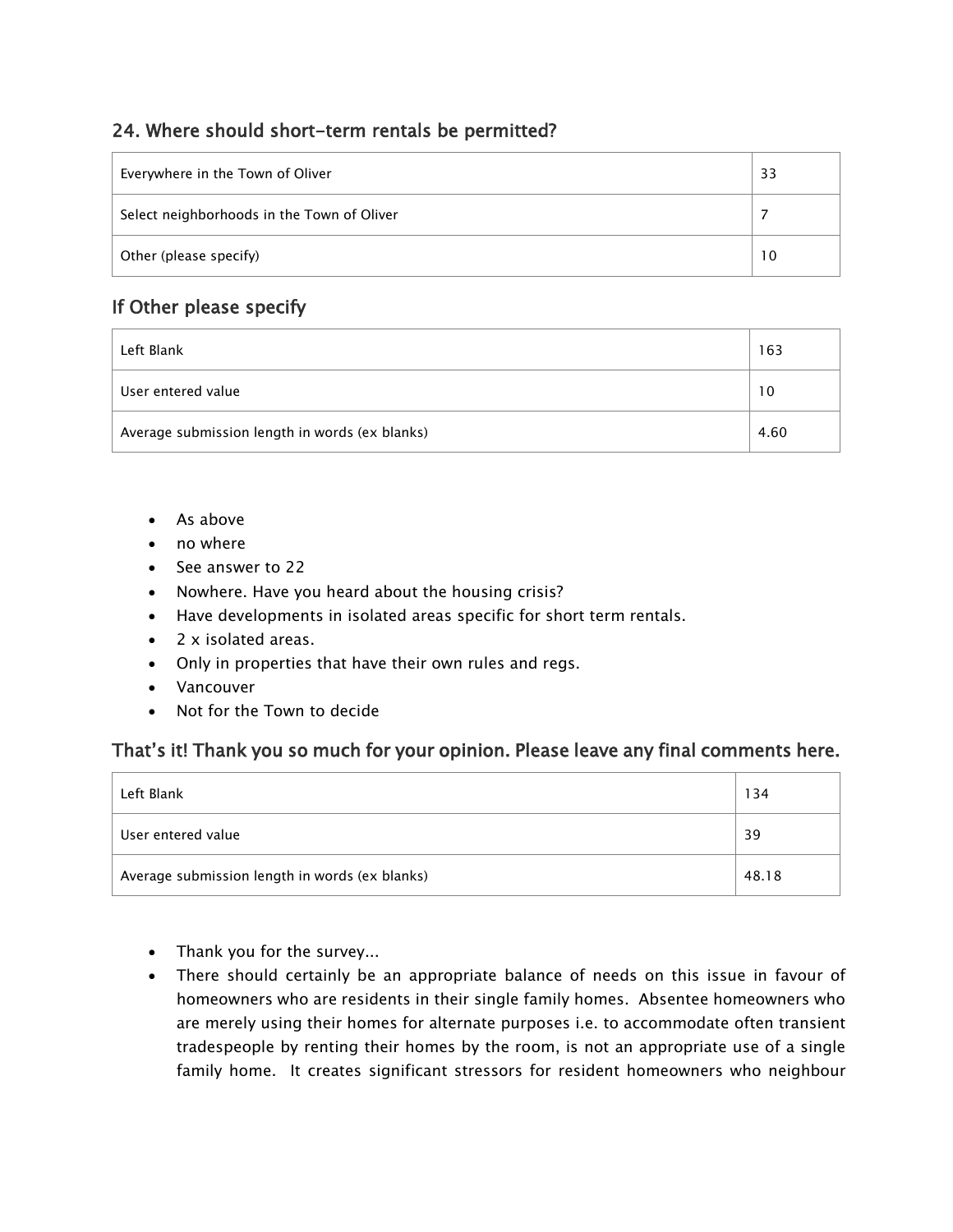these properties and is devaluing our properties and changing the character of our neighbourhoods.

- Vacation rentals should be considered a vital part of the tourism community. Oliver needs to continue to ensure that tourism remains a strong economic driver and vacation rentals are a part of bringing tourism dollars to town. Millennials, Gen X and soon Gen Z seek alternative stay experiences and Hotels/Motels do not necessarily meet their needs.
- "Owner occupied " short term rentals differ very little from B & B other than the fact the renter makes his/her own meal! Sure limit the  $#$  of people,  $#$  of cars, but don't get silly over it.
- I found the questions were designed to lead one to the writer's preferred response. They weren't designed to encourage full interaction and thoughts from residents. Also the "select multiple if desired" option does not work.
- Having stayed in short term rentals in other cities, the onus is on the owner to have strict guidelines in place re noise parking,etc and someone available to call if there is a problem.if they are licensed the issue of parking could be addressed there. As a traveller, staying in a home and having all the amenities of a home at a cost less than hotel costs for less space,etc is something I would look for if I was coming to Oliver as a visitor.
- The short term rental market allows people with different levels of income to be able to afford to travel and stay in these beautiful places suck as the Town of Oliver. These people regardless of this can and will stay here not just visit here during business hours. There are now affordable choices for lodging for anyone who wants to come and see the vineyards or enjoy the local fruit and wineries. Now they stay here, have breakfast, lunch and dinners in our restaurants. It's all good for our local economy. No changes or extra rules are required. Don't fix what isn't broke.
- We need LONG term housing, plain and simple. I run a small lodge in the area, we have to take in people for 9 months over the off season so they have a place to live. Being a lodge we have to charge more than a house with an extra room or 2. Its not fair. Unfortunately we have to pay our bills too. I would love to see more housing for more people and yes make it affordable for all. WE NEED our workers, they need a place to live.
- People need more accommodation options in our town. Affordable housing is really important also. I would hope we could come to find a balance which addresses both issues.
- We need to encourage rentals for long term as well. We have many tourism jobs with no housing avail. Short term could be 4-6 months at a time.
- Another decent family type restaurant would be great!
- Living in this beautiful part of the world we have many visitors throughout the year. We do not rent our house but live in it full time. When I look at the past year of visitors we likely had over 150 nights when we were not alone and had guests. When people visit, we get our own little vacation and were very likely noisy and had extra cars. I do not see short-term rentals being worse on the community than regular rentals or homeowners themselves.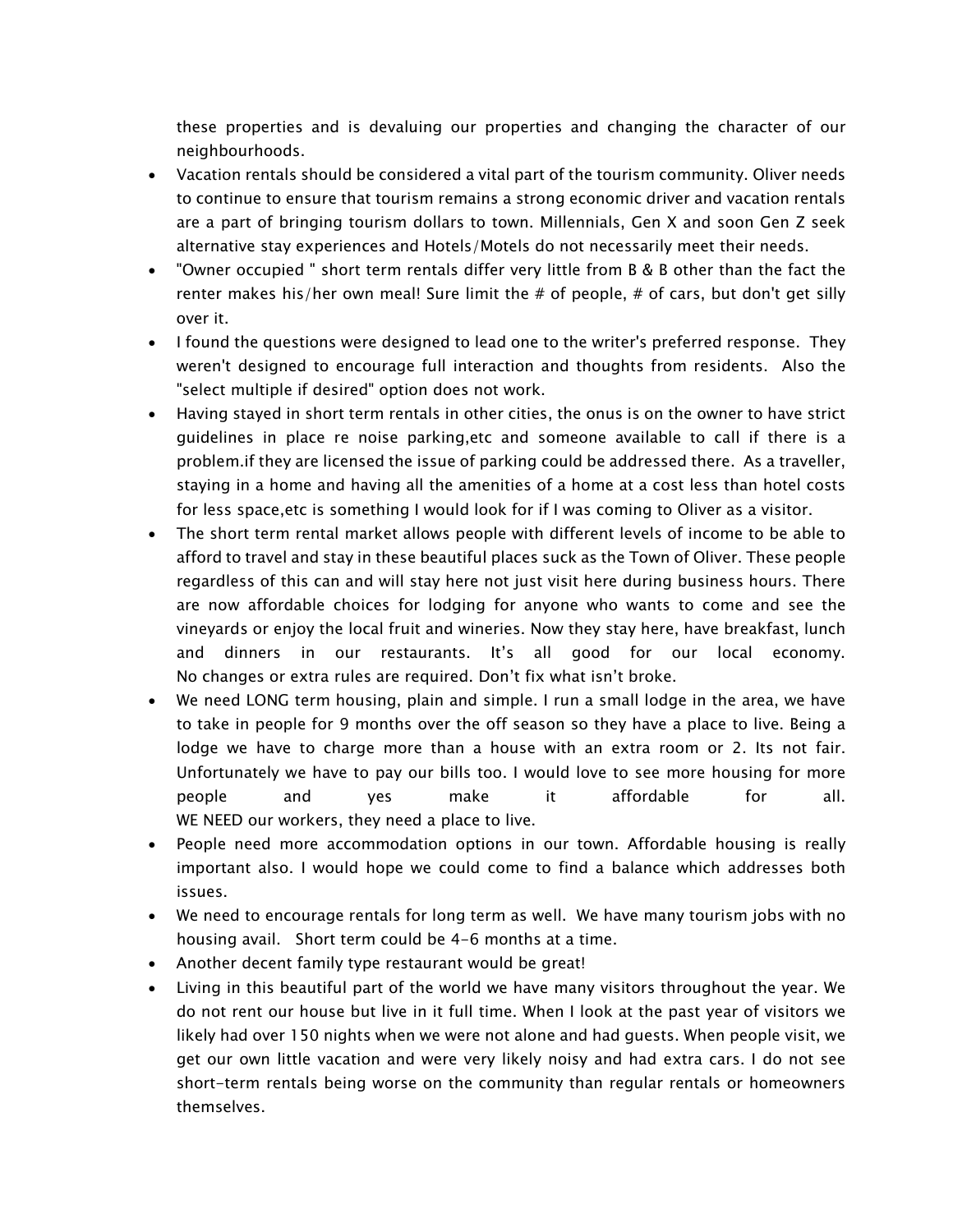- Growth will benefit us all expect those that do not want change and change is inevitable. Tax and regulate the rentals and reinvest the money in tourism/infrastructure. This is Andy from Baldy and I know other larger ski hills have had challenges with air b n b taking revenue from their hotels etc. It may be worth the town connecting with them or other communities that are going through - if you haven't already
- STOP EXPANDING THE TOWN. There's little appetite for building up in this town but STOP letting developers and others creep the boundaries further into the agricultural or natural/wild lands. It was a huge mistake to allow a developer to build on the SAND hill above the cemetery. Or on the marshy land by the river. It's amazing how the word NO can create some alternative ideas among those who are determined to be in a certain place. Not NO to business. NO to quick-buck developers who leave the town and the residents to pay for the aftermath (the terrible road to the apartments by the hospital is a good example ...).
- Although you have said we could have multiple answers, the form only allows one choice per question.
- Short term rentals should be located out of residential areas. People who own residences who live in residential neighbourhoods assumed, upon purchase of those residences, that they would be living in residential neighbourhoods, and not commercial neighbourhoods. Incentives for additional hotels should be our priority.
- The town went after a hotel developer and got one so now they should go after a low cost housing developer and get some low cost housing in Oliver
- For questions 22 and 23, I wanted to check more boxes, and the survey said that I could check multiple answers, but it would not let me do this. Please note that I would like to do this. For #22, I also wanted " spare rooms", and for #23, I also wanted " townhouse, apartment, attached suites, and detached suites.
- Do not tax the short term rentals but regulate the points i mafe above
- This is a good start. Glad to see some good planning!
- There should be more campgrounds available... they are always filled up and the campers go elsewhere instead of spending their time and money here when this is where they want to be.
- regulate these businesses and that will reduce lots of conflicts in advance of their being a serious problem.
- items 21, 22, 23 indicate that i can select multiple items, but the software is set up so only ONE item can be selected.
- I think that limiting WHERE they should be permitted is counterintuitive. Every person on vacation may have different plans. Some may want to stay in town where they can walk to get an ice cream and access the community center. Some may wish to bike and prefer to be further out of town so they have quicker access to the back roads. Some may wish to be more secluded and in less residential areas. I think that by limiting WHERE they are located, you are pigeonholing people into what you deem their vacation should look like.
- Q19 expansion of what ?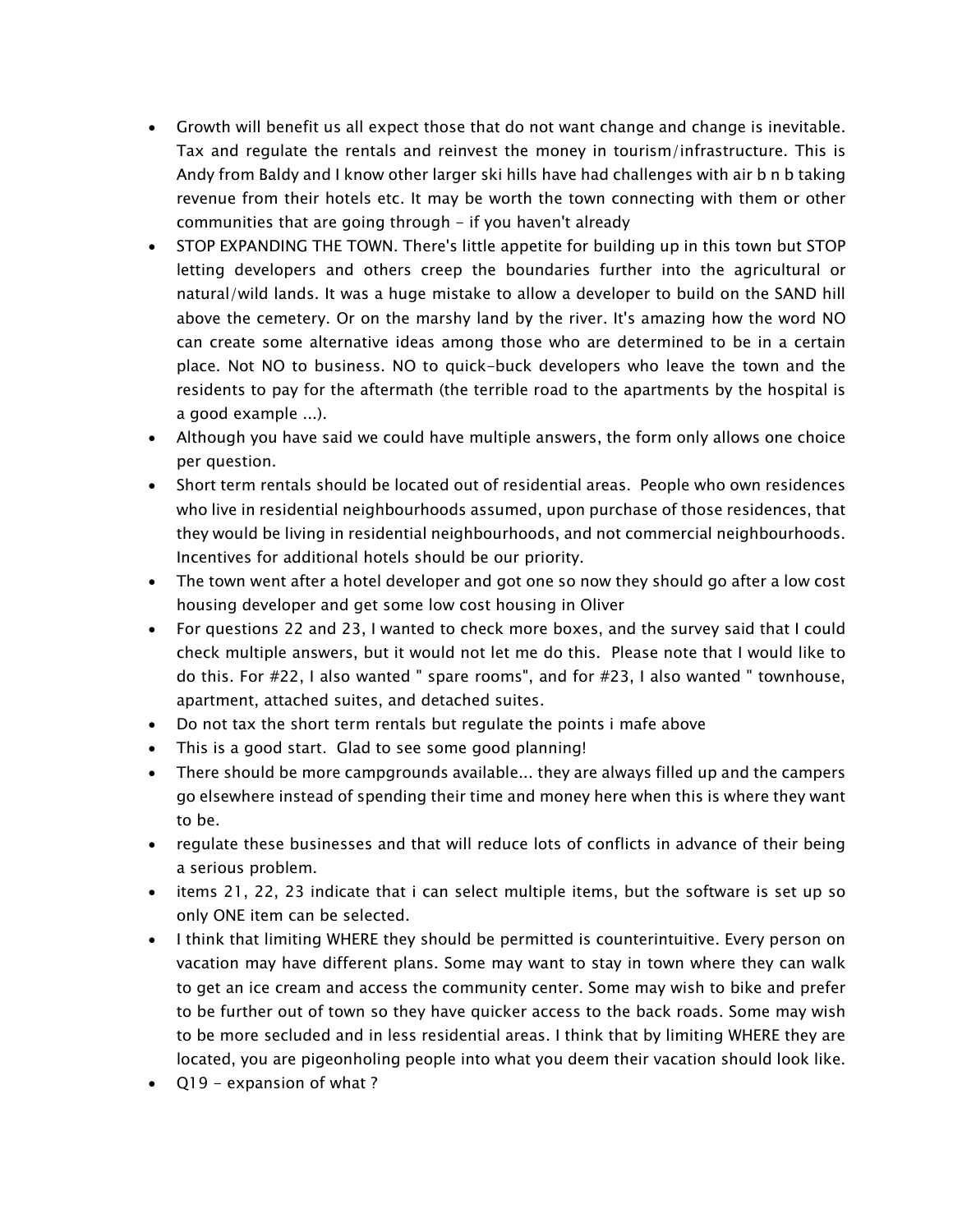- Short term rentals do not seem to impose a burden on bylaw enforcement as compared to long long term term rentals. As their next exercise in local management and revenue collection perhaps the Town should look to enforce business license requirements on those long term rentals as they do cost the Town resources for bylaw enforcement.
- Short term rentals do not seem to impose a burden on bylaw enforcement as compared to long long term term rentals. As their next exercise in local management and revenue collection perhaps the Town should look to enforce business license requirements on those long term rentals as they do cost the Town resources for bylaw enforcement.
- The multiple answers option is not working for the last set of questions.
- Clean up long term rentals first.
- For some questions that say select multiple answers there was not the ability to do so.
- I THINK OF OLIVER HAS A FORWARD THINKING TOWN THAT CAN REALLY SET THE TONE FOR SHORT TERM RENTALS..I FEEL THE TOWN SHOULD EMBRACE THE RENTALS & LOOK FOR WAYS TO ALLOCATE THE FEES GENERATED TOWARDS HELPING OUT THE LESS FORTUNATE IN OUR TOWN.
- Oliver has desired a hotel for years and years. I would think that the purpose of desiring a hotel was increased accommodations for guests. If so, then the town is winning the lottery with short-term rentals because that is even more accommodations for guests.
- qu 21, 22, 23 do not allow for multiple choices. You will get skewed responses At present, the town allows B&B establishments within the confines of the town boundaries. There is no difference between someone operating a B&B and a 'short term rental'. All of the issues raised in this survey apply to this type of accommodation as well as short term. We have had B&B's operating without issues for years, without onerous and punitive the contract obligations. The financial contract obligations. If you are going to introduce bylaws, then they should be all encompassing and include, short term, B&B and long term. To not, is a discriminatory practice.
- Over the course of building our home we stayed in four different S/T rental, owneroccupied homes in Oliver, one in Osoyoos, one near OK Falls. In addition, we stayed in condos in OK Falls and hotels/motels in Penticton and Oliver. Far and away, our experience in the Oliver rentals was wonderful. We met great people, and got the chance to discover the town through their connections and information. The fact that these places allowed us to prepare our own meals was important to us as restaurant dining is not the best, healthy choice and allowed us the chance to also support local food supply businesses as well as the restaurants when we did not wish to do our own meal prep. Our experience in the motels and hotels was adequate for accommodation, but no where near as positive for the opportunity to meet people and learn of the town. Meal preparation in the hotel/motel was also substandard or nonexistent.
- I hope the Town doesn't create an industry in dealing with a simple issue. STR are important to the visitor and the home owner. The problem is commercialization which should not be allowed.